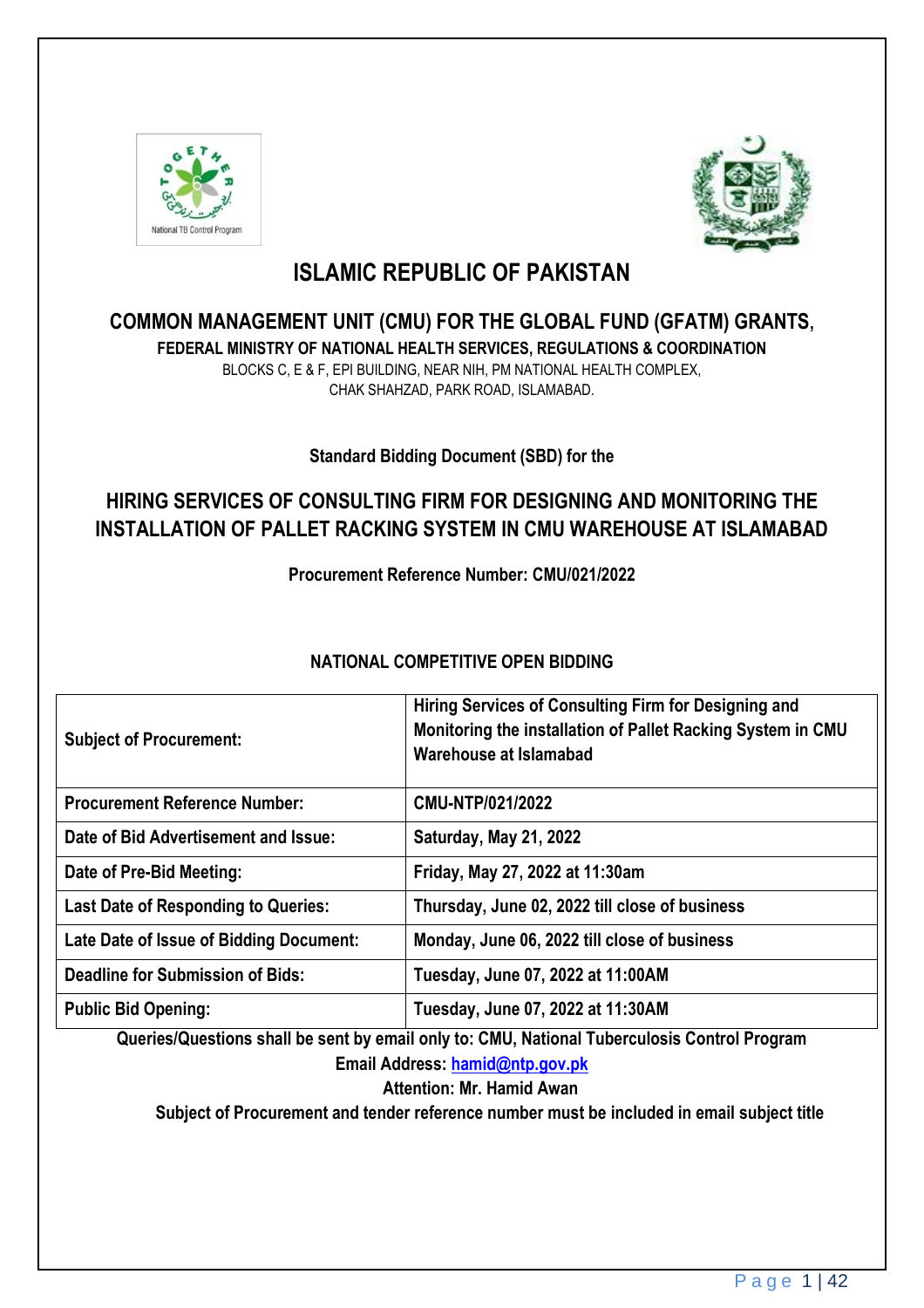### **STANDARD BIDDING DOCUMENT**

Table of Contents

| <b>PARTS</b>       | <b>SECTIONS</b>                                         | <b>PAGES</b> |
|--------------------|---------------------------------------------------------|--------------|
| <b>Part One:</b>   | <b>Section I. Instructions to Bidders (ITB)</b>         | 4            |
|                    | Section II. Bid Data Sheet (BDS)                        | 17           |
|                    | Section III. Evaluation methodology and criteria        | 20           |
|                    |                                                         |              |
| <b>Part Two:</b>   | Section I. Schedule of Requirements / Scope of Work     | 25           |
|                    | Section II. Technical Specifications and compliance     | 27           |
|                    | <b>Section III. Standard Forms</b>                      |              |
|                    | Form 1: Bid Form/ Cover Letter/Signed & Stamped)        | 28           |
|                    | Form 2: Price Schedule                                  | 29           |
|                    | Form 3: Delivery Schedule                               | 29           |
|                    | Form 4. Contract Form                                   | 30           |
|                    | Form 5: Form of Integrity Pact                          | 31           |
|                    | Form 6: Form of Tender or bid Security                  | 32           |
|                    | Form 7: Form of Performance Security or Guarantee       | 34           |
|                    | Form 8: Undertaking                                     | 35           |
|                    |                                                         |              |
| <b>Part Three:</b> | Section I. General Conditions of Contract (GCC)         | 36           |
|                    | <b>Section II. Special Conditions of Contract (SCC)</b> | 41           |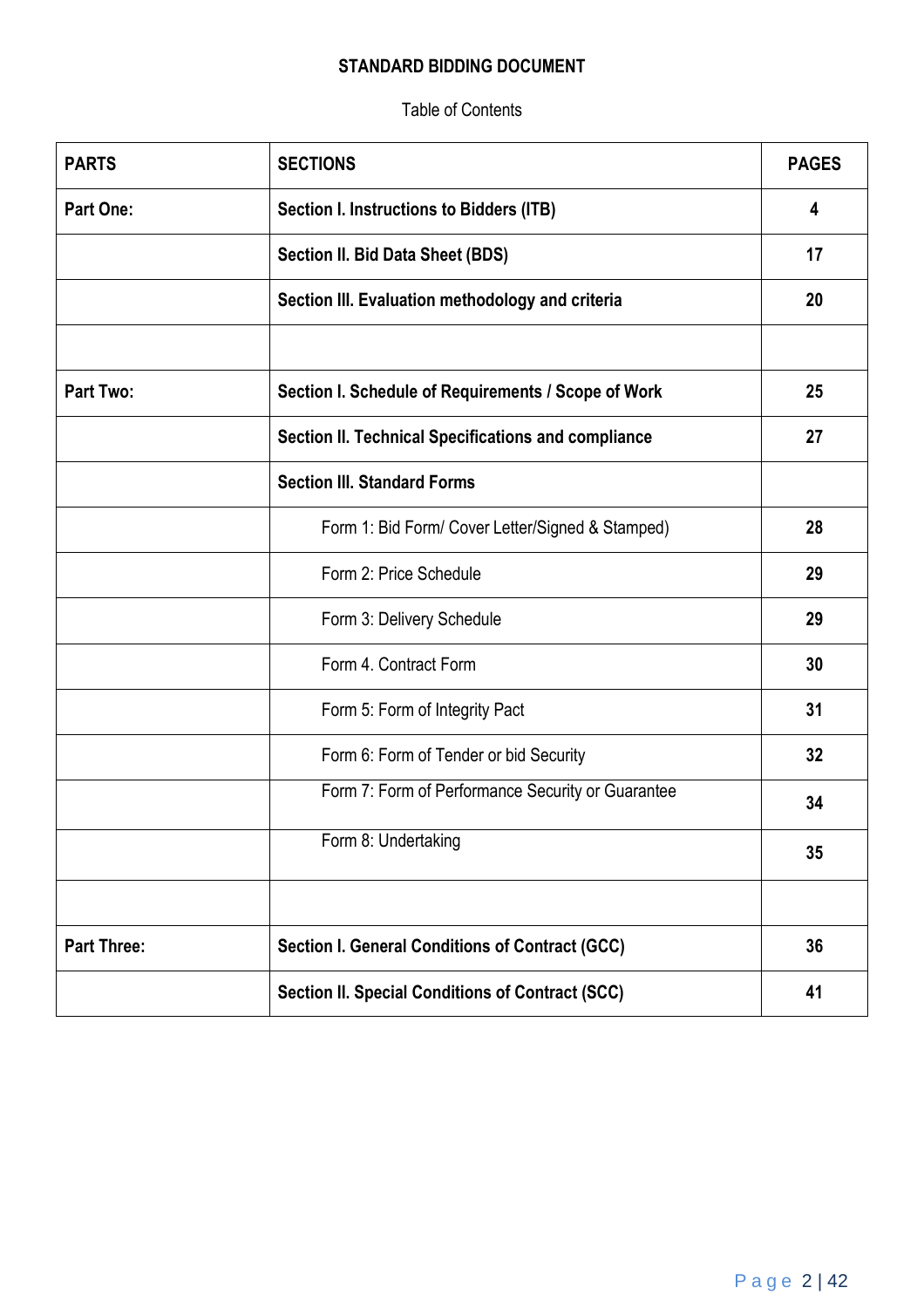#### Subject: **FLOATING OF INVITATION FOR BID (PO-2022/PID/05-1887).**

With reference to subject cited above and to say that this office intends for Hiring Services of Consulting Firm for Designing and Monitoring the installation of Cooling Systems in CMU Warehouse at Islamabad through Global Fund Grant support for Common Management Unit (CMU) for Aids, TB and Malaria (ATM) Programmes. Find enclosed herewith an Invitation for Bid (IFB) of the same for publication in atleast two dailies combined [one Urdu and one English) on **May 20, 2022.** The expenditure involved may be kept minimum.

Please note that the attached advertisement is designed and also shared through email from hamid@ntp.gov.pk

> (**DR. ABDUL WALI KHAN**) Deputy National Coordinator - TB

**Director Advertisement,** Press Information Department (PID), Government of Pakistan **ISLAMABAD.**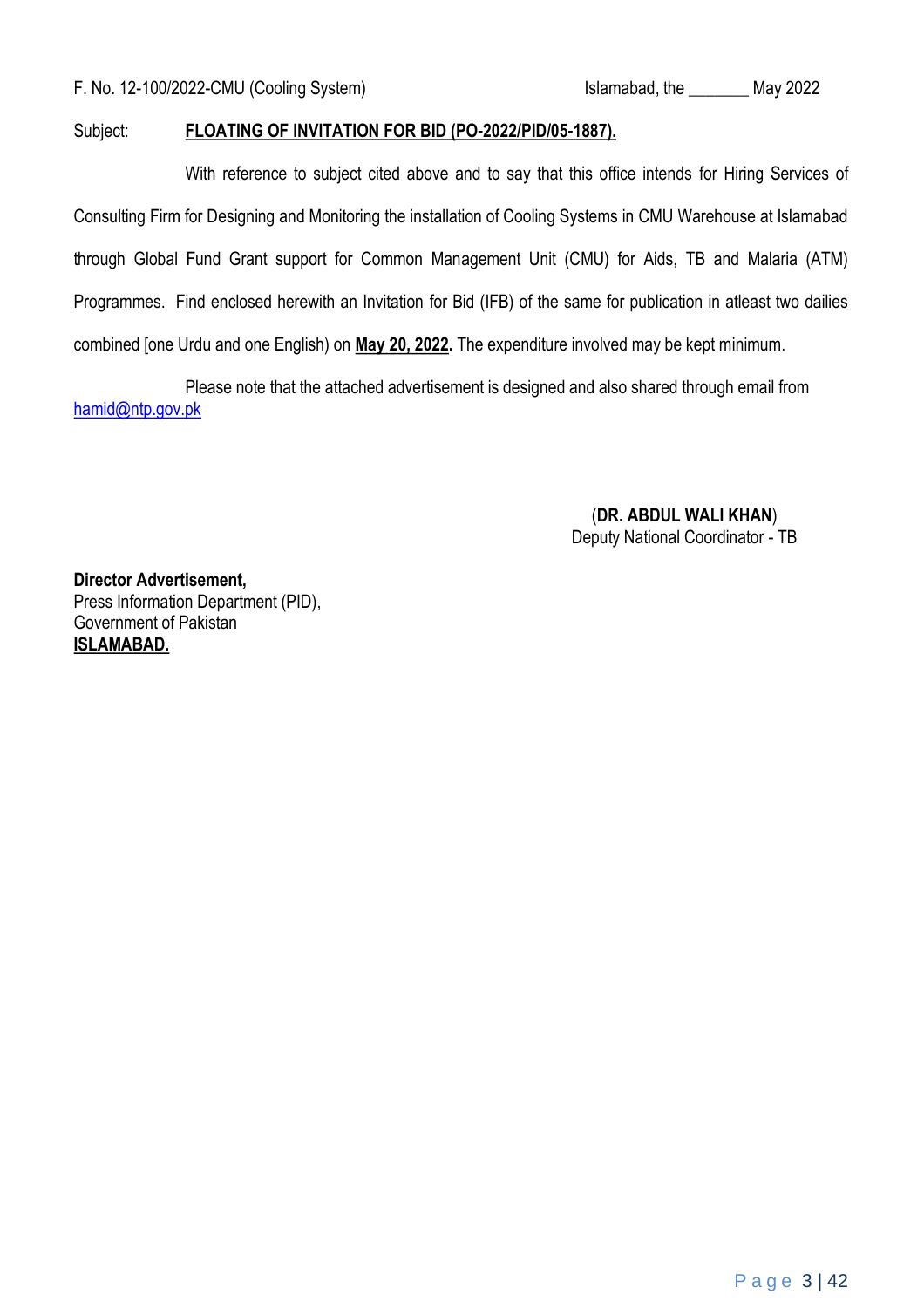



### **COMMON MANAGEMENT UNIT (CMU) FOR THE GLOBAL FUND (GFATM) GRANTS, FEDERAL MINISTRY OF NATIONAL HEALTH SERVICES, REGULATIONS & COORDINATION BLOCKS C, E & F, EPI BUILDING, NEAR NIH, PM NATIONAL HEALTH COMPLEX, CHAK SHAHZAD, PARK ROAD, ISLAMABAD.**

### **INVITATION TO BID**

- 1. The National Tuberculosis Control Program (NTP) under the Common Management Unit (CMU) for the Global Fund (GFATM) grants invites sealed bids for the **Hiring Services of Consulting Firm for Designing and Monitoring the installation of Cooling Systems in CMU Warehouse at Islamabad**, under procurement reference Number: **CMU/022/2022**.
- 2. Bidding shall be conducted under National Competitive Bidding through **Single Stage-Two Envelopes Procedure** Bidding Procedure detailed in the Public Procurement Rules (PPRA Rules) 2004 (as amended) and the GFATM-approved NTP Procurement Manual.
- 3. Eligible original Service providers firm (s) who have the experience in designing and monitoring the installation of Cooling systems in warehouses, registered with Income Tax and Sales Tax Departments and are on Active Taxpayers List of the Federal Board of Revenue (FBR) may collect / download from www.ntp.gov.pk/tenders/, the bidding documents in English, at free of cost, from the office of the undersigned during office working hours up to **Monday, June 04, 2022 (close of business)**. The Bidding Documents can also be secured through sending email at hamid@ntp.gov.pk **starting from Friday, May 20, 2022**.
- 4. There shall be **a pre–bid meeting** at the office of the undersigned on **Thursday, May 26, 2022 at 11:30am.** Written questions and inquiries about the bids from potential bidders shall be emailed to **hamid@ntp.gov.pk not later than five (05) days** to the deadline for bid submission.
- 5. The bid must be accompanied with a refundable Bid Security or Earnest money of **at least two percent (02%)** of the total bid value in Pakistan Rupees in the shape of Bank Demand Draft, Call Deposit Receipt or Bank Guarantee in the name of **National TB Control Program**. Original Bid Security or Earnest money shall be attached with the original financial bid **whereas a copy with completely concealed and blank un-readable amount shall be attached in the technical bid**.
- 6. The sealed bids shall reach to the office of undersigned through registered Mail Services, Courier Services or by hand submission on or before **Monday, June 06, 2022 at 11:00AM**. Late bids shall be rejected. The bids shall be opened publicly on the same day by the Procurement committee in the presence of representatives of the bidders who choose to attend at **11:30 AM** at the office of the undersigned.

#### **Head - Procurement and Supply Chain Management PHONE NO. 051-8438081. 9255621-3**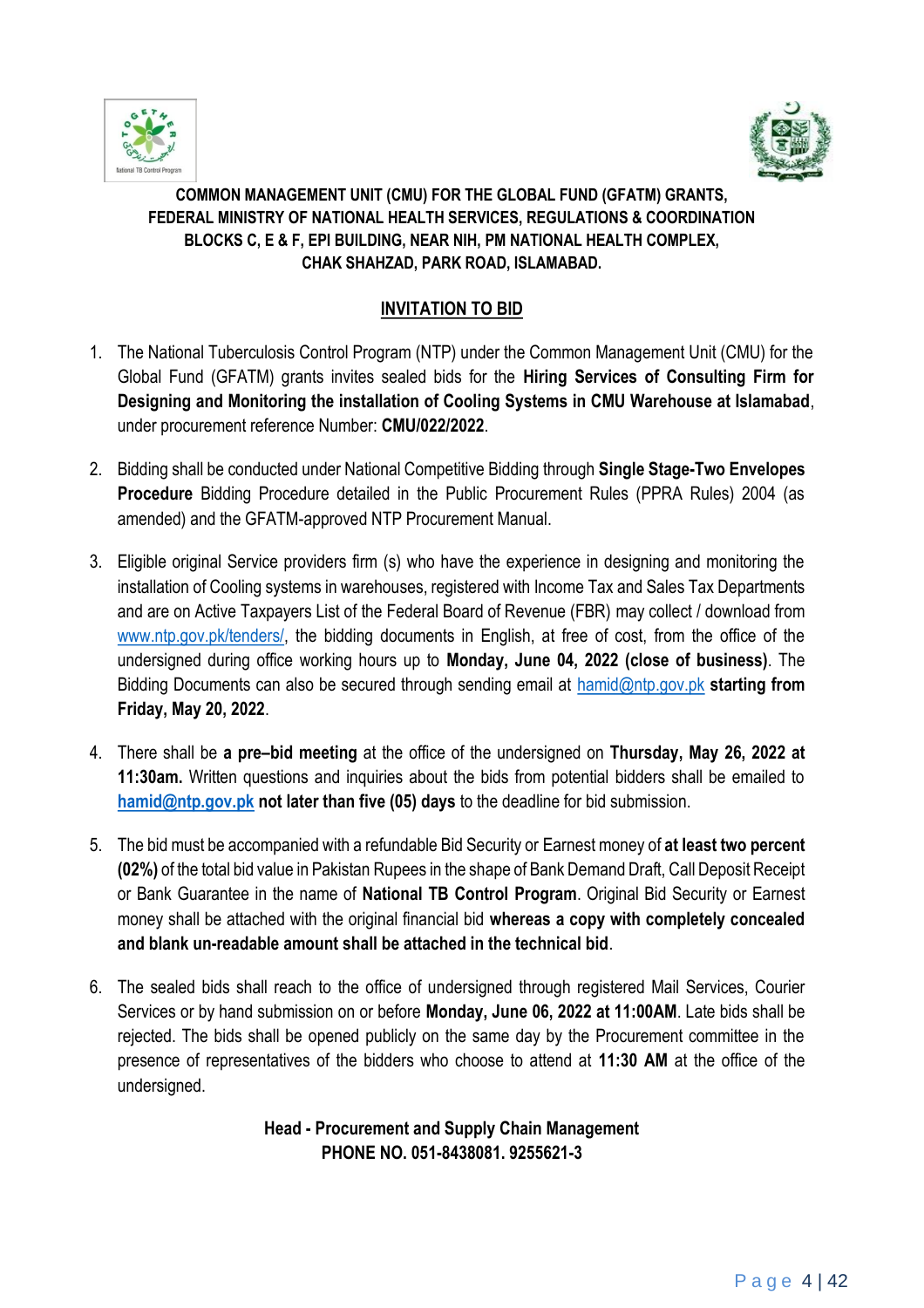#### **PART ONE: SECTION I. Instructions to Bidders (ITB)**

#### **A. Introduction**

- **1. Name of Purchaser and address and source of funding**  1.1 Common Management Unit (CMU) for the Global Fund (GFATM) Grants, National Tuberculosis Control Program. Federal Ministry Of National Health Services, Regulations & Coordination, Blocks C, E & F, EPI Building, Near NIH, PM National Health Complex, Chak Shahzad, Park Road, Islamabad.
	- 1.2 The Global Fund to Fight AIDS, Tuberculosis and Malaria has awarded a grant to National TB Control Program (NTP) under the Common Management Unit (CMU) for the Global Fund (GFATM) Grants and part of the funds shall be utilized for the **Hiring Services of Consulting Firm for Designing and Monitoring the installation of Pallet Racking System in CMU Warehouse at Islamabad**.
- **2. Eligible Bidders and eligible goods/services** 2.1 This Invitation for Bids is open to eligible **Service providers Firm (s) who have experience in designing and monitoring the installation of Pallet Racking System in Warehouses**, registered with Income Tax and General Sales Tax Departments and are on Active Taxpayers List of the Federal Board of Revenue (FBR), with a National Tax Number
	- 2.2 Bidders shall not be eligible to bid if they are under a declaration of ineligibility for corrupt and fraudulent practices issued by any Government of Pakistan (Federal, Provincial), a local body or a public sector / international organization in accordance with ITB Clause 32.

For evidence of blacklist by any public organization, the reference source of information shall be the public database of the respective Federal and Provincial Public Procurement Regulatory Authority.

The law mandates public entities to notify the Federal and Provincial Public Procurement Regulatory Authorities of any supplier blacklisted by a public entity; therefore, the Federal and Provincial Public Procurement Regulatory Authorities databases shall serve as the primary and the only reference point for any blacklisted supplier by any public organization.

CMU shall not verify blacklisting information with any individual public entity where such information is not published on the public database of the respective Federal and Provincial Public Procurement Regulatory Authority.

2.3 Bidders shall not be eligible to bid if their Directors, Managing Partners, Chief Executives Officer have any relative working in CMU or worked with **CMU** during the last seven (07) years.

The interested bidders shall sign and submit an integrity pact (annexed to this document) to disclose any relative working with CMU

2.4 Bidders shall not be eligible to bid if the bidder has poor market reputation and have previously defaulted on quality while supplying goods or providing services to CMU.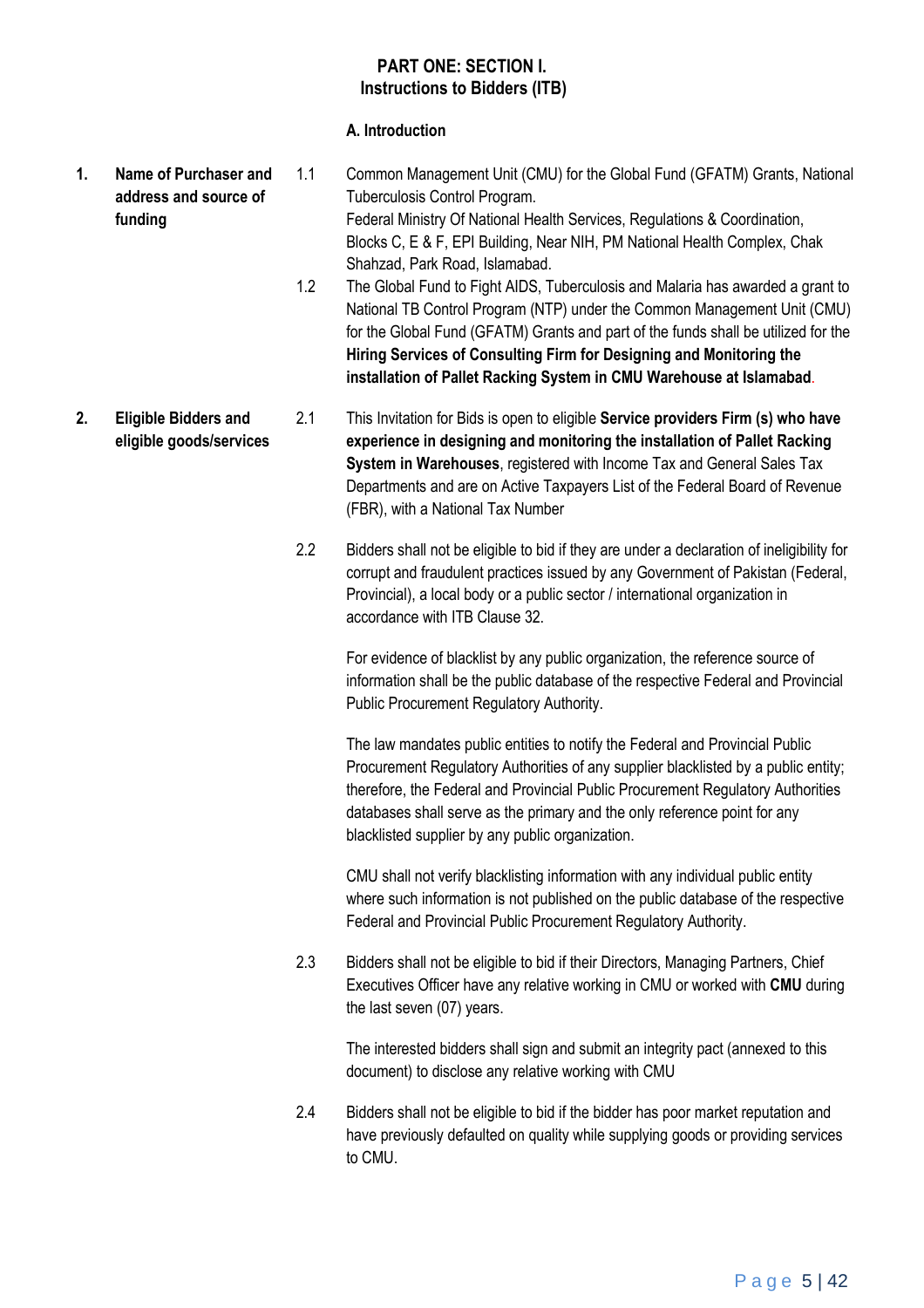- 2.5 All goods and related services to be supplied / provided under the contract shall have their origin in eligible source countries of the world with whom the Islamic Republic of Pakistan has commercial relations and its Bidding Documents and all expenditures made under the contract will be limited to such goods and services.
- 2.6 For purposes of this clause, "origin" means the place where the goods are mined, grown, or produced, or the place from which the related goods / services are supplied /provided. Goods are produced when, through manufacturing, processing, or substantial and major assembly of components, a commerciallyrecognized product/deliverables results that is substantially different in basic characteristics or in purpose or utility from its components.
- 2.7 The origin of goods and services is distinct from the nationality of the Bidder.
- **3. Cost of Bidding** 3.1 The Bidder shall bear all costs associated with the preparation and submission of its bid, and the purchaser named in the Bid Data Sheet, hereinafter referred to as "the Purchaser." will in no case be responsible or liable for those costs, regardless of the conduct or outcome of the bidding process

#### **B. The Bidding Documents**

- **4. Content of Bidding Documents** 4.1 The Goods / services required, bidding procedures, and contract terms are prescribed in the bidding documents. In addition to the Invitation To Bid, the bidding documents include:
	- Instructions to Bidders (ITB)
	- Bid Data Sheet (BDS)
	- General Conditions of Contract (GCC)
	- Special Conditions of Contract (SCC)
	- Schedule of Requirements
	- Technical Specifications and or Terms of Reference (ToRs)
	- Bid Form and Price Schedules
	- Contract Form
	- All clarifications and addendums issued during the bidding period
	- Necessary annexures if any
	- 4.2 The Bidder is expected to examine all instructions, forms, terms and specifications / TORs in the bidding documents. Failure to furnish all information required by the bidding documents or to submit a bid not substantially responsive to the bidding documents in every respect will be at the Bidder's risk and may result in the rejection of its bid.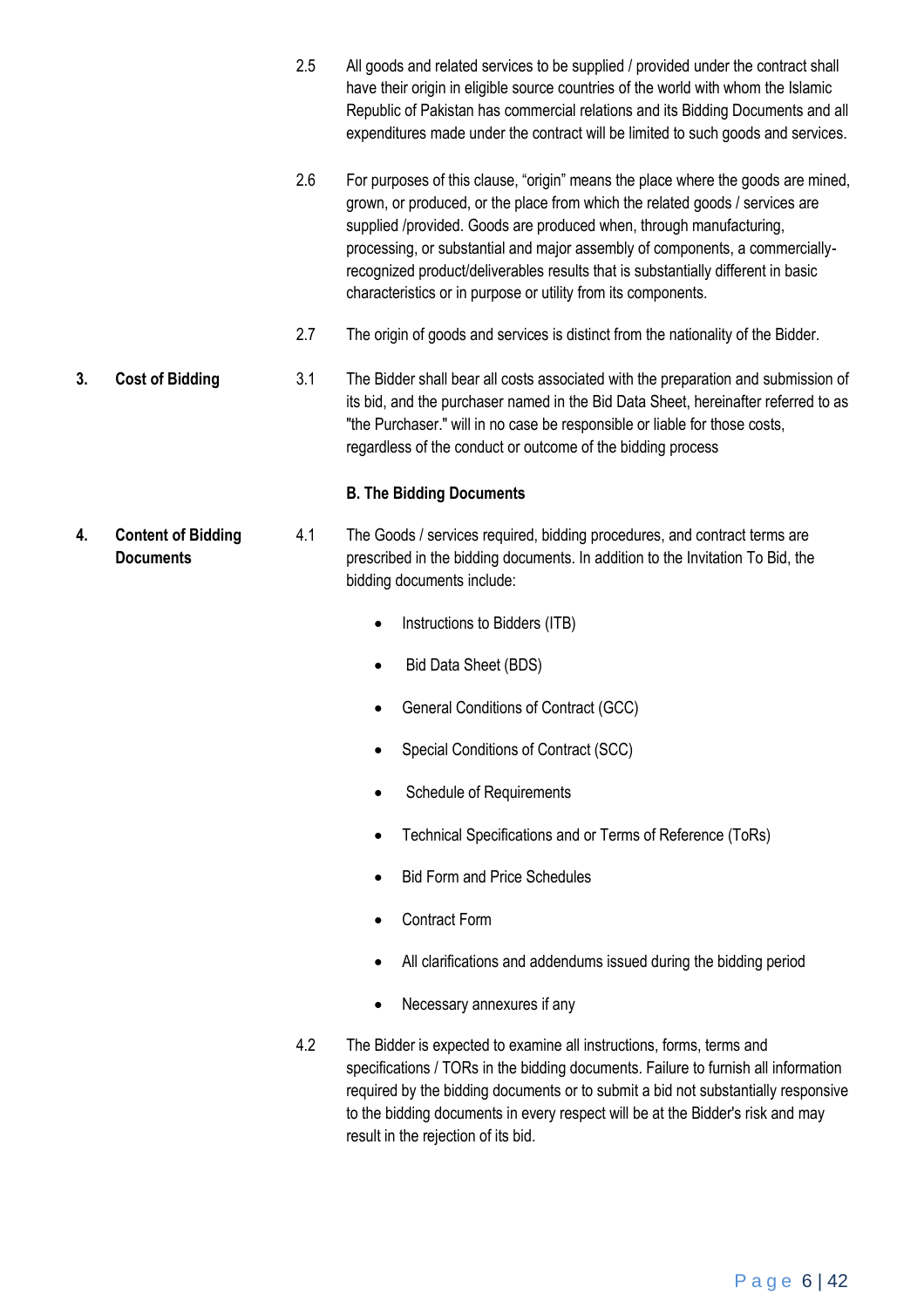**5. Clarification of Bidding Documents** 5.1 A prospective Bidder requiring any clarification of the bidding documents may notify the purchaser in writing at the purchaser's address indicated in Bid Data Sheet (BDS). The purchaser will respond in writing to any request for clarification of the bidding documents which it receives no later than five (05) days prior to the deadline for the submission of bids prescribed in the Bid Data Sheet.

> Written copies of the Purchaser's response (including an explanation of the query but without identifying the source of inquiry) will be sent to all prospective bidders that have received the bidding documents directly from the purchaser.

- **6. Amendment of Bidding Documents** 6.1 At any time prior to the deadline for submission of bids, the purchaser, for any reason, whether at its own initiative or in response to a clarification requested by a prospective Bidder, may modify the bidding documents by amendment, without substantially changing nature of procurement.
	- 6.2 All bidders those have obtained the bidding documents, from the Purchaser, will be notified of the amendment in writing which will be binding on them.
	- 6.3 In order to allow prospective bidders reasonable time in which to take the amendment into account in preparing their bids, the Purchaser, at its discretion, may extend the deadline for the submission of bids.

#### **C. Preparation of Bids and Bidding Procedure**

- 7.1 **Single stage – two envelopes** bidding procedure shall be applied:
	- (i) The bid shall comprise a single package containing two **separate envelopes**. Each envelope shall contain separately the financial proposal and the technical proposal;
	- (ii) the envelopes shall be marked as "FINANCIAL PROPOSAL" and "TECHNICAL PROPOSAL" in bold and legible letters to avoid confusion;
	- (iii) initially, only the envelope marked "TECHNICAL PROPOSAL" shall be publically opened in the presence of bidder's representatives who are able to attend the public technical bid opening ceremony;
	- (iv) the envelope marked as "FINANCIAL PROPOSAL" shall be retained in the custody of Purchaser without being opened. During Technical Bid opening, the purchaser shall also examine the sealed financial proposal to make ensure that it is free of tempering. The purchaser shall initial/sign and stamp on the sealed financial proposal to ensuring that it cannot be opened and re-sealed without detection;
	- (v) the Purchaser shall evaluate the technical proposal, without reference to the price and reject any proposal which does not conform to the specified preliminary and technical requirements;
	- (vi) during the technical evaluation no amendments/modifications in the technical proposal shall be permitted, unless as provided under ITB 22;
	- (vii)the financial proposals of bids shall be opened publicly at a time, date and venue as announced and communicated to the Bidders. Bidders who fail

**7 Single stage – two envelopes bidding procedure**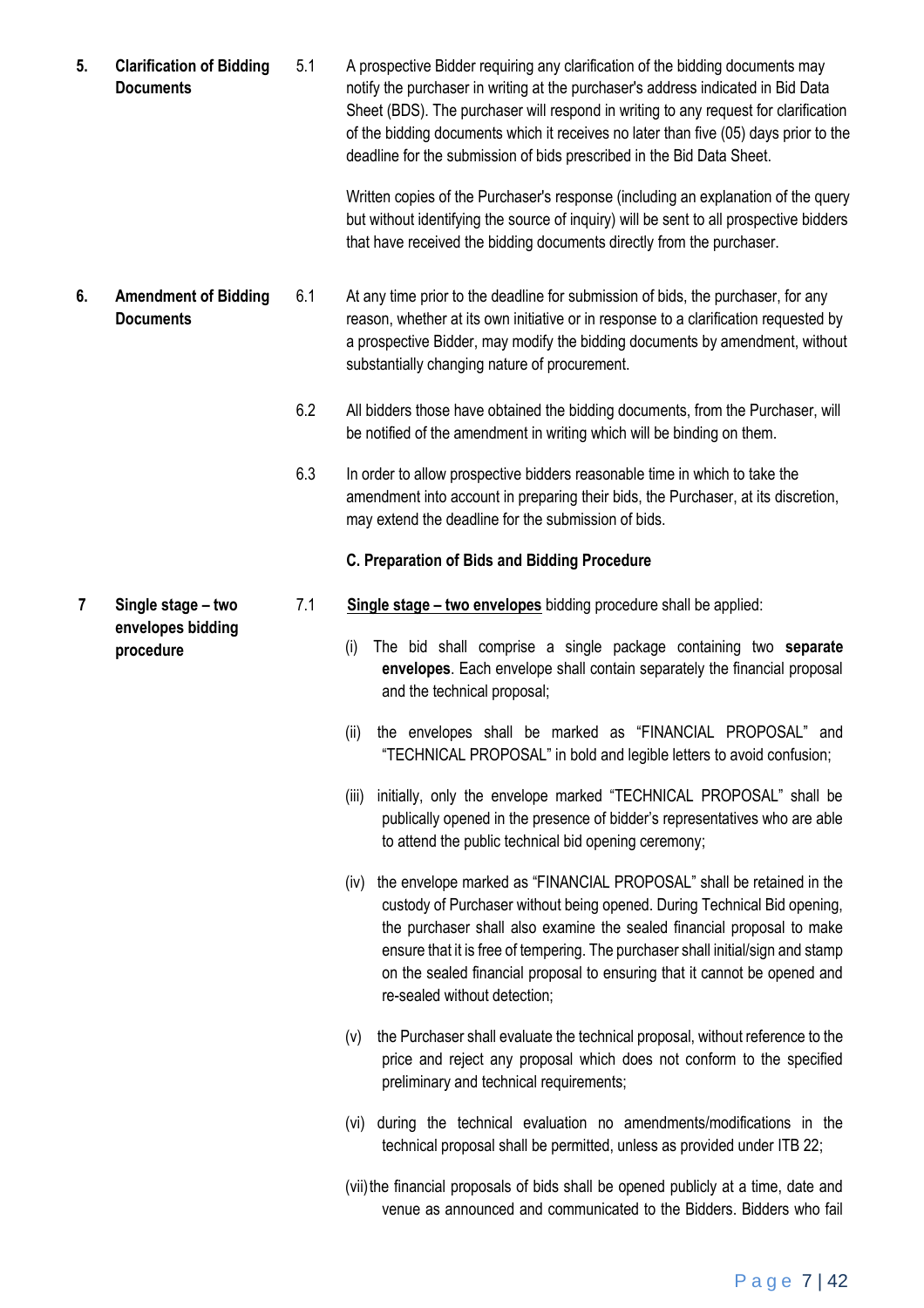|     |                             |      | preliminary and technical evaluation shall not be invited for the financial bid<br>opening ceremony;                                                                                                                                                                                                                                                                                                                              |
|-----|-----------------------------|------|-----------------------------------------------------------------------------------------------------------------------------------------------------------------------------------------------------------------------------------------------------------------------------------------------------------------------------------------------------------------------------------------------------------------------------------|
|     |                             |      | (viii) After the evaluation and approval of the technical proposal, the Purchaser<br>shall at a time within the bid validity period, publicly open the financial<br>proposals of the technically accepted bids only.                                                                                                                                                                                                              |
|     |                             |      | (ix) As per rules, the Purchaser is not mandated to share with bidders detailed<br>results of preliminary and technical evaluation, prior to opening of financial<br>proposals. The Purchaser shall issue an Evaluation Report to all<br>participating suppliers after concluding the Financial Bid Evaluation, as<br>stipulated by the procurement rules.                                                                        |
|     |                             |      | The financial proposals of bidders found technically non-responsive shall be<br>(x)<br>returned un-opened to the respective Bidders; and                                                                                                                                                                                                                                                                                          |
|     |                             |      | (xi) the bid that passes preliminary and technical evaluation and has quoted the<br>lowest price for provision of services of design and monitoring the<br>installation of pallet racking systems shall be declared as the best evaluated<br>bidder for that grant.                                                                                                                                                               |
|     |                             |      | (xii) Financial comparative analysis of technically qualified bids shall be made by<br>comparing the total bid price quoted by a firm; the bidder with the lowest<br>overall price for said activity shall be declared as the best evaluated bidder<br>to do the job.                                                                                                                                                             |
|     |                             |      | (xiii) A bidder shall not be permitted to withdraw a technical or financial bid after<br>the deadline for bid submission and before the public announcement of<br>results of financial bid evaluation, unless the bidder is declared technically<br>unqualified. All financial bids of technically qualified bidders shall be<br>opened, irrespective of whether the bidder has withdrawn from the<br>procurement process or not. |
| 8   | Language of Bid             | 8.1  | The bid prepared by the Bidder, as well as all correspondence and documents<br>relating to the bid exchanged by the Bidder and the Procuring agency shall be<br>written in the language specified in the Bid Data Sheet.                                                                                                                                                                                                          |
|     |                             |      | Supporting documents and printed literature furnished by the Bidder may be in<br>another language provided they are accompanied by an accurate translation of<br>the relevant passages in the language specified in the Bid Data Sheet, in which<br>case, for purposes of interpretation of the Bid, the translation shall govern.                                                                                                |
| 8A. | <b>Documents Comprising</b> | 8A.1 | The bid prepared by the Bidder shall comprise the following components:                                                                                                                                                                                                                                                                                                                                                           |
|     | the Bid                     |      | a Bid Form and a Price Schedule completed in accordance with ITB<br>a)<br>Clauses 9, 10 and 11.                                                                                                                                                                                                                                                                                                                                   |
|     |                             |      | b)<br>documentary evidence established in accordance with ITB Clause 12 that<br>the Bidder is eligible to bid and is qualified to perform the contract if its bid<br>is accepted;                                                                                                                                                                                                                                                 |
|     |                             |      | documentary evidence established in accordance with ITB Clause 13 that<br>c)<br>the goods / services and ancillary services to be supplied / delivered by<br>the Bidder are eligible goods and services and conform to the bidding                                                                                                                                                                                                |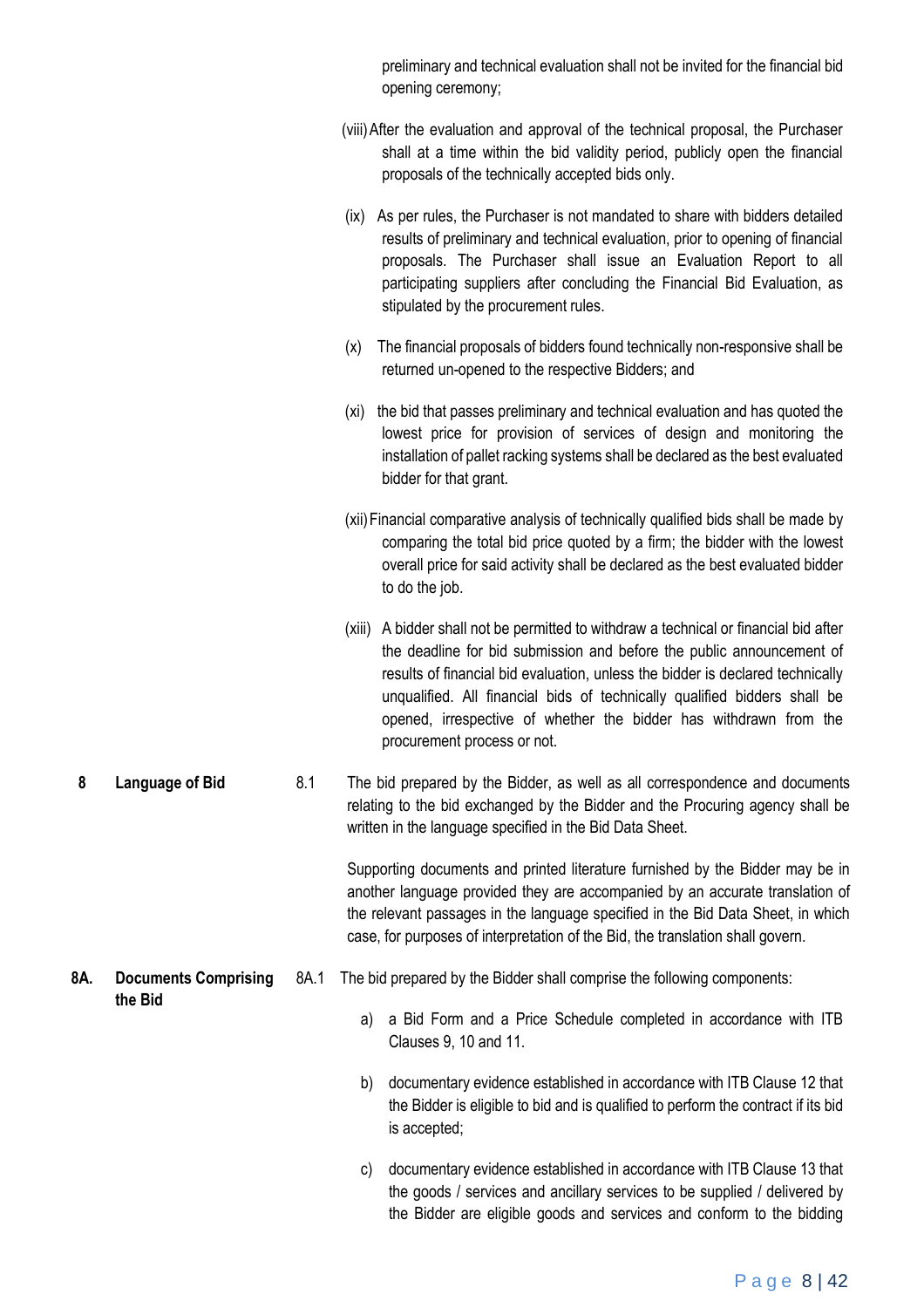#### documents; and

- d) bid security furnished in accordance with ITB Clause 14.
- e) See under Part 1: Section III for Summary Evaluation Methodology and criteria and list of required documents
- **9. Bid Form** 9.1 The Bidder shall complete the Bid Form and the appropriate Price Schedule furnished in the bidding documents, indicating the goods / services to be supplied/provided, a brief description of the goods/services, country of origin, quantity, and prices.
- **10. Bid Prices** 10.1 The Bidder shall indicate on the appropriate Price Schedule the unit prices (where applicable) and total bid price of the goods / services it proposes to supply / provide under the contract.
	- 10.2 Prices indicated on the Price Schedule shall be delivered duty paid (DDP) prices. The price of other (incidental) services, if any, listed in the Bid Data Sheet will be entered separately. The bidder shall be responsible for all out of pocket costs including and not limited to meals, incidental costs, transport/flight charges..
	- 10.3 The Bidders' separation of price components in accordance with ITB Clause 10.2 above will be solely for the purpose of facilitating the comparison of bids by the Purchaser and will not in any way limit Purchaser's right to contract on any of the terms offered.
	- 10.4 Prices quoted by the Bidder shall be fixed during the Bidder's performance of the contract and not subject to variation on any account, unless otherwise specified in the Bid Data Sheet. A bid submitted with an adjustable price quotation will be treated as nonresponsive and will be rejected, two or more prices for a single item / service will be treated as non-responsive.
- **11. Bid Currencies** 11.1 Prices shall be quoted in Pakistan Rupees unless otherwise specified in the Bid Data Sheet.
	- 12.1 Pursuant to ITB Clause 2 and 8, the Bidder shall furnish, as part of its bid, documents establishing the Bidder's eligibility to bid and its qualifications to perform the contract if its bid is accepted.
		- 12.2 The documentary evidence of the Bidder's eligibility to bid shall establish to the Procuring agency's satisfaction that the Bidder, at the time of submission of its bid, is from an eligible country as defined under ITB Clause 2.
		- 13.3 The documentary evidence of the Bidder's qualifications to perform the contract if its bid is accepted shall establish to the Procuring agency's satisfaction:
			- a) that the Bidder has the financial, technical, and management capability necessary to perform the contract;
			- b) that the Bidder meets the qualification criteria listed in the Bid Data Sheet.
			- c) See Part 1: Section III: Evaluation Methodology and Criteria for a summary of minimum documents required to establishing bidder's

**12. Documents Establishing Bidder's Eligibility and Qualification**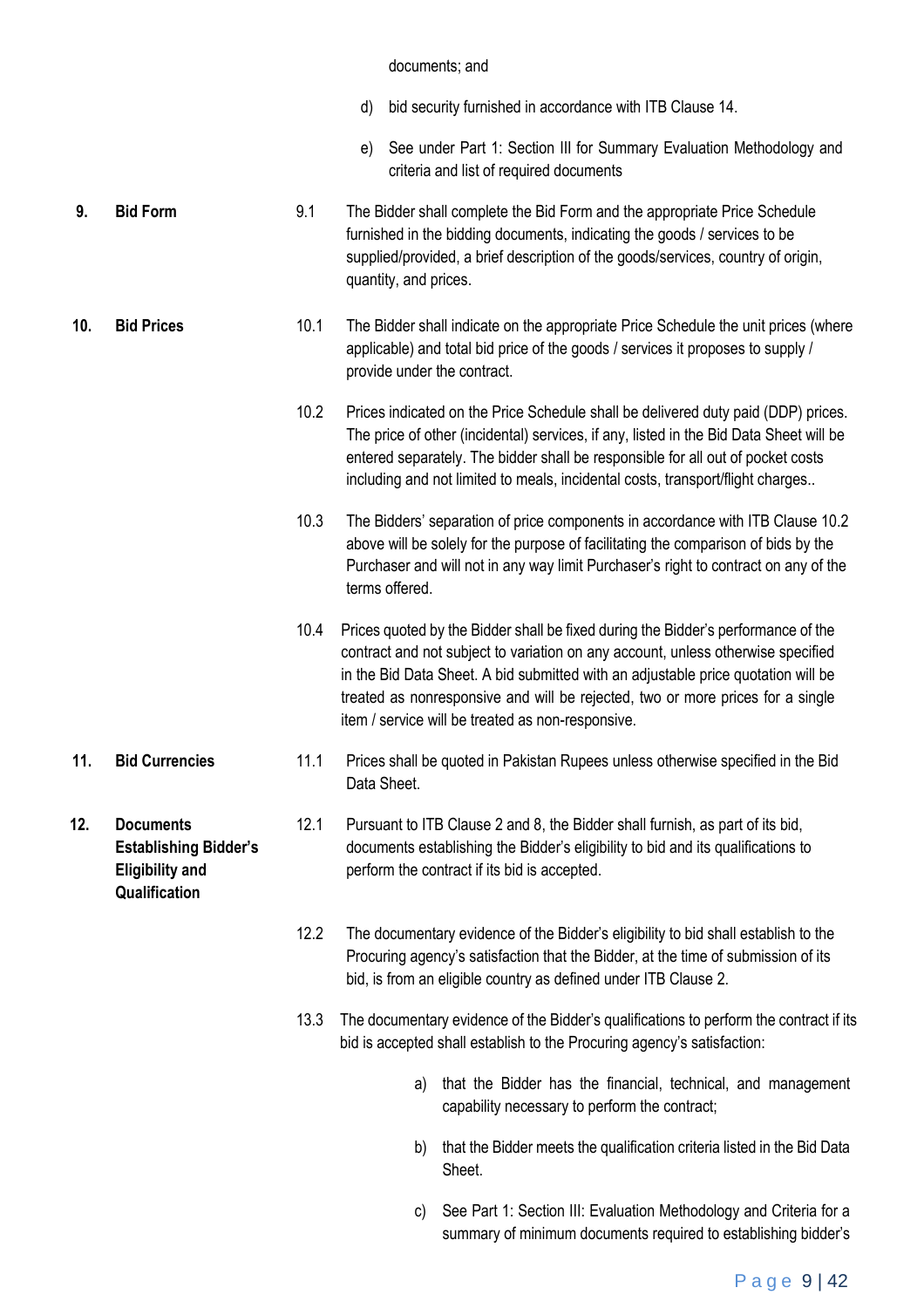- **13 Documents Establishing Goods'/Services' Eligibility and Conformity to Bidding Documents**
- 13.1 Pursuant to ITB Clause 2 and 8, the Bidder shall furnish, as part of its bid, documents establishing the eligibility and conformity to the bidding documents of all goods and services which the Bidder proposes to supply / provide under the contract.
	- 13.2 The documentary evidence of the eligibility of the goods and services shall consist of a statement in the Price Schedule of the country of origin of the goods and services offered which shall be confirmed by a certificate of origin issued at the time of shipment.
	- 13.3 The documentary evidence of conformity of the goods and services to the bidding documents may be in the form of literature, flow-charts drawings, and data, and shall consist of:
		- a) a detailed description of the essential technical and performance characteristics of the goods or methodology of service delivery;
		- b) a list giving full particulars, including available sources and current prices of spare parts, special tools, etc., necessary for the proper and continuing functioning of the goods / services for a period to be specified in the Bid Data Sheet, following commencement of the use of the goods / services by the Procuring agency, if applicable; and
		- c) an item-by-item commentary on the Procuring agency's Technical Specifications demonstrating substantial responsiveness of the goods and services to those specifications, or a statement of deviations and exceptions to the provisions of the Technical Specifications/requirements.
	- 13.4 For purposes of the commentary to be furnished pursuant to ITB Clause 13.3(c) above, the Bidder shall note that standards for workmanship, material, and equipment, as well as references to brand names or catalogue numbers designated by the Procuring agency in its Technical Specifications, are intended to be descriptive only and not restrictive. The Bidder may substitute alternative standards, brand names, and/or catalogue numbers in its bid, provided that it demonstrates to the Procuring agency's satisfaction that the substitutions ensure substantial equivalence to those designated in the Technical Specifications /requirements.
- **14. Bid Security** 14.1 Pursuant to ITB Clause 8, the bid must be accompanied with a refundable Bid Security or Earnest money of **at least two percent (02%) of the total bid value** in Pakistan Rupees in the shape of Bank Demand Draft, Call Deposit Receipt or Bank Guarantee in the name of **National TB Control Programme** having **Federal Tax Number (FTN) 9010124-8**.

**Original Bid Security or Earnest money shall be attached with the original financial bid. A copy/photocopy with completely concealed and blank unreadable amount shall be attached in the technical bid.**

14.2 The bid security shall be valid for the entire bid validity period plus an additional twenty-eight (28) days. The additional twenty-eight (28) days shall be counted after the last day of the bid validity period.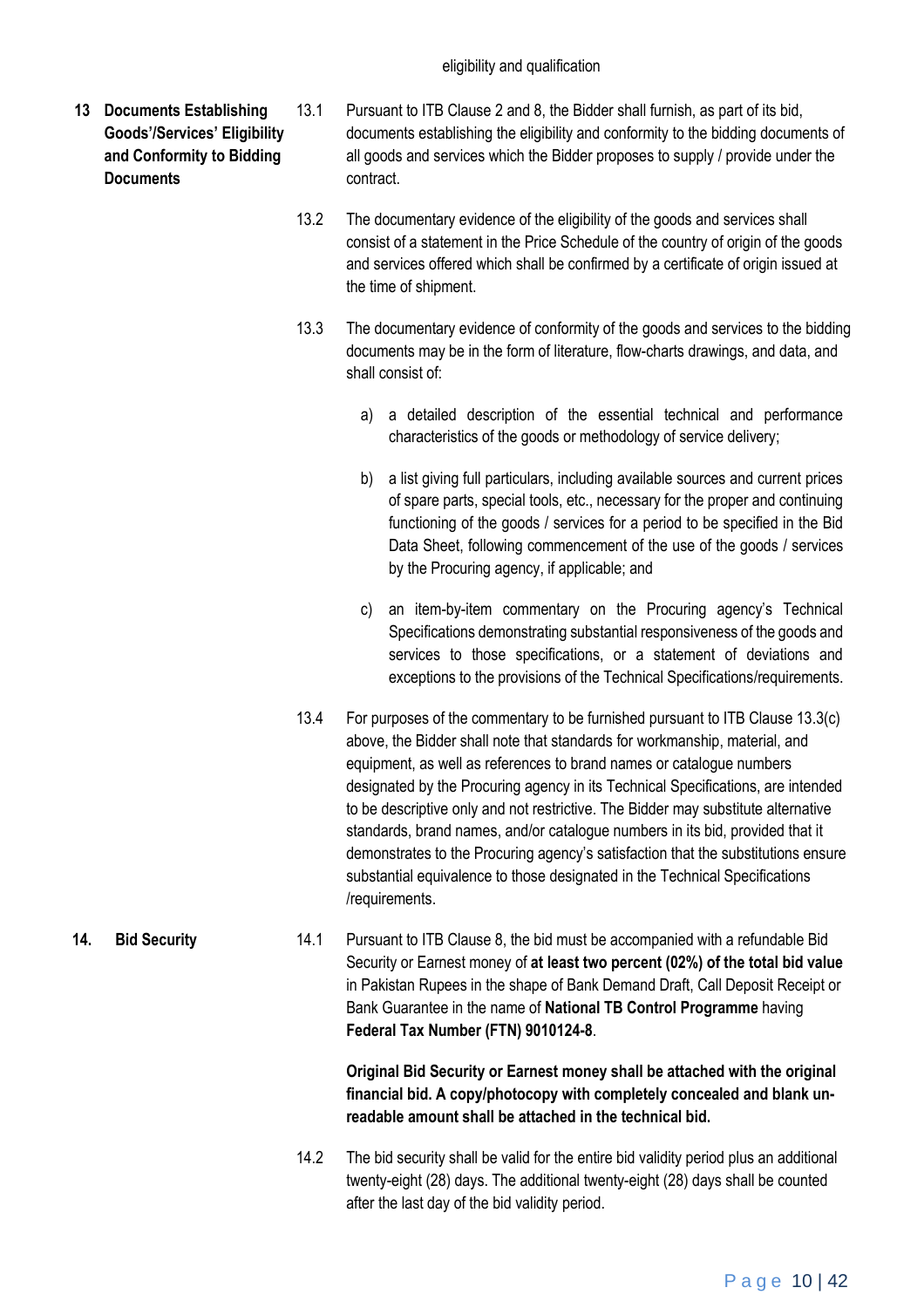**For avoidance of doubt, if the bid validity period is 120 days counted from the date of the deadline for bid submission, the bid security shall be valid for at least 148 days (120 days plus 28 days).** 

- 14.3 The bid security is required to protect the Purchaser against the risk of Bidder's conduct which would warrant the security's forfeiture, pursuant to ITB Clause 14.7.
- 14.4 Any bid not secured in accordance with ITB clauses 14.1 and 14.2 will be rejected by the Purchaser as nonresponsive, pursuant to ITB Clause 23.
- 14.5 Unsuccessful bidders' bid security will be discharged or returned as promptly as possible but not later than thirty (30) days after the expiration of the period of bid validity prescribed by the Purchaser pursuant to ITB Clause 15.
- 14.6 The successful Bidder's bid security will be discharged upon the Bidder's submission of the performance bond specified under the bid contract terms and conditions.
- 14.7 The bid security may be forfeited:
	- (a) if a Bidder withdraws its bid during the period of bid validity.; or
	- (b) in the case of a successful Bidder, if the Bidder fails:
		- (i) to sign the Contract in accordance with ITB Clause 31;
		- or
		- (ii) to complete the services in accordance with Clause 14 of the General Condition of Contract.

(c) Notwithstanding ITB clause 14.7 (a) above, a bidder shall not be permitted to withdraw a technical or financial bid after the deadline for bid submission and before the public announcement of results of financial bid evaluation, unless the bidder is declared technically unqualified.

- 14.7 A correction of non-material arithmetic errors in the bidder's bid price that results into an increase in the total bid price shall not invalidate an initially valid and sufficient bid security submitted based on the original total bid price. A bid shall not be rejected on the reason that the correction of non-material arithmetic errors has resulted into an increase in bid price; and therefore, the submitted bid security which was initially sufficient is now insufficient.
- **15. Period of Validity of Bids** 15.1 Bids shall remain valid for the period specified in the Bid Data Sheet after the date of bid opening prescribed by the Purchaser. A bid valid for a shorter period shall be rejected by the Purchaser as non-responsive.
	- 15.2 In Exceptional circumstances, the Purchaser may solicit the Bidder's consent to an extension of the period of validity. The request and the responses thereto shall be made in writing. The bid security provided under ITB Clause 14 shall also be suitably extended. A bidder may refuse the request without forfeiting its bid security. A bidder granting the request will not be required nor permitted to modify its bid.
- **16. Format and Signing of** 16.1 The Bidder shall prepare an original and the number of copies of the bid indicated in the Bid Data Sheet, clearly marking each "ORIGNAL BID" and "COPY OF BID"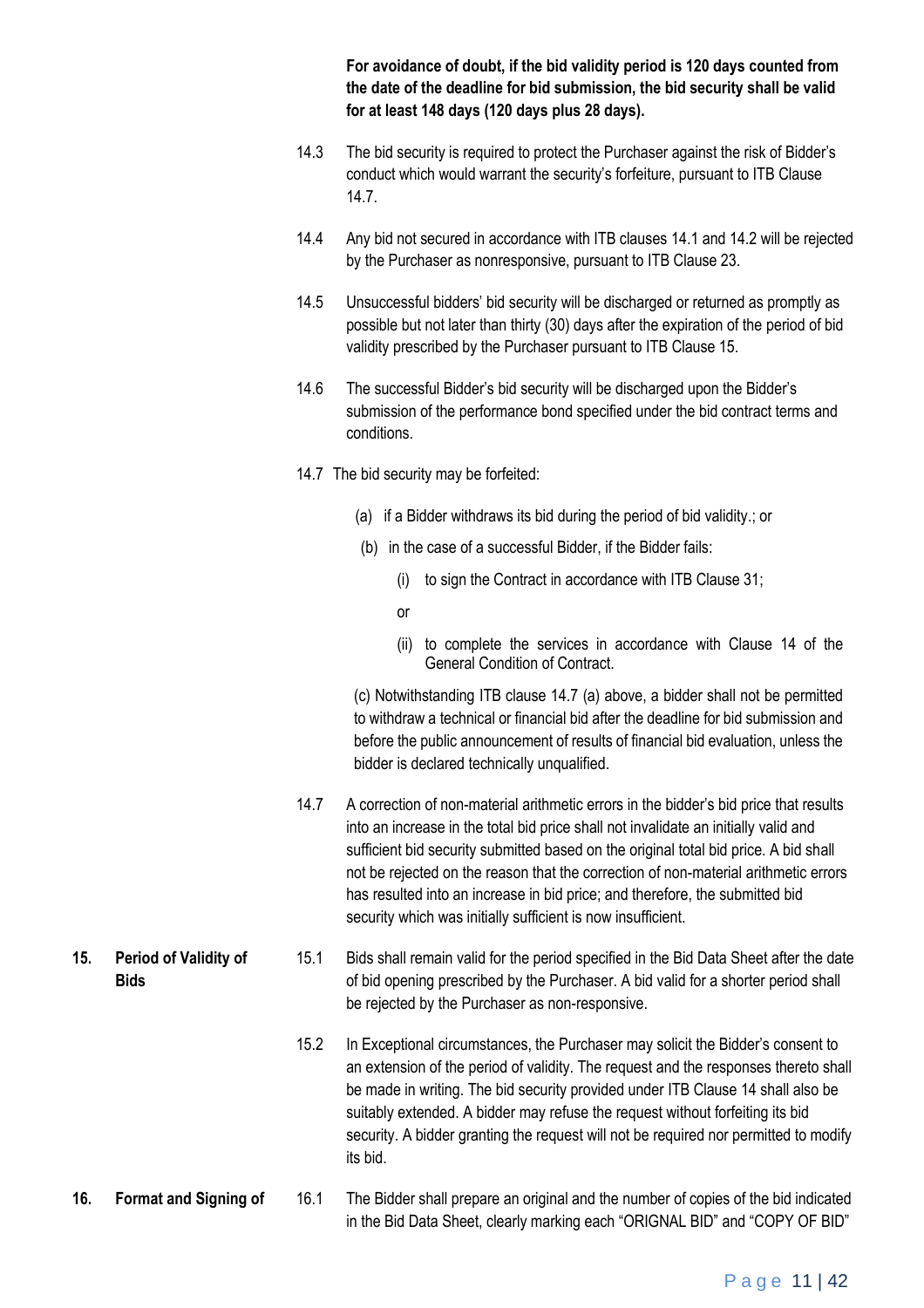**Bid** as appropriate. In the event of any discrepancy between them, the original shall govern.

> 16.2 The original and the copy or copies of the bid shall be typed or written in indelible ink and shall be signed by the Bidder or a person or persons duly authorized to bind the Bidder or the contract.

All pages of the bid, except for un-amended printed literature, shall be initialed by the person or persons signing the bid.

**The bid shall be bind without any loose papers and all pages sequentially numbered; any unbound or loose bids or papers shall not be accepted.** 

16.3 Any interlineations, erasures, or overwriting shall not be valid even if they are initialed by the person or persons signing the bid. The bid should be duly binded and each page signed/stamped by authorized person.

#### **D. Submission of Bids**

- **17. Sealing and Marking of Bids** 17.1 The Bidder shall seal the original and each copy of the bid in separate envelopes, duly marking the envelopes as "ORIGNAL" and "COPY." The envelopes shall then be sealed in an outer envelope. The outer envelope should be clearly marked with Tender No and Tender title given on the title of this Document
	- 17.2 The inner and outer envelopes shall: Be addressed to the Purchaser at the address given in the Bid Data Sheet; and

Bear the name indicated in the Bid Data Sheet, the invitation for Bids title (Subject of Procurement) and number (Procurement reference Number) indicated in the Bid Data Sheet, and a statement: "DO NOT OPEN BEFORE **Tuesday, June 07, 2022 at 11:30AM** " to be completed with the time and the date specified in the Bid Data Sheet, pursuant to ITB Clause 18.

- 17.3 The inner envelopes shall also indicate the name and address of the Bidder to enable the bid to be returned unopened in case it is declared "late".
- 17.4 If the outer envelope is not sealed and marked as required by ITB Clause 17.2, the Purchaser will assume no responsibility for the bid's misplacement or premature opening.
- **Submission of Bids** 18.1 Bids must be received by the Purchaser at the address specified in the Bid Data Sheet no later than the time and date specified in the Bid Data Sheet.
	- 18.2 The Purchaser may, at its discretion, extend this deadline for the submission of bids by amending the bidding documents in accordance with ITB Clause 6, in which case all rights and obligations of the Purchaser and bidders previously subject to the deadline will thereafter be subject to the deadline as extended.
- **19. Late Bids** 19.1 Any bid received by the Purchaser after the deadline for submission of bids prescribed by the Purchaser pursuant to ITB Clause 18 will be rejected and return unopened to the Bidder.

**20. Modification and Withdrawal of Bids** 20.1 The Bidder may modify or withdraw its bid after the bid's submission, provided that written notice of the modification, including substitution or withdrawal of the bids, is received by the Purchaser prior to the deadline prescribed for submission

**18. Deadline for**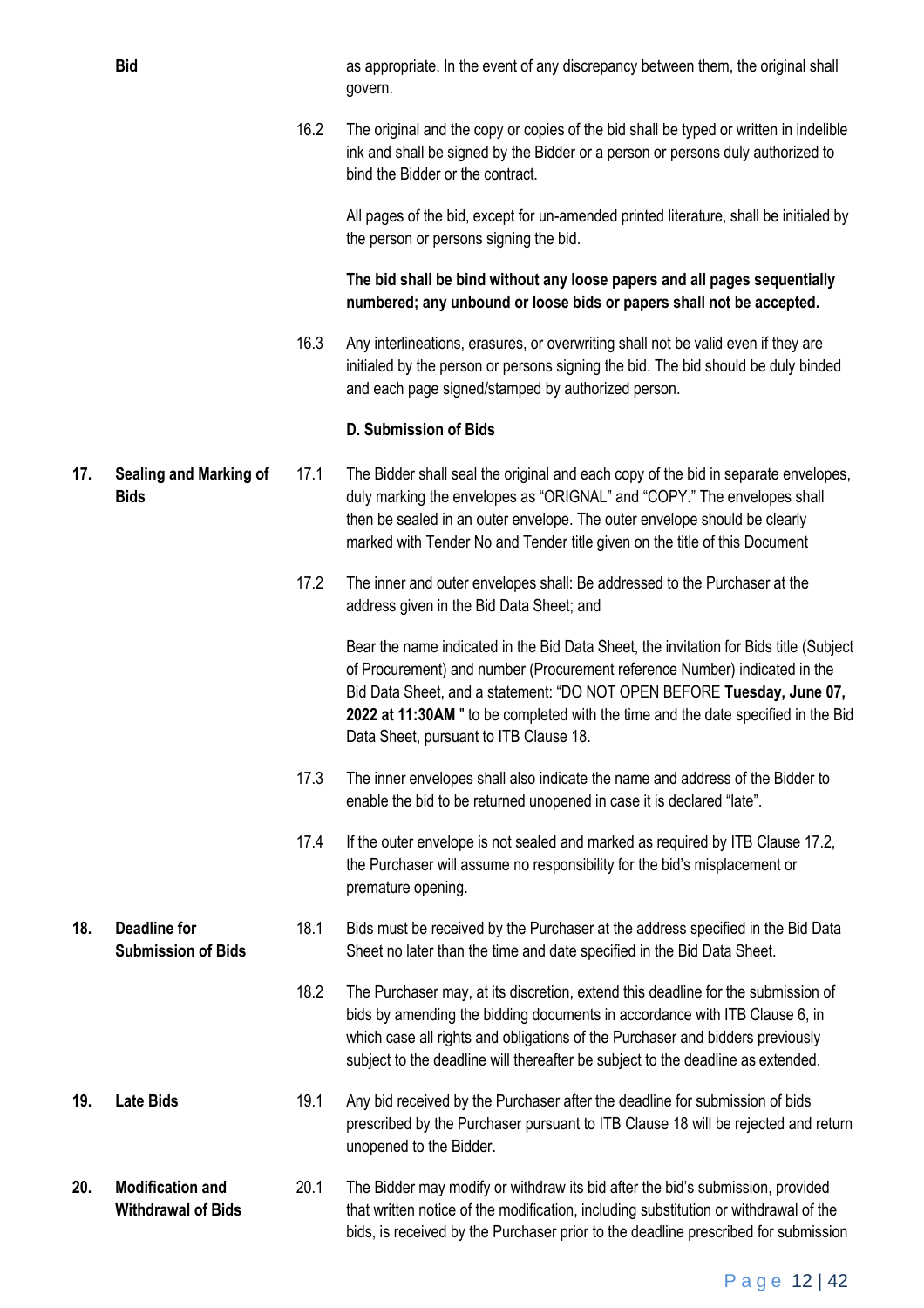of bids in ITB 18.1.

A bidder shall not be permitted to withdraw a technical or financial bid after the deadline for bid submission and before the public announcement of results of financial bid evaluation, unless the bidder is declared technically unqualified. All financial bids of technically qualified bidders shall be opened, irrespective of whether the bidder has withdrawn from the procurement process or not.

- 20.2 The Bidder's modification or withdrawal notice shall be prepared sealed, marked and dispatched in accordance with the provision of ITB Clause 17. A withdrawal notice may also be sent by cable, but followed by a signed confirmation copy, postmarked not later than the deadline for submission of bids.
- 20.3 No bid may be modified after the deadline for submission of bids, except as provided for in ITB 22.
- 20.4 No bid may be withdrawn in the interval between the deadline for submission of bids and the expiration of the period of bid validity specified by the Bidder on the Bid Form. Withdrawal of a bid during this interval shall result in the Bidder's forfeiture of its bid security, pursuant to the ITB Clause 14.7

#### **E. Opening and Evaluation of Bids**

- **21 Opening of Bids by the Purchaser** 21.1 The Purchaser will open all bids in the presence of bidders' representatives who choose to attend, at the time, on the date and at the place specified in the Bid Data Sheet in accordance the **Single stage – two envelopes bidding procedure detailed in ITB 7**. The bidders' representatives who are present shall sign a register/ attendance sheet evidencing their attendance.
	- 21.2 The bidders' names, bid modifications or withdrawals, total bid prices, discounts, and the presence or absence of requisite bid security and such other details as the Purchaser, at its discretion, may consider appropriate, will be announced at the opening. No bid shall be rejected at bid opening, except for late bids, which shall be returned unopened to the Bidder pursuant to ITB Clause 19.
	- 21.3 Bids that are not opened and read out at bid opening shall not be considered further for evaluation, irrespective of the circumstances. Bids withdrawn before the deadline for bid submission of bids shall be returned unopened to the bidders.
	- 21.4 A bidder shall not be permitted to withdraw a technical or financial bid after the deadline for bid submission and before the public announcement of results of financial bid evaluation, unless the bidder is declared technically unqualified. All financial bids of technically qualified bidders shall be opened, irrespective of whether the bidder has withdrawn from the procurement process or not.
	- 21.5 The Purchaser will prepare minutes of the bid opening.
- **22. Clarification of Bids** 22.1 To assist in evaluation and comparison of Bids the Procuring Entity may, at its discretion, ask the bidder for a clarification of its Bid and submission of additional supporting information. The request for clarification and the response shall be in writing and shall not change the unit prices or technical specifications of the Bid.
	- 22.2 For avoidance of doubt, the purchaser shall not ask for clarifications that result into amendment of the **unit prices**, material amendment of the **technical**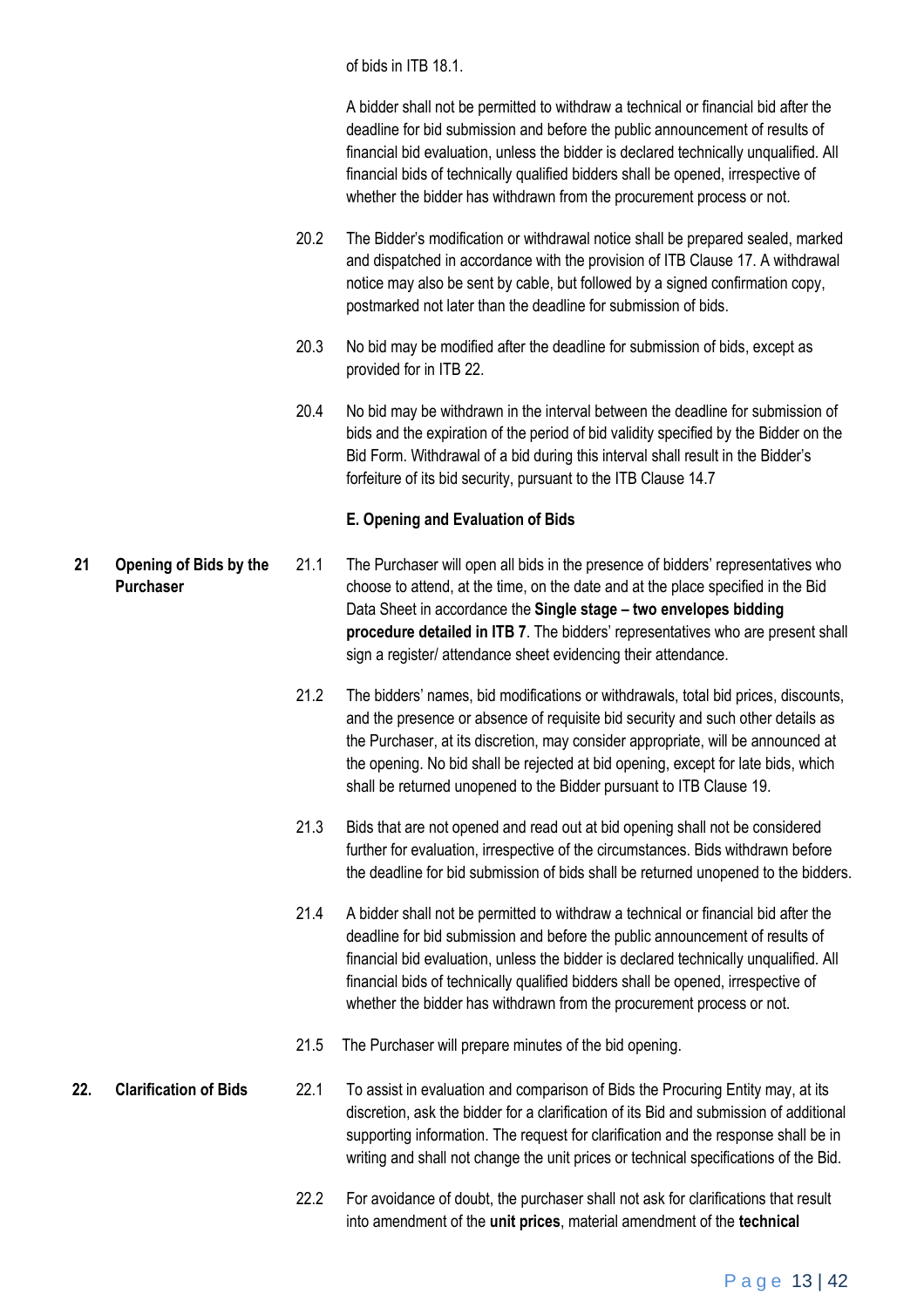#### **specifications/TORs**, as well as the **Bid Form**.

22.3 The purchaser shall be at liberty to request for any historical documents from bidders during the bid evaluation process.

Historical documents are non-material and shall not constitute change in the technical nature of the bid.

For avoidance of doubt, historical documents are documents and information that **existed prior to the public announcement of the bid**, and may include and not limited to company registration documents; manufacturers and dealers authorization; firm and service quality certifications; bidder and staff practicing licenses and trading licenses and authorization; previous importation documents; previous contracts, contract performance certificates and purchase orders, work orders; service registration status; bidder's bank information, bank certificates and bank statement; tax registration certificates and status; and company's operating capacity;

- 23.1 The Purchaser will examine the bids to determine whether they are complete, whether any computational errors have been made, whether required sureties have been furnished, whether the documents have been properly signed, and whether the bids are generally in order.
	- 23.2 Arithmetical errors will be rectified on the following basis. If there is a discrepancy between the unit price and the total price that is obtained by multiplying the unit price and quantity, the unit price shall prevail, and the total price shall be corrected. If the Supplier does not accept the correction of the errors, its bid will be rejected, and its bid security may be forfeited. If there is a discrepancy between words and figures, the amount in words will prevail.
	- 23.3 The Purchaser may waive any minor informality, nonconformity, or irregularity in a bid which does not constitute a material deviation, provided such waiver does not prejudice or affect the relative ranking of any Bidder.
	- 23.4 Prior to the detailed evaluation, pursuant to ITB Clause 23 the Purchaser will determine the substantial responsiveness of each bid to the bidding documents. For purposes of these Clauses, a substantially responsive bid is one which conforms to all the terms and conditions of the bidding documents without material deviations. Deviations from, or objections or reservation to critical provisions, such as those concerning Bid Security and Taxes and Duties will be deemed to be a material deviation. The Purchaser's determination of a bid's responsiveness is to be based on the contents of the bid itself without recourse to extrinsic evidence, unless as provided for under ITB 22.
	- 23.5 If a bid is not substantially responsive, it will be rejected by the Purchaser and may not subsequently be made responsive by the Bidder by correction of the nonconformity.
- 24.1 The Purchaser will evaluate and compare the bids which have been determined to be substantially responsive, pursuant to ITB Clause 23.
	- 24.2 The Purchaser's evaluation of a bid, further elaborated under Bid Data Sheet, will be on Delivered Duty Paid (DDP) price inclusive of prevailing duties, taxes and transportation charges, and it will exclude any allowance for price adjustment

**23. Preliminary examination**

**24. Evaluation and comparison of Bids**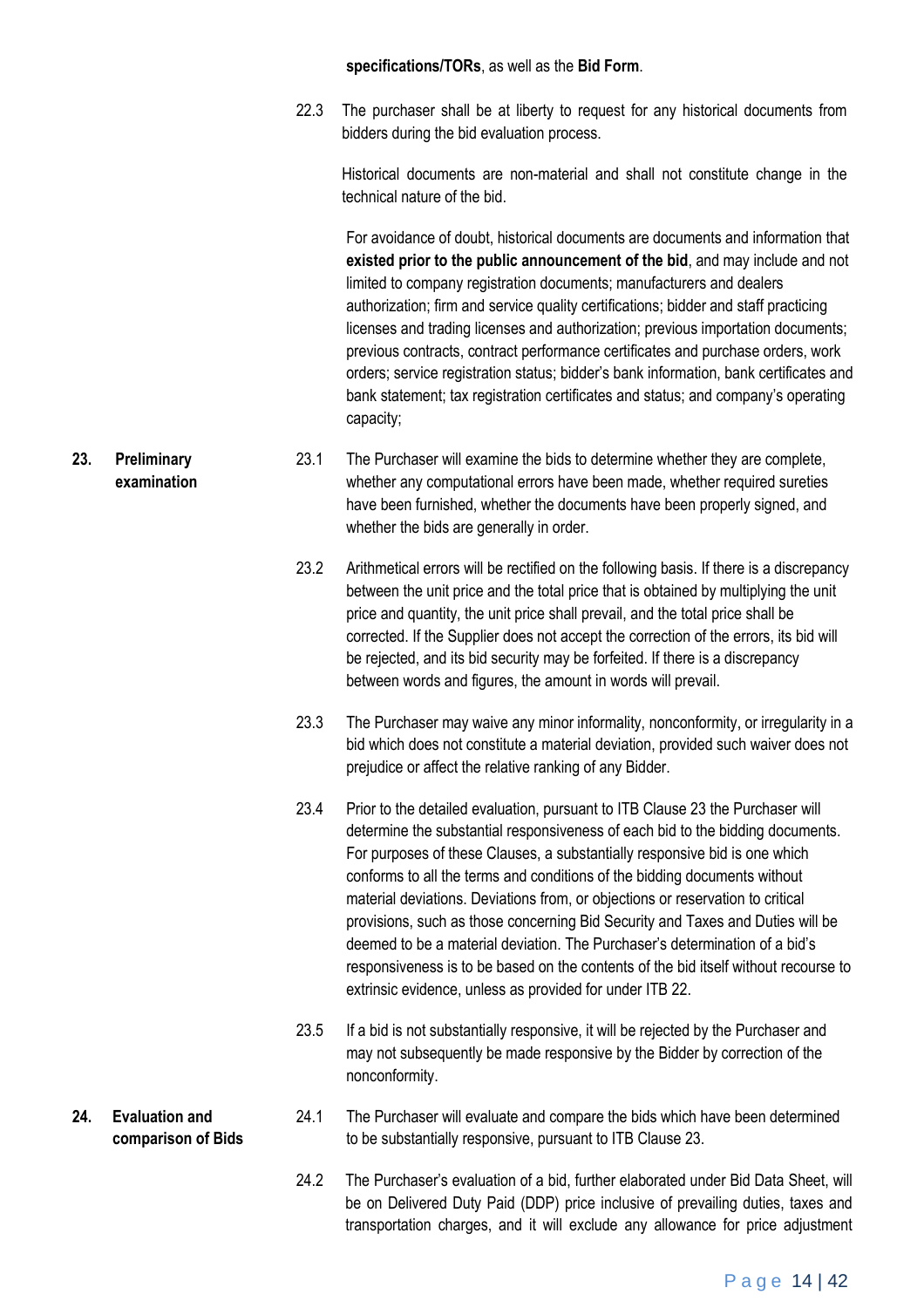during the period of execution of the contract, if provided in the bid. The bidder is responsible for all out of pocket costs including and not limited to meals, incidental costs, transport/flight charges.

24.3 See Part 1: Section III for the detailed Evaluation Methodology and Criteria

**25. Contacting the Purchaser** 25.1 Subject to ITB Clause 22, no Bidder shall contact the Purchaser on any matter relating to its bid, from the time of the bid opening to the time the contract is awarded. If the Bidder wishes to bring additional information to the notice of the Purchaser, it should do so in writing.

> 25.2 **Any effort by a Bidder to influence the Purchaser in its decisions on bid evaluation, bid comparison, or contract award may result in the rejection of the Bidder's bid**.

#### **F. Award of Contract:**

- **26. Post- qualification** 26.1 In the absence of prequalification, the Procuring agency will determine to its satisfaction whether the Bidder that is selected as having submitted the lowest evaluated responsive bid is qualified to perform the contract satisfactorily, in accordance with the criteria listed in ITB Clause 12.
	- 26.2 The determination will take into account the Bidder's financial, technical, and management capabilities. It will be based upon an examination of the documentary evidence of the Bidder's qualifications submitted by the Bidder, pursuant to ITB Clause 12, as well as such other information as the Procuring agency deems necessary and appropriate.
	- 26.3 An affirmative determination will be a prerequisite for award of the contract to the Bidder. A negative determination will result in rejection of the Bidder's bid, in which event the Procuring agency will proceed to the next lowest evaluated bid to make a similar determination of that Bidder's capabilities to perform satisfactorily.
- **27. Award Criteria** 27.1 Subject to ITB Clause 28, the Purchaser will award the contract to the successful Bidder whose bid has been determined to be substantially responsive and has been determined to be the lowest evaluated bid, provided further that the Bidder is determined to be qualified to perform the contract satisfactorily.
- **28. Purchaser's Right to Vary Quantities at Time of Award** 28.1 The Purchaser reserves the right at the time of contract award to increase or decrease, by the percentage indicated in the Bid Data Sheet, the quantity of goods and services originally specified in the Schedule of Requirements without any change in unit price or other terms and conditions.
- **29. Purchaser's Right to Accept any Bid and to Reject any or All Bids** 29.1 The Purchaser reserves the right to accept or reject any bid, and to annul the bidding process and reject all bids at any time prior to contract award, without thereby incurring any liability to the affected Bidder or bidders. The Purchaser will inform the affected Bidder or bidders of the grounds for the Purchaser's action, if so requested, by the Purchaser shall not be required to justify the grounds.
- **30. Notification of Award** 30.1 Prior to the expiration of the period of bid validity, the Purchaser will notify the successful Bidder in writing by registered letter or by cable, to be confirmed in writing by registered letter, that its bid has been accepted.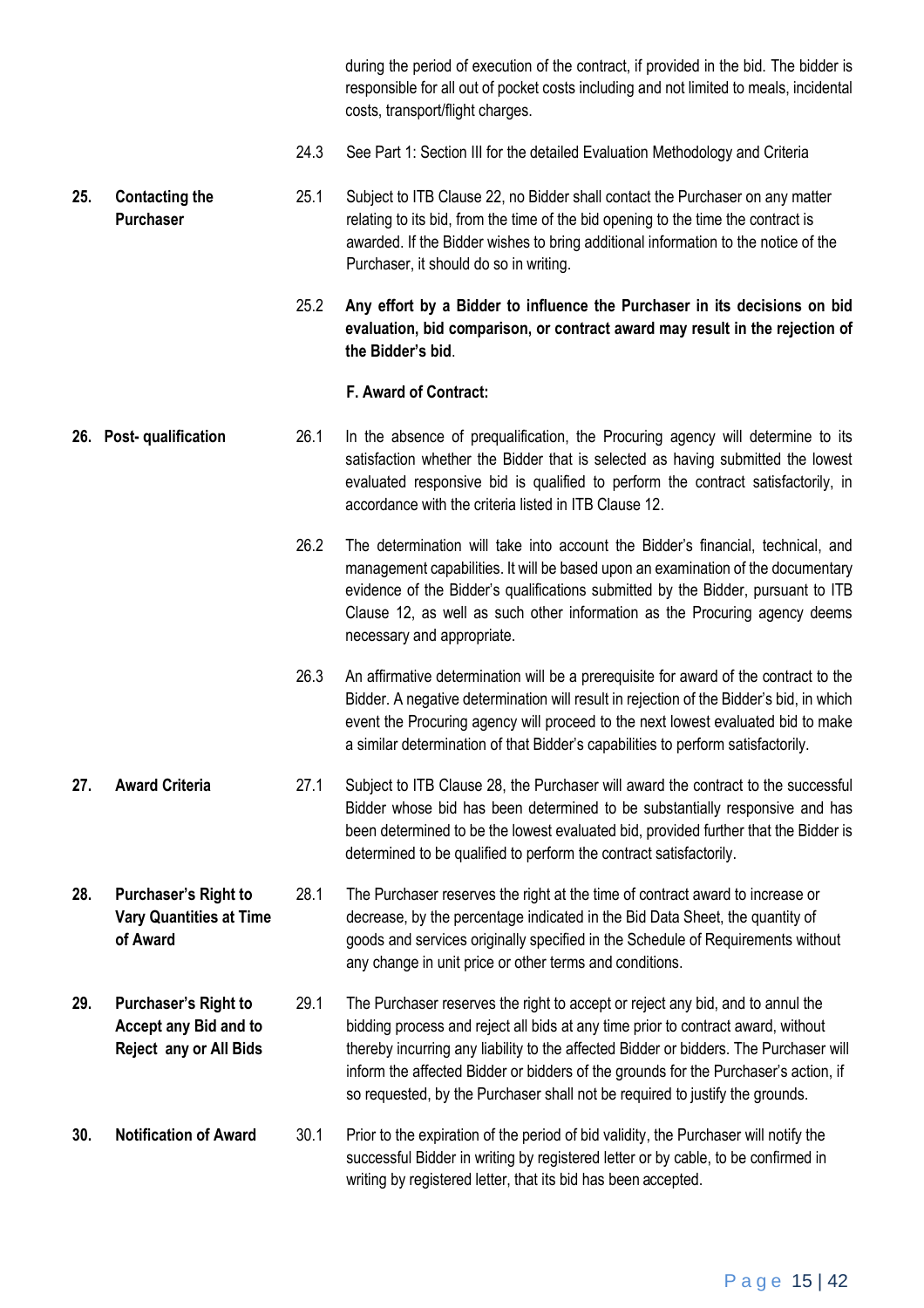|     |                                                  | 30.2 | The notification of award under ITB 30.1 will constitute the formation of the<br>Contract.                                                                                                                                                                                                                                                                                                                                                                                                                                                   |
|-----|--------------------------------------------------|------|----------------------------------------------------------------------------------------------------------------------------------------------------------------------------------------------------------------------------------------------------------------------------------------------------------------------------------------------------------------------------------------------------------------------------------------------------------------------------------------------------------------------------------------------|
|     |                                                  | 30.3 | The Purchaser shall announce to all participating bidders the results of bid<br>evaluation in the form of a report giving justification for acceptance or rejection of<br>bids at least fifteen (15) days prior to the award of contract in shape of Final<br>Evaluation Report (FER). Provided that in case where technical proposal is to be<br>evaluated separately, prior to opening of financial proposal, the Technical<br>Evaluation Report (TER) shall be announced for seven (07) days before<br>opening of the financial proposal. |
|     |                                                  | 30.4 | Within the period specified in ITB 30.3 above, a bidder may seek clarification or<br>challenge the award decision. Prior to signing of a formal contract, the Purchaser<br>shall endeavor to resolve all complaints, disputes, and issue clarifications thereof.                                                                                                                                                                                                                                                                             |
|     |                                                  |      | In case the Purchaser establishes that the complaint or request for clarification<br>submitted by the bidders to be truthful and/or of material nature, the Purchaser<br>shall recall the notification of award, at no liability and costs to the Purchaser from<br>the notified successful bidder(s). The Purchaser shall review the award decision<br>and issue a new notification of award.                                                                                                                                               |
|     |                                                  |      | Lodging of a compliant or seeking clarification on an award decision by a bidder<br>may not stop the Purchaser from proceeding with the contracting process and<br>issue a purchase order or sign a contract to some or all successful bidders,<br>provided that the bidder's query is considered to be non-material or of no<br>consequence to the resulting contract or affects only limited bidders.                                                                                                                                      |
| 31. | <b>Signing of Contract</b>                       | 31.1 | At the same time as the Purchaser notifies the successful Bidder that its bid has<br>been accepted, the Purchaser will send the Bidder the Contract form provided in<br>the bidding documents, incorporation all agreements between the parties.                                                                                                                                                                                                                                                                                             |
|     |                                                  | 31.2 | Within seven (07) days of receipt of the Contract Form, the successful Bidder<br>shall sign and date the contract and return it to the Purchaser.                                                                                                                                                                                                                                                                                                                                                                                            |
|     |                                                  | 31.3 | The resulting contract shall be as specified in the Bid Data Sheet, for the specified<br>period or renewable as specified in the Bid Data Sheet. The quantities ordered<br>under the contract and price shall be as specified in the Bid Data Sheet.                                                                                                                                                                                                                                                                                         |
| 32. | <b>Performance Security</b>                      | 32.1 | The successful bidder shall furnish to the purchaser a Performance Security in<br>the form, validity period, and the amount stipulated in the Bid Data Sheet within a<br>period of twenty-eight (28) days after submission of the bidder's Letter of<br>Acceptance.                                                                                                                                                                                                                                                                          |
|     |                                                  | 32.2 | Failures of the successful bidder to comply with the requirements of Sub-Clause<br>31.2 or Clause 32.1 shall constitute sufficient grounds for the annulment of the<br>award and forfeiture of the Bid Security.                                                                                                                                                                                                                                                                                                                             |
| 33. | <b>Corrupt Practices or</b><br><b>Fraudulent</b> | 33.1 | The Purchaser observes the highest standard of ethics during the procurement<br>and execution of such contracts. In pursuance of its policy, the purchaser:                                                                                                                                                                                                                                                                                                                                                                                  |
|     |                                                  | 33.2 | defines, for the purposes of this provision, the terms set forth below as<br>follows:                                                                                                                                                                                                                                                                                                                                                                                                                                                        |
|     |                                                  |      |                                                                                                                                                                                                                                                                                                                                                                                                                                                                                                                                              |

P a g e 16 | 42

 "corrupt and fraudulent practices" includes the offering, giving, receiving, or soliciting of anything of value to influence the action of a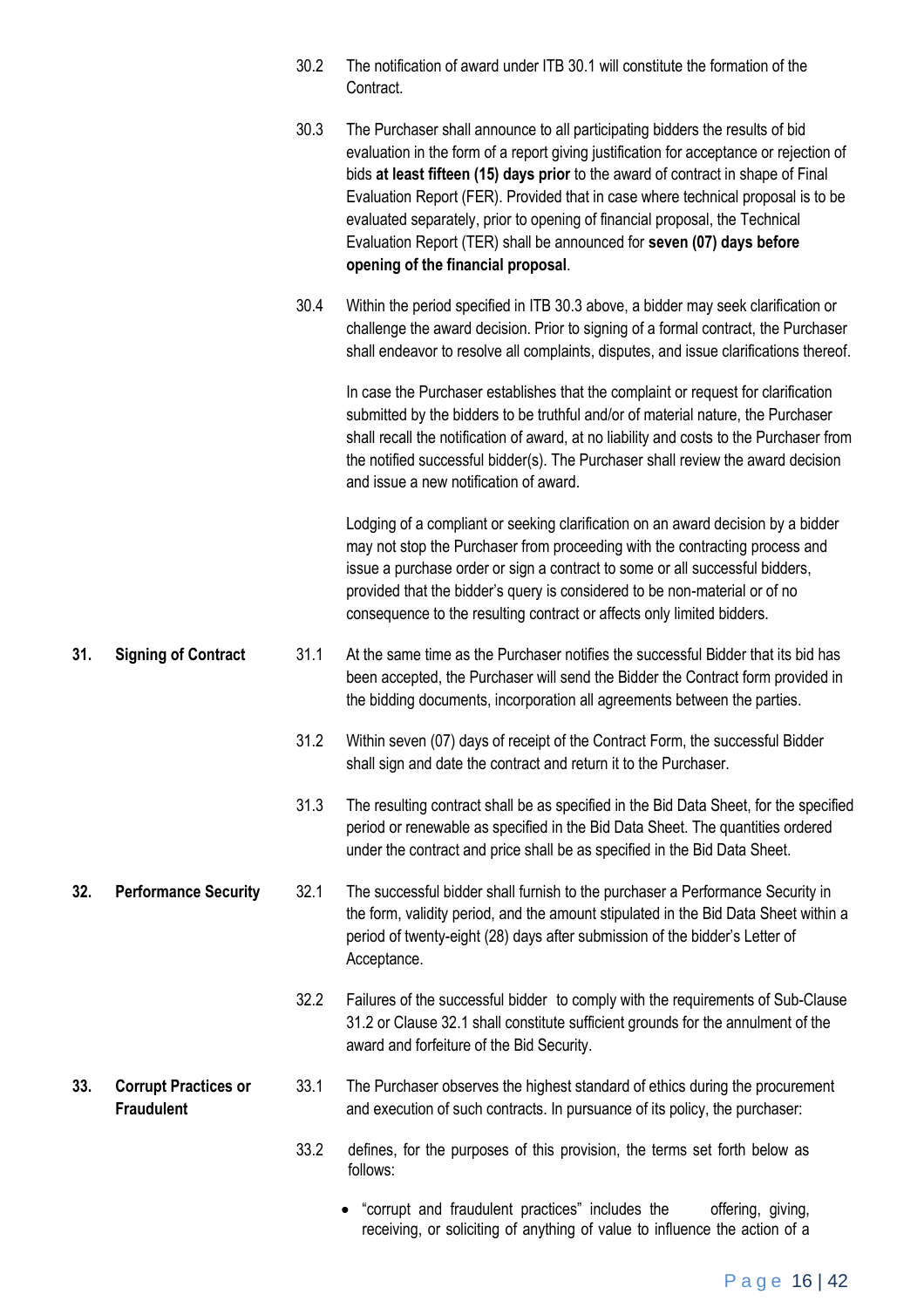public official or the supplier or contractor in the procurement process or in contract execution to the detriment of the procuring agencies; or misrepresentation of facts in order to influence a procurement process or the execution of a contract, collusive practices among bidders (prior to or after bid submission) designed to establish bid prices at artificial, noncompetitive levels and to deprive the procuring agencies of the benefits of free and open competition and any request for, or solicitation of anything of value by any public official in the course of the exercise of his duty

- Will reject a proposal for award if it determines that the Bidder recommended for award has engaged in corrupt or fraudulent practices in competing for the contract in question;
- Will declare a firm ineligible, either indefinitely or for a stated period of time, if it at any time determines that the firm has engaged in corrupt and fraudulent practices in competing for, or in executing, a contract.
- Will declare a firm ineligible if the firm is Blacklisted by any government and non-government organization. And a certificate to this effect by bidder must be attached with the bid.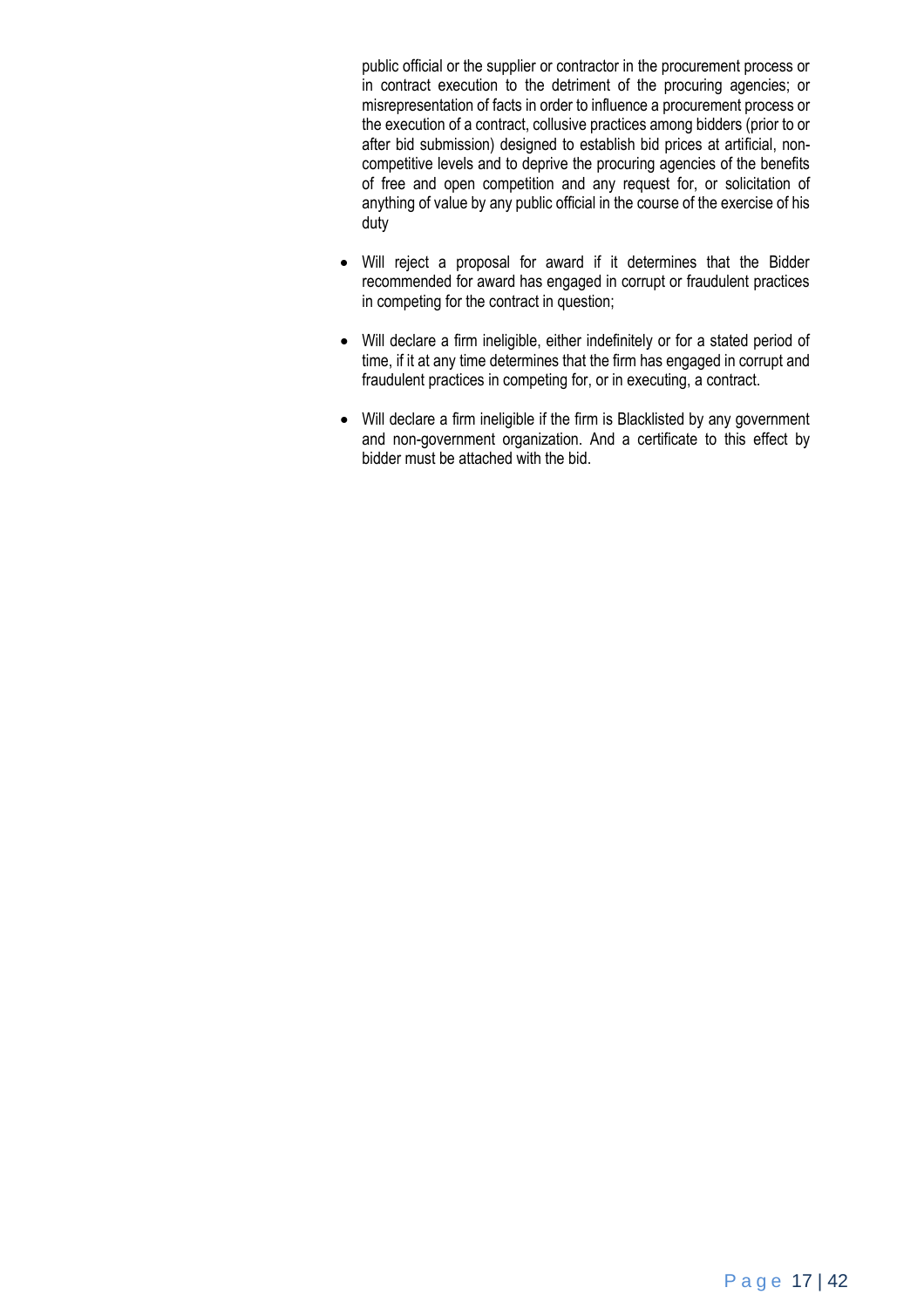### **Part One: Section II**

### **Bid Data Sheet (BDS)**

The following specific data for the goods / services to be procured shall complement, supplement, or amend the provisions in the instructions to Bidders (ITB): Section I. Whenever there is a conflict; the provisions herein shall prevail over those in ITB.

|                 |                                    | A. Introduction                                                                                                                                                                                                                                                                                                                                                                                                                                                                                                                                                                                                                             |
|-----------------|------------------------------------|---------------------------------------------------------------------------------------------------------------------------------------------------------------------------------------------------------------------------------------------------------------------------------------------------------------------------------------------------------------------------------------------------------------------------------------------------------------------------------------------------------------------------------------------------------------------------------------------------------------------------------------------|
| <b>ITB 3.1</b>  | The purchasers name<br>and address | Common Management Unit (CMU) for the Global Fund (GFATM)<br>Grants, National Tuberculosis Control Program (NTP) Blocks C, E & F,<br>EPI Building, Near NIH, PM National Health Complex, Chak Shahzad,<br>Park Road, Islamabad.                                                                                                                                                                                                                                                                                                                                                                                                              |
|                 |                                    | <b>B. The Bidding Documents</b>                                                                                                                                                                                                                                                                                                                                                                                                                                                                                                                                                                                                             |
| <b>ITB 5.1</b>  | <b>Purchaser's address</b>         | Blocks C, E & F, EPI Building, Near NIH, PM National Health Complex,<br>Chak Shahzad, Park Road, Islamabad.<br>Queries/Questions can also be sent by email only to: CMU, National<br>Tuberculosis Control Program at email Address: hamid@ntp.gov.pk<br><b>Attention: Mr. Hamid Awan</b><br>Subject of Procurement and tender reference number must be included in                                                                                                                                                                                                                                                                          |
|                 |                                    | email subject title                                                                                                                                                                                                                                                                                                                                                                                                                                                                                                                                                                                                                         |
|                 |                                    | <b>C. Preparation of Bids and Bidding Procedure</b>                                                                                                                                                                                                                                                                                                                                                                                                                                                                                                                                                                                         |
| <b>ITB 8.1</b>  | Language of the Bid                | Language of the Bid and communications shall be English                                                                                                                                                                                                                                                                                                                                                                                                                                                                                                                                                                                     |
| <b>ITB 10.2</b> | The price quoted<br>shall be:      | in Pakistan Rupees i.e. inclusive of all applicable taxes & out of pocket<br>expenses. The bidder is responsible for all out of pocket costs including<br>and not limited to meals, incidental costs, transport/flight. The bidder shall<br>be responsible for taking out appropriate employee insurance cover<br>to comprehensively insure the deployed team against all risks likely<br>to be faced by during their travel to and stay at PR premises and the<br>bidder shall borne all risks associated with the service assignment<br>without recourse to the purchaser, whatsoever, unless exempted by<br>GCC 17 Force majeure clause. |
| <b>ITB 10.4</b> | The price shall be:                | Fixed and must include the Income Tax, other taxes and duties, where<br>applicable as per law and exclusive of General Sales Tax (GST). If there is<br>no mention of taxes, the offered / quoted price(s) will be considered as<br>inclusive of all prevailing taxes / duties. The procuring agency being<br>exempt from the GST, will deduct the amount involved and process the<br>payment excluding GST. However, the successful bidder may secure GST<br>exemption certificate from the procuring agency to claim for the same while<br>submitting its tax return(s).                                                                   |
| <b>ITB 11.1</b> | <b>Bid Currencies</b>              | Pakistan Rupees                                                                                                                                                                                                                                                                                                                                                                                                                                                                                                                                                                                                                             |
| <b>ITB 13.3</b> | Qualification<br>requirements      | (i) A Bidder may bid for providing services provided in the Schedule of<br>Requirements/ToRs.                                                                                                                                                                                                                                                                                                                                                                                                                                                                                                                                               |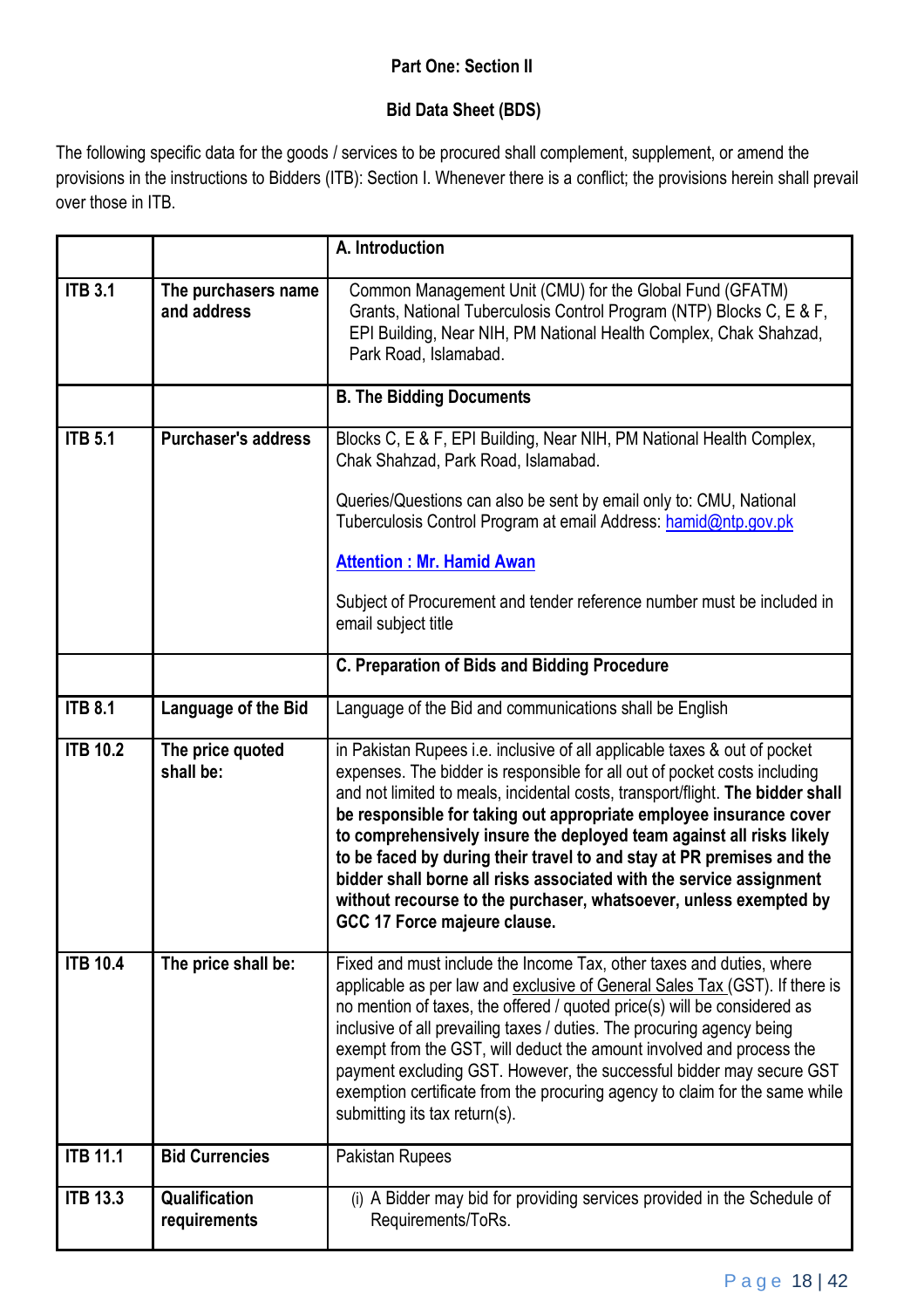|                 |                                                                             | (ii) Alternative quotations for a single service shall not be accepted.                                                                                                                                                                                                                                                                                                   |
|-----------------|-----------------------------------------------------------------------------|---------------------------------------------------------------------------------------------------------------------------------------------------------------------------------------------------------------------------------------------------------------------------------------------------------------------------------------------------------------------------|
|                 |                                                                             | (iii) For a Summary of the Evaluation methodology and criteria, and<br>required documents, see Part 1: Section III of this biding document.                                                                                                                                                                                                                               |
| <b>ITB 14.1</b> | <b>Amount of bid</b><br>security                                            | 2% of the total quoted bid price.                                                                                                                                                                                                                                                                                                                                         |
| <b>ITB 14.1</b> | <b>Form of Bid Security</b>                                                 | The tenders found deficient of the amount as bid security compared to total<br>bid price will not be considered.                                                                                                                                                                                                                                                          |
|                 |                                                                             | 1-A correction of an arithmetic error that changes the total bid price shall<br>not invalidate a valid bid security that was correctly calculated and<br>submitted based on the original bid price. An originally valid bid security<br>shall remain valid even when after the correction of an arithmetic error that<br>results into an increase in the total bid price. |
|                 |                                                                             | 2- The Bid security should be in the form of Pay Order/Demand Draft in<br>favor of National TB Control Program, Islamabad (Federal Tax Number<br>(FTN) i.e. 9010124-8. No personal cheques will be acceptable at any<br>cost.                                                                                                                                             |
|                 |                                                                             | 3-The previous bid security will not be considered or carried forward.                                                                                                                                                                                                                                                                                                    |
| <b>ITB 15.1</b> | <b>Period of Validity of</b><br><b>Bids</b>                                 | The bid validity shall be One Hundred and Twenty (120) days counted<br>from the date of the deadline for bid submission                                                                                                                                                                                                                                                   |
| <b>ITB 16.1</b> | Number of copies of                                                         | One original and One Additional Copy;                                                                                                                                                                                                                                                                                                                                     |
|                 | the bid                                                                     | The original and the additional copy shall be prepared in accordance with<br>the one stage- two envelope bid submission.                                                                                                                                                                                                                                                  |
|                 |                                                                             | Original Bid Security or Earnest money shall be attached with the original<br>financial bid whereas a copy with completely concealed and blank un-<br>readable amount shall be attached in the technical bid.                                                                                                                                                             |
|                 |                                                                             | D. Submission of Bids                                                                                                                                                                                                                                                                                                                                                     |
| <b>ITB 17.2</b> | <b>Purchaser at the</b><br>address                                          | Same as ITB 3.1                                                                                                                                                                                                                                                                                                                                                           |
| <b>ITB 17.2</b> | <b>Bids title (Subject of</b><br>Procurement) and<br>number<br>(Procurement | Bid title: Hiring Services of Consulting Firm for Designing and<br>Monitoring the installation of Pallet Racking System in CMU<br>Warehouse at Islamabad.                                                                                                                                                                                                                 |
|                 | reference Number)                                                           | Number: CMU-NTP/021/2022                                                                                                                                                                                                                                                                                                                                                  |
|                 |                                                                             | Do not open before: Tuesday, June 07, 2022 at 11:30AM                                                                                                                                                                                                                                                                                                                     |
| <b>ITB 18.1</b> | <b>Address for Bid</b><br>submission                                        | Deputy National Coordinator (DNC),<br>National TB Control Programme, Common Management Unit for the<br><b>Global Fund Grants.</b><br>Blocks C, E & F, EPI Building, Near NIH, PM National Health Complex,<br>Chak Shahzad, Park Road, Islamabad.                                                                                                                          |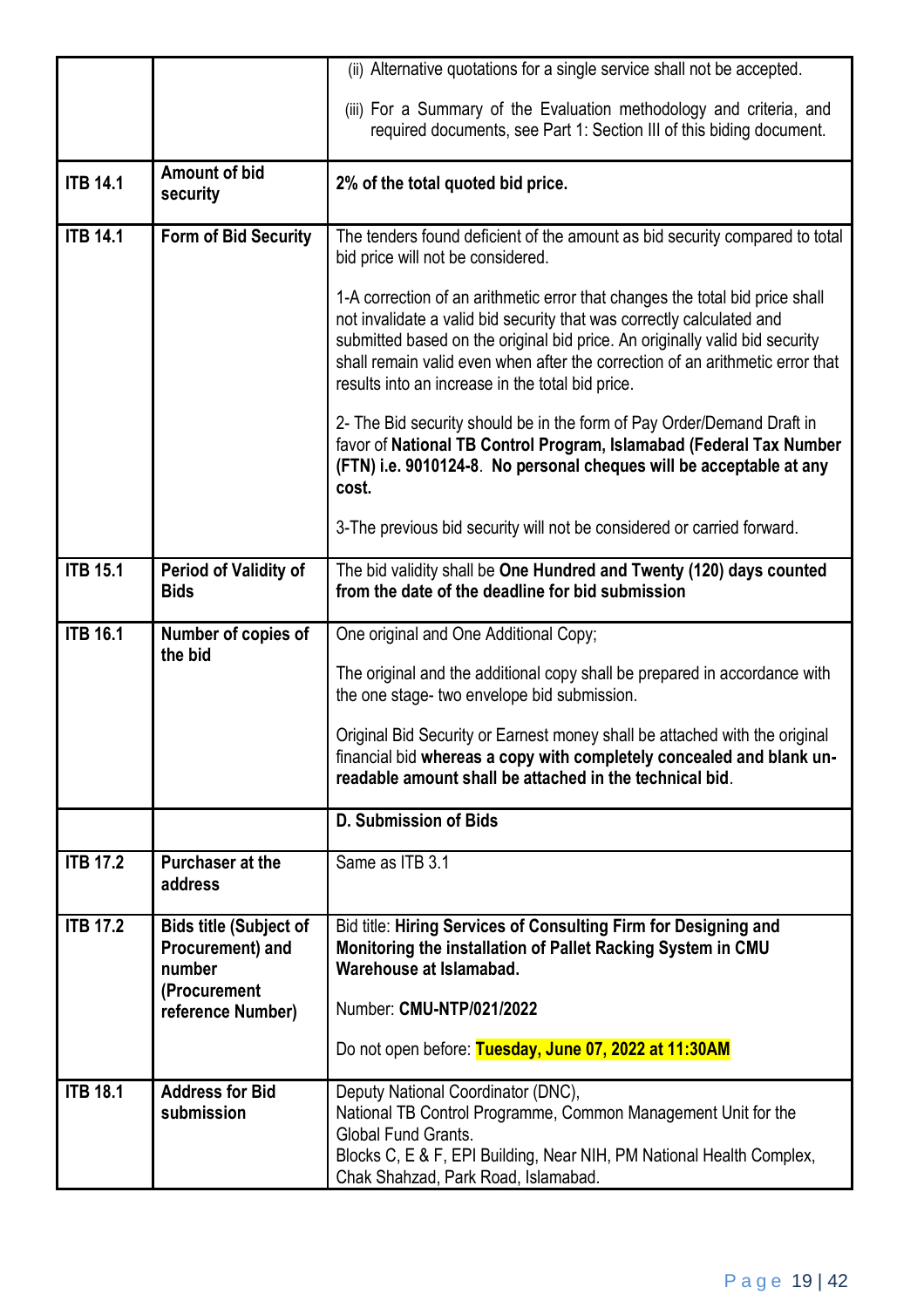|                 | <b>Deadline for</b><br>submission of bids                                 | Before and at Tuesday, June 07, 2022 at 11:00AM                                                                                                                                                                                                                                                                        |
|-----------------|---------------------------------------------------------------------------|------------------------------------------------------------------------------------------------------------------------------------------------------------------------------------------------------------------------------------------------------------------------------------------------------------------------|
|                 |                                                                           | E. Opening and Evaluation of Bids                                                                                                                                                                                                                                                                                      |
| <b>ITB 21.1</b> | Time and date of bid<br>opening                                           | Tuesday, June 07, 2022 at 11:30AM                                                                                                                                                                                                                                                                                      |
|                 | <b>Address for bid</b><br>opening                                         | CMU Conference Room, Common Management Unit for the Global Fund<br>Grants.                                                                                                                                                                                                                                             |
|                 |                                                                           | Blocks C, E & F, EPI Building, Near NIH, PM National Health Complex,<br>Chak Shahzad, Park Road, Islamabad.                                                                                                                                                                                                            |
| <b>ITB 24.1</b> | <b>Evaluation and</b><br>comparison of Bids                               | Additional Evaluation methodology and criteria is provide under Part 1:<br>Section III                                                                                                                                                                                                                                 |
|                 |                                                                           | F. Award of Contract:                                                                                                                                                                                                                                                                                                  |
| <b>ITB 28.1</b> | Percentage increase<br>or decrease in<br>quantities at the<br>award stage | Not Applicable                                                                                                                                                                                                                                                                                                         |
| <b>ITB 31.3</b> | Type, duration of the<br>resulting contract                               | The resulting contract shall be a framework contract valid till the<br>completion of the deliveries / deliverables of required goods / services<br>and related allied services, that is, 01-Month (Designing the Pallet<br>Racking System), 4-Months (Monitoring the installation of Pallet<br><b>Racking Systems)</b> |
| <b>ITB 32.1</b> | Form of performance<br>bond                                               | The performance bond shall be in form of a Bank Guarantee using the<br>Form in this bid, in Pakistan Rupees, valid for a period of not less than<br>twelve (12) months.                                                                                                                                                |
|                 | Amount of<br>performance bond                                             | 10% of the total awarded contract price, released after completion of<br>delivery and acceptance of goods/services by the purchaser.                                                                                                                                                                                   |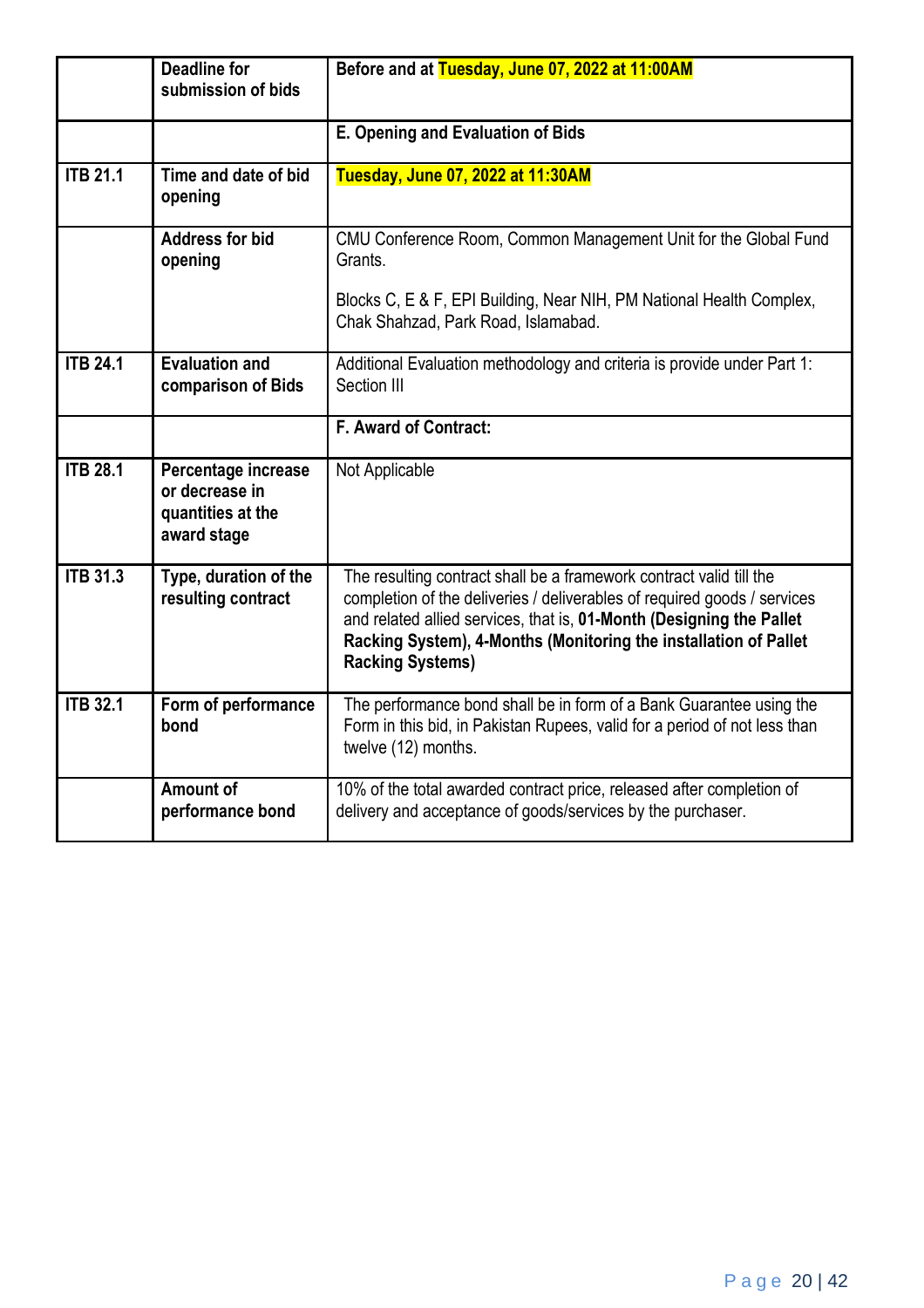### **Part 1. Section III**

## **Summary Evaluation Methodology and Criteria**

|                |                                                                                                                                                                                                                                                                                                                | Preliminary (bidder) and Technical (Service) Evaluation Methodology                                                                                                                                                                                                                                                                                                                                                                                                                                       |  |  |
|----------------|----------------------------------------------------------------------------------------------------------------------------------------------------------------------------------------------------------------------------------------------------------------------------------------------------------------|-----------------------------------------------------------------------------------------------------------------------------------------------------------------------------------------------------------------------------------------------------------------------------------------------------------------------------------------------------------------------------------------------------------------------------------------------------------------------------------------------------------|--|--|
| $\mathbf{1}$ . |                                                                                                                                                                                                                                                                                                                | <b>Methodology Used</b>                                                                                                                                                                                                                                                                                                                                                                                                                                                                                   |  |  |
|                |                                                                                                                                                                                                                                                                                                                | The evaluation methodology to be used for the technical proposals evaluation of bids received shall be the<br><b>Quality Based Selection.</b>                                                                                                                                                                                                                                                                                                                                                             |  |  |
| 2.             |                                                                                                                                                                                                                                                                                                                | <b>Summary of Methodology</b>                                                                                                                                                                                                                                                                                                                                                                                                                                                                             |  |  |
| 2.1            | The Quality Based Selection methodology recommends the lowest priced bid, which is eligible, compliant<br>and substantially responsive to the technical and commercial requirements of the Bidding<br>Document, provided that the Bidder is determined to be qualified to perform the contract satisfactorily. |                                                                                                                                                                                                                                                                                                                                                                                                                                                                                                           |  |  |
| 2.2            |                                                                                                                                                                                                                                                                                                                | The evaluation shall be conducted in three sequential stages -                                                                                                                                                                                                                                                                                                                                                                                                                                            |  |  |
|                | (a)                                                                                                                                                                                                                                                                                                            | a preliminary evaluation shall determine the eligibility of bidders and the administrative compliance<br>of bids received;                                                                                                                                                                                                                                                                                                                                                                                |  |  |
|                | (b)                                                                                                                                                                                                                                                                                                            | Technical evaluation to determine the technical responsiveness of the eligible and compliant bids;<br>and                                                                                                                                                                                                                                                                                                                                                                                                 |  |  |
|                | (c)                                                                                                                                                                                                                                                                                                            | a financial and commercial evaluation compare costs of the eligible, compliant, technically qualified<br>bids received and determine the best evaluated bid.                                                                                                                                                                                                                                                                                                                                              |  |  |
| 2.3            | Failure of a bid at any stage of the evaluation shall prevent further consideration at the next stage of<br>evaluation. Substantial responsiveness shall be considered a pass.                                                                                                                                 |                                                                                                                                                                                                                                                                                                                                                                                                                                                                                                           |  |  |
|                |                                                                                                                                                                                                                                                                                                                |                                                                                                                                                                                                                                                                                                                                                                                                                                                                                                           |  |  |
|                |                                                                                                                                                                                                                                                                                                                | <b>Evaluation criteria</b>                                                                                                                                                                                                                                                                                                                                                                                                                                                                                |  |  |
| 3.             |                                                                                                                                                                                                                                                                                                                | Preliminary Examination Criteria to be evaluated based on the technical proposal                                                                                                                                                                                                                                                                                                                                                                                                                          |  |  |
| 3.1            |                                                                                                                                                                                                                                                                                                                | Preliminary evaluation shall determine the eligibility of bidders and the administrative compliance of bids<br>received to the requirements of the bid as listed below, and shall be evaluated on a pass or fail basis. The<br>purchaser may request for clarifications and additional historical documents pursuant to ITB 22.                                                                                                                                                                           |  |  |
|                |                                                                                                                                                                                                                                                                                                                | (a) The bid is sealed and submitted in line with the single stage-two envelope bidding procedure; that is, a bid<br>comprises a single package containing two separate envelopes. Each envelope shall contain separately<br>the financial proposal and the technical proposal. Each financial proposal and the technical proposal,<br>whether original or copy, shall be bind without any loose papers and all pages sequentially<br>numbered; any unbound or loose bids or papers shall not be accepted. |  |  |
|                |                                                                                                                                                                                                                                                                                                                | (b) The bidder has submitted a copy of the company registration or incorporation certificate or current trading<br>license; any other legal registration document whenever applicable;                                                                                                                                                                                                                                                                                                                    |  |  |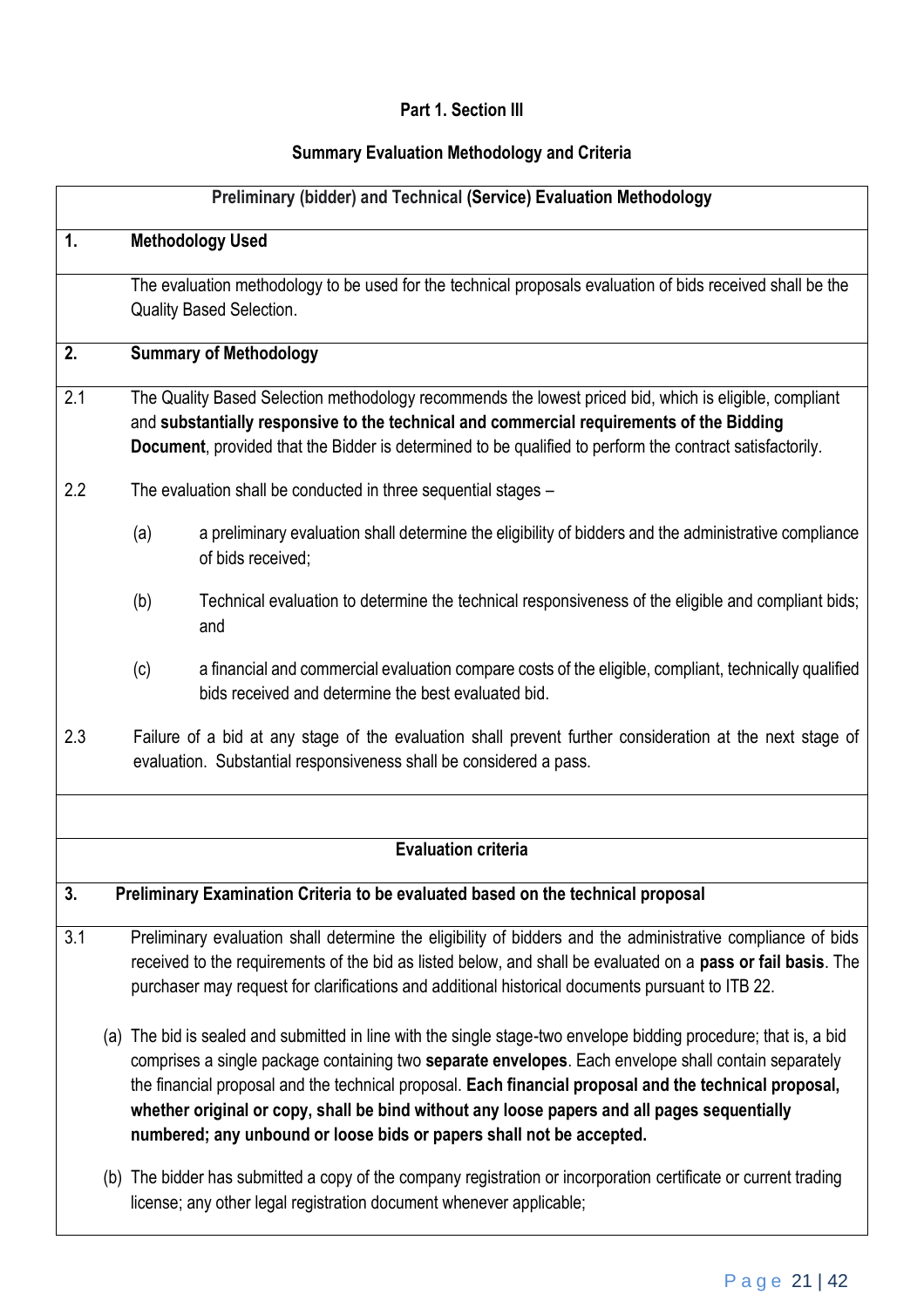- (c) Bidder is registered with Income Tax and General Sales Tax (GST) Departments and are on Active Taxpayers List of the Federal Board of Revenue (FBR), with a National Tax Number (NTN). Bidder to submit copies of certificates and a printed copy of proof of Active Taxpayer List (ATL):
- (d) Registration with Pakistan Engineering Council (PEC)
- (e) The bidder has the relevant standards of quality like ASHRAE / ACCA / ANSI or in the pallet racking system;
- (f) Bidder prepared and submitted the Bid Submission Sheet (Bid Form), duly filled, signed and sealed/stamped, in accordance with ITB. No alteration is to be made in the Bid Submission Sheet (Bid Form) except in filling up the blank space as directed.
- (g) Bidder prepared and submitted together with the technical proposal the service methodology of design and monitoring the installation of Pallet Racking and detailed work plan, activity schedule, Gant Charts and milestones duly filled, signed and sealed/stamped, in accordance with ITB, showing the extent of compliance to the Purchasers requirements.
- (h) Bidder prepared and submitted together with the technical proposal detailed information of the service team to be deployed for this instant activity. **The information requires shall include and not limited to the composition of each team like the staff name, designation, roles and responsibilities in the design and monitoring team. In addition, attach detailed CVs of each team member containing the current staff designation, roles and responsibilities in the firm; academic qualifications and professional certification; experience in related services provision; specific experience in donor funded programmes; and any specific experience in required services funded by the Global Fund to Fight AIDS, Tuberculosis and Malaria (The Global Fund). Firms bidding to provide services for both design and monitoring are required to provide separate teams for each activity.**
- (i) The bidder shall review, sign and submit together with the technical proposal a signed copy of the purchaser's terms of reference (ToR) together with the firm's technical proposal.
- (j) Bidder stated that the bid is valid for a period of 120 calendar days counted from the date of the deadline for submission of bids.
- (k) The bidder has submitted valid copy of the Bid Security or Earnest money in the shape of Bank Demand Draft, Call Deposit Receipt or Bank Guarantee in the name of National TB Control Program, valid for at least 148 days (120 days of bid validity plus 28 days). Only a copy of the Earnest money should be attached the technical bid completely concealed and blank un-readable amount. **In case, a copy of the bid security attached to the technical bid has readable earnest money amounts, the entire bid shall be rejected.**
- (l) The bidder shall not be under a declaration of ineligibility for corrupt and fraudulent practices in ITB 33 and should not be black listed by any Government or non-government organization. **An affidavit duly attested by notary public shall be attached with the bidding document as evidence. The text in the body should state, "***Bidder by the names of….…………. declares not to have been barred, blacklisted, suspended by any procuring entity with regard to their professional conduct, making of false statement, misrepresentation, corruption during any procurement process or contract performance. The company is not in a procurement or contract dispute or legal proceeding with any procurement entity over the poor performance of its contract, delivery of poor quality services, failure to meet delivery schedules, failure to meet warranty claims, failure to provide timely defect replacements/service, failure to declare the origin and source of products/services. The company declares that the company no conflict of interest in*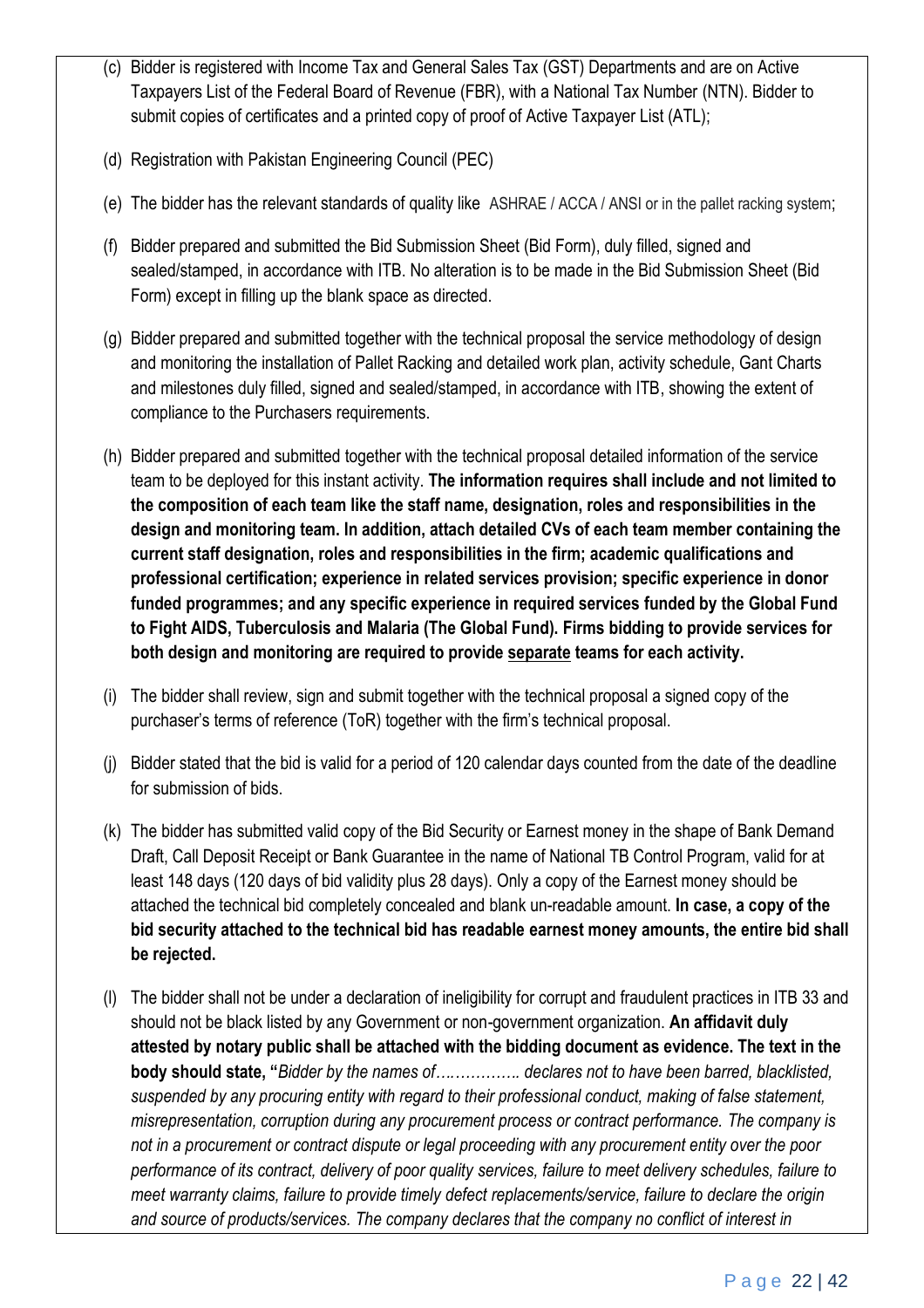*participating in this procurement process and has not colluded with another vendor participating in this bid*". **The content of the text in the affidavit shall be examined for completeness**. For the conformation of blacklisting of any firm, the procuring agency will solely rely on the list available on PPRA website or Provincial PPRA websites and shall not approach any public or private organization for clarifications.

- (m) Bidders' Directors, Managing Partners, Chief Executives Officer have no relationship with any staff working in CMU or worked with **CMU** (NTP /DoMC / NACP) during the last seven (07) years.
- (n) Bidder has signed and attached the **Integrity Pact** statement as provided under the section for sample forms,
- (o) There are no claims against the bidder of poor market reputation or previous default on quality while supplying goods / services to CMU.
- (p) Copies of contracts, purchase orders, work orders or certificates of performance for similar goods/services bidded for, performed for a reputable organization in Pakistan within the last three (03) years. **The information shall be used to determine if the bidder has at least three (03) years of specific experience in the providing similar services.**
- (q) Bidder is an original service providers firm (s), with attached evidence below;
	- i. Original service providers firms (if applicable) should attach licenses or authorization of services (if any) each or a range of services they are bidding for in the technical bid;
- (r) The bidder shall submit proper documentary evidence for financial soundness of the firm since as Bank statement for the last twelve (12) months or bank certificates. Alternatively, Audited Books of Accounts for at least the last two financial years from 2019-2020; 2020-2021.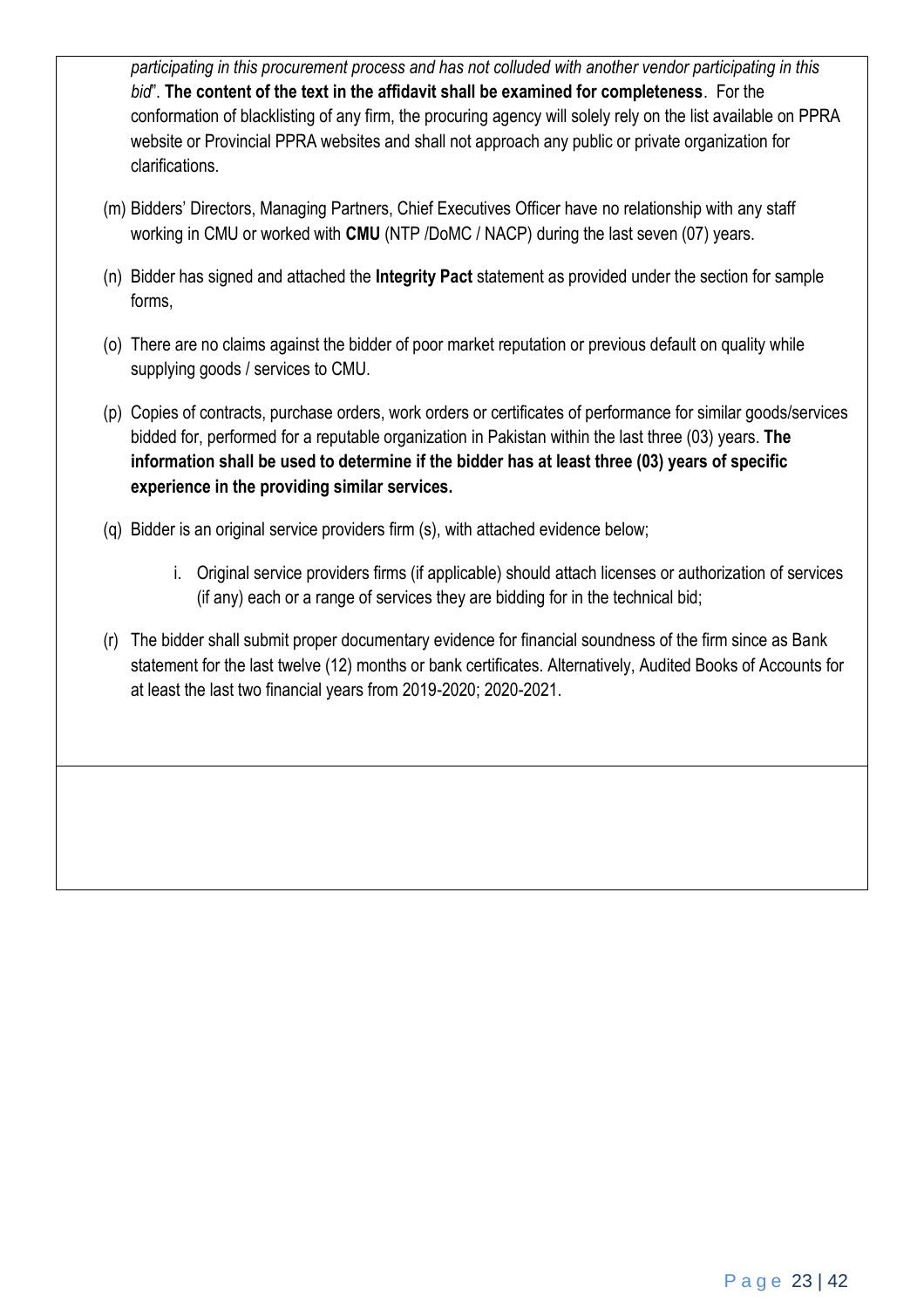### **4. Technical Evaluation Criteria based on documents and samples in the technical bid**

**Technical responsiveness** shall be evaluated through merit point systems by award of marks based on the bidder's demonstrated experience, knowledge, skills as shown in contents of documents and sample, **with a pass mark of 70%**.

|                | <b>Item Name and Description</b>                                                                                                                                                                                                                                                                                                                                                                                                                                                                                                                                                                                                                                                        | <b>Maximum</b> |
|----------------|-----------------------------------------------------------------------------------------------------------------------------------------------------------------------------------------------------------------------------------------------------------------------------------------------------------------------------------------------------------------------------------------------------------------------------------------------------------------------------------------------------------------------------------------------------------------------------------------------------------------------------------------------------------------------------------------|----------------|
|                |                                                                                                                                                                                                                                                                                                                                                                                                                                                                                                                                                                                                                                                                                         | <b>Marks</b>   |
| $\mathbf{1}$   | Specific experience of firm related to the assignment                                                                                                                                                                                                                                                                                                                                                                                                                                                                                                                                                                                                                                   |                |
| a              | Firm's experience of providing the services of design and monitoring the installation of Pallets Racking<br>systems for a reputable organization, in Pakistan (Provide the evidence in shape of consultancy contracts<br>and completion certificate)                                                                                                                                                                                                                                                                                                                                                                                                                                    | 50             |
|                | 10 Marks for each consultancy, up to 5 consultancies to make 50 marks.<br>Each consultancy amount should not less than USD 5,000.                                                                                                                                                                                                                                                                                                                                                                                                                                                                                                                                                       |                |
| $\mathsf b$    |                                                                                                                                                                                                                                                                                                                                                                                                                                                                                                                                                                                                                                                                                         |                |
| $\mathbf{c}$   | Firm's experience of providing the services of any other (general) consultancies for any reputable<br>organization in Pakistan in the past three years                                                                                                                                                                                                                                                                                                                                                                                                                                                                                                                                  | 10             |
|                | 2 marks for each consultancy, up to 5 consultancies to make 10 marks.                                                                                                                                                                                                                                                                                                                                                                                                                                                                                                                                                                                                                   |                |
| $\overline{2}$ | Each consultancy amount should not less than USD 5,000<br><b>Firms Professional Competence</b>                                                                                                                                                                                                                                                                                                                                                                                                                                                                                                                                                                                          |                |
|                |                                                                                                                                                                                                                                                                                                                                                                                                                                                                                                                                                                                                                                                                                         | 30             |
| a              | Number of staff appointed as consultant (designing and Monitoring) in the firm within Pakistan - submit CV<br>together with the bid the head count, list of names, qualification, years of experience & relevant experience<br>using<br>1- Project Manager BS/BE Engineer with at least 5-year experience.8 Marks.<br>BS/BE Engineer with certification in warehouse management system and at least 3 years post<br>$2 -$<br>certification experience (valid certification needed). 8 Marks<br>3- Health and safety Engineer. (Bachelor degree Engineer with HSE certification).8 Marks<br>At least three diploma (DAE) holder technician with not less than 3-year experience. 6 Marks |                |
| b              |                                                                                                                                                                                                                                                                                                                                                                                                                                                                                                                                                                                                                                                                                         |                |
| $\mathbf c$    | Quality of the submitted bid, the evaluation committee shall review the documents submitted by the bidders.<br>1- Complete documents if submitted as per bidding documents requirements and proper sequence<br>with no deficiency-10 Marks.<br>2- Documents submitted with minor deficiency-5 marks<br>$3-$<br>Documents submitted with major deficiencies- 0 marks                                                                                                                                                                                                                                                                                                                     | 10             |
|                |                                                                                                                                                                                                                                                                                                                                                                                                                                                                                                                                                                                                                                                                                         | 100            |
|                |                                                                                                                                                                                                                                                                                                                                                                                                                                                                                                                                                                                                                                                                                         |                |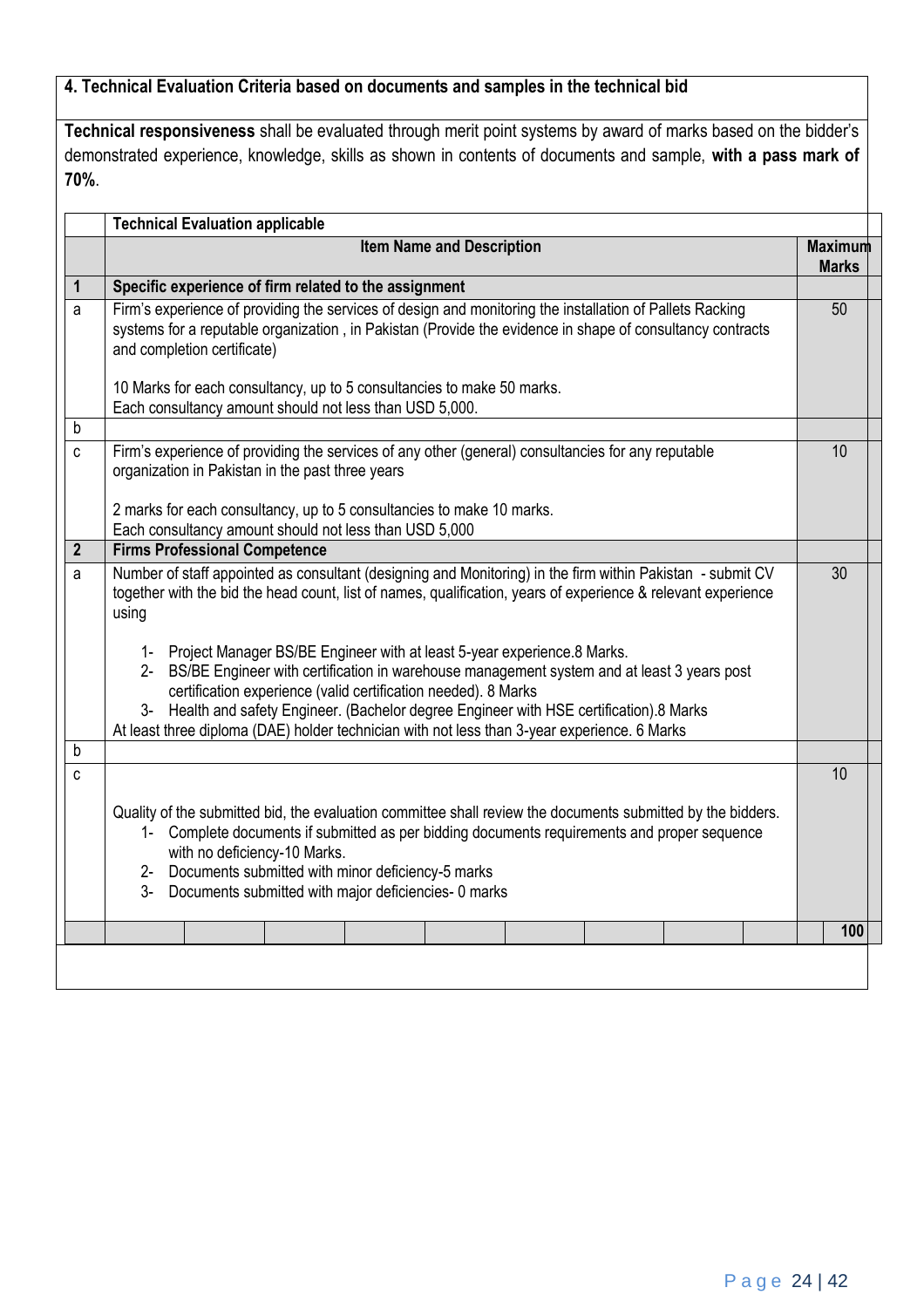### **5. Financial and Commercial Comparison Criteria based on contents of the financial bid**

Bids that pass technical evaluation shall be opened in the presence of bidders at a time and date to be communicated to bidders, and bids shall be assessed for financial and commercial responsiveness as below:

- 5.1. The supplier's bid shall be reviewed to confirm that the bidder has accepted to meet all the general and special conditions of the contracts without any material deviation or reservations.
- 5.2. Bidder prepared and submitted a **Price Schedule** and details work/implementation plan(s) duly filled, signed and sealed/stamped, in accordance with ITB, with prices quoted as Delivered Duty Paid (DDP) price inclusive of prevailing duties, taxes and transportation charges, and it will exclude any allowance for price adjustment during the period of execution of the contract, if provided for in the bid.
- 5.3. The bidder shall be responsible for all out of pocket costs including and not limited to meals, incidental costs, transport/flight charges.
- 5.4. The bidder has submitted in the financial proposal **an original valid Bid Security or Earnest money** of **at least two percent (02%)** of the total bid value in Pakistan Rupees in the shape of Bank Demand Draft, Call Deposit Receipt or Bank Guarantee in the name of **National TB Control Program, valid for at least 148 days (120 days of bid validity plus 28 days)**. **No personal cheques will be acceptable at any cost.** A correction of non-material arithmetic errors in the suppliers bid that may increase the total bid price shall not invalidate a valid bid security submitted based on an original bid price.
- 5.5. Bidders passing technical evaluation, meeting the financial and commercial criteria, and has quoted the lowest total price for the entire activity shall be declared as the best evaluated bidder for that grant, and shall be appointed as the sole designing and monitoring consultant.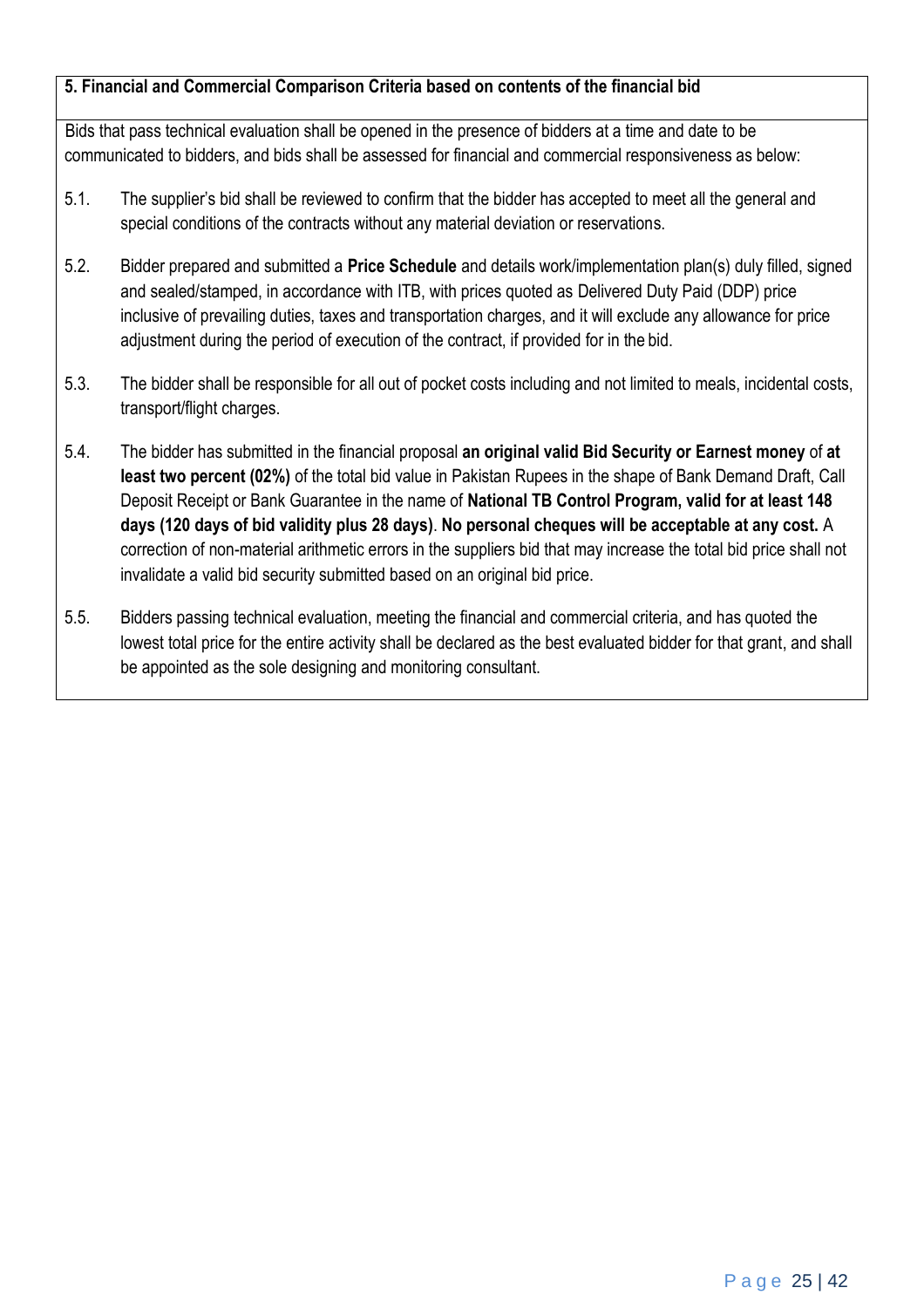#### **PART 2: Section I. Scope of work**

The Scope of work provides a summary terms of reference and requirements under the tender as shown below. **Scope:**

- 1. Provide recommendations and the design of appropriate racking system for the warehouse, including providing technical and quantity requirements.
- 2. Identify the type of heavy duty racking and shelving system to be deployed in line with current internationally recognized standards. Inspect and assess any possible obstructions or challenges to the installation.
- 3. Provide the design, specifications and quantities for the racking system.
- 4. Supervise the implementation of pallet racking & the temperature control system till completion of the work.
- 5. Ensure all recommendations are in line with the most recent internationally recognized health product storage standards as well as WHO guidelines.
- 6. Pre- during and post-delivery inspects of both systems including material inspection, workmanship, dimensional measurements, performance inspections, technical inspection etc. and submit an inspection report of each stage to CMU.

#### **TORs:**

- I. Discus with CMU management and design "drive in" and "drive through" pallet racking system.
- II. Designing the precise layout of pallet racking system, dependent on both the size and shape of CMU warehouse and document the way to use it, since every inch of space matters.
- III. Design Heavy duty pallet racking layout to minimize safety issues. Warehouse layout should be efficient and also as safe as possible.
- IV. Develop detailed bidding documents for procurement and assist CMU in Technical & Financial Evaluation of bids.
- V. Coordinating with CMU to prepare the draft contract for the service and ensure timely signing by the contractor.
- VI. Guide warehouse staff for placement of commodities, per the weight, size and nature of commodities in the specified racks.
- VII. Post-award of contract, will monitor and supervise the pallet racking.
- VIII. Submit initial report, mid-term report and final report upon completion of consignment.
- IX. Design flat pallets, mesh box pallets or other load carriers longitudinal beam racks for single or multi-space storage ensure excellent mobility for rapid goods turnaround.
- X. Use Multi-space longitudinal beam rack systems in diverse areas ranging from medicine storage, medical equipment, fixtures furniture etc.
- XI. Analyzing Warehouse Needs. Establish a Realistic Layout by Reconciling Space Requirements with Existing Constraints.
- XII. Endorsement of partial as well as final payments of the contractor based on the completed work
- XIII. Pre-shipment checks, post-shipment inspections of both systems including material inspection, workmanship, dimensional measurements, performance and technical inspection, and submit outcome results to CMU.
- XIV. Detailed report of the warehouse layout and zoning plan. Detailed report including designs layout, specification and other technical requirement of the racking system.
- XV. Detailed report including designs layout, specification and other technical requirement of the temperature control system.
- XVI. Finalized Bidding Documents including evaluation criteria developed in consultation with CMU.
- XVII. The selected consultant(s) will conduct a debriefing session of the outcome to relevant stakeholders.
- XVIII. Monthly supervision reports. Pre-during and post-delivery/completion inspection's reports. Final exit-report for the assignment.
- XIX. Assess the product wise weightage of packing of commodities stored / to be stored at Central Warehouse.
- XX. Assess and recommend for the number, size and type of pallet racks and racks for loose supplies, for storage of CMU's commodities. Design for the erection and placement racks and pallet racks.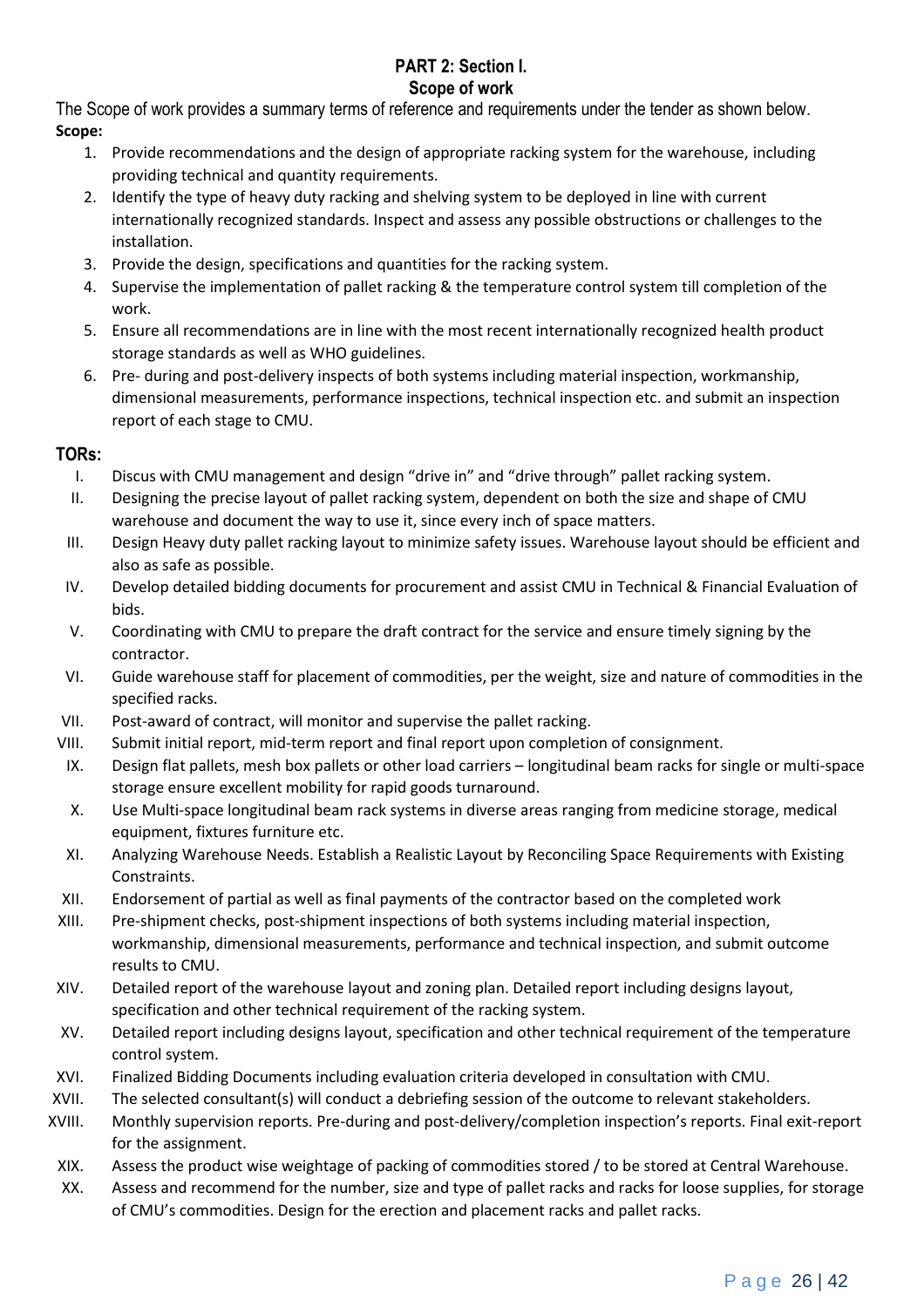- XXI. Guide warehouse staff for placement of commodities, per the weight, size and nature of commodities in the specified racks.
- XXII. Post-award of contract, will monitor and supervise the pallet racking.
- XXIII. Impart training to warehouse staff for proper utilization of pallet racking and general racking.
- XXIV. Assign a specified area to reach program and make the layout accordingly.<br>XXV. Work responsibilities can be added in TORs as per the need to utilize the sp
- Work responsibilities can be added in TORs as per the need to utilize the space of the warehouse efficiently.

#### **Scope of work Authorised by:**

| Signature:                       |                | Name: |            |
|----------------------------------|----------------|-------|------------|
| Position:                        |                | Date: |            |
|                                  |                |       | (DD/MM/YY) |
| Authorized for and on behalf of: |                |       |            |
|                                  |                |       |            |
| Company:                         | Stamp or seal: |       |            |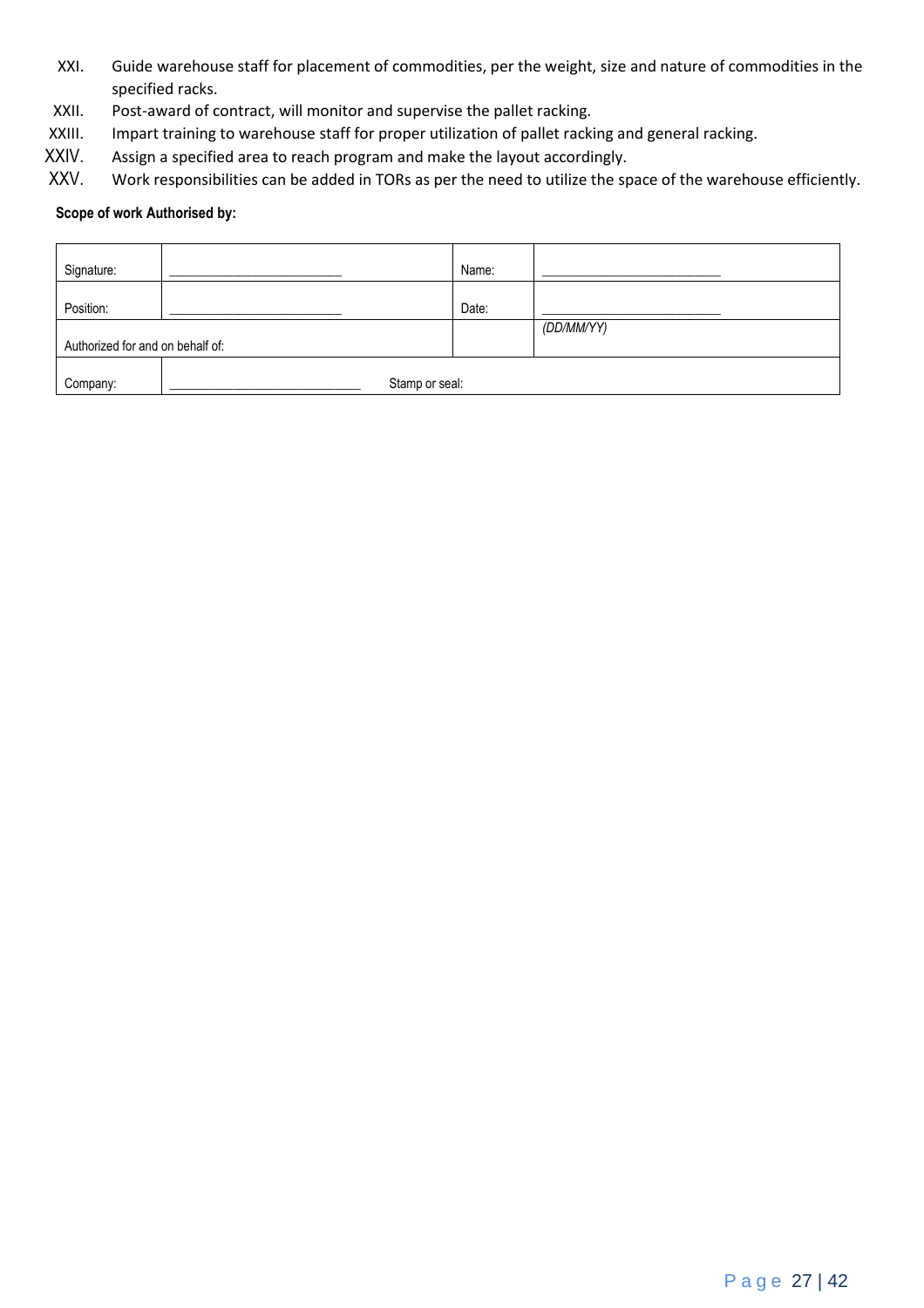### **PART 2: Section II.**

### **Terms of Reference, Service Methodology and detailed work plan, and Team Composition**

(a) The bidder shall review and take into consideration the terms of reference and format of the BOQs.

(b) The bidder shall review, sign and submit a signed copy of the purchaser's terms of reference (ToR) together with the firm's technical proposal. The purchaser shall reject any bid without signed copy (ies) of the purchaser's terms of reference (ToRs).

(c) In reference to Annexure A and this bidding document, the bidder shall prepare and submit together with the technical proposal the firm's service methodology and detailed work plan, including Gant charts and clear milestones covering all the aspects.

(d) The provider shall not make any material alternations, deletion or insertions in the design and monitoring methodology and terms of reference provided in the purchaser. However, the provider is free to provide additional details under the *service methodology offered by the vendor*.

(e) The use of quality / ISO standards, in the service Methodology is to provide guidance to the vendors of the minimum service Methodology required by the purchaser and not an endorsement or preference for the stated quality / ISO standards.

**(f) The provider shall and must indicate clearly details where the offered services does not meet the service methodology of the purchaser. The vendor's failure to highlight the differences between service methodology required by the purchaser and service methodology offered by the vendor shall be construed to mean that the services offered by the vendor meets all the service methodology of the purchaser.** 

**(g) The Purchaser shall not accept vendor's request(s) for change of service methodology during the evaluation process or after contract award; All such vendor's requests shall lead to cancellation of the bid and/or award and forfeiture of the bid security and/or performance bond.** 

(h) The purchaser shall reject bids of vendors who fail to complete and submit the firm's service methodology and detailed work plan, including Gant charts and clear milestones covering all the aspects of pallet racking. .

(i) Bidder shall prepare and submit together with the technical proposal detailed information of the design and monitoring team to be deployed for each phase. The information requires shall include and not limited to the composition of each team like the staff name, designation, roles and responsibilities in the team. In addition, attach detailed CVs of each team member containing the current staff designation, roles and responsibilities in the service firm; academic qualifications and professional certification; experience in pallet racking; specific experience in service provision for donor funded programmes; and any specific experience in service provision funded by the Global Fund to Fight AIDS, Tuberculosis and Malaria (The Global Fund).

### **The Terms of Reference, Service Methodology and detailed work plan, and Design Team / Monitoring Team Composition reviewed and authorised by:**

| Signature:                       | Name:          |
|----------------------------------|----------------|
| Position:                        | Date:          |
|                                  | (DD/MM/YY)     |
| Authorized for and on behalf of: |                |
| Company:                         | Stamp or seal: |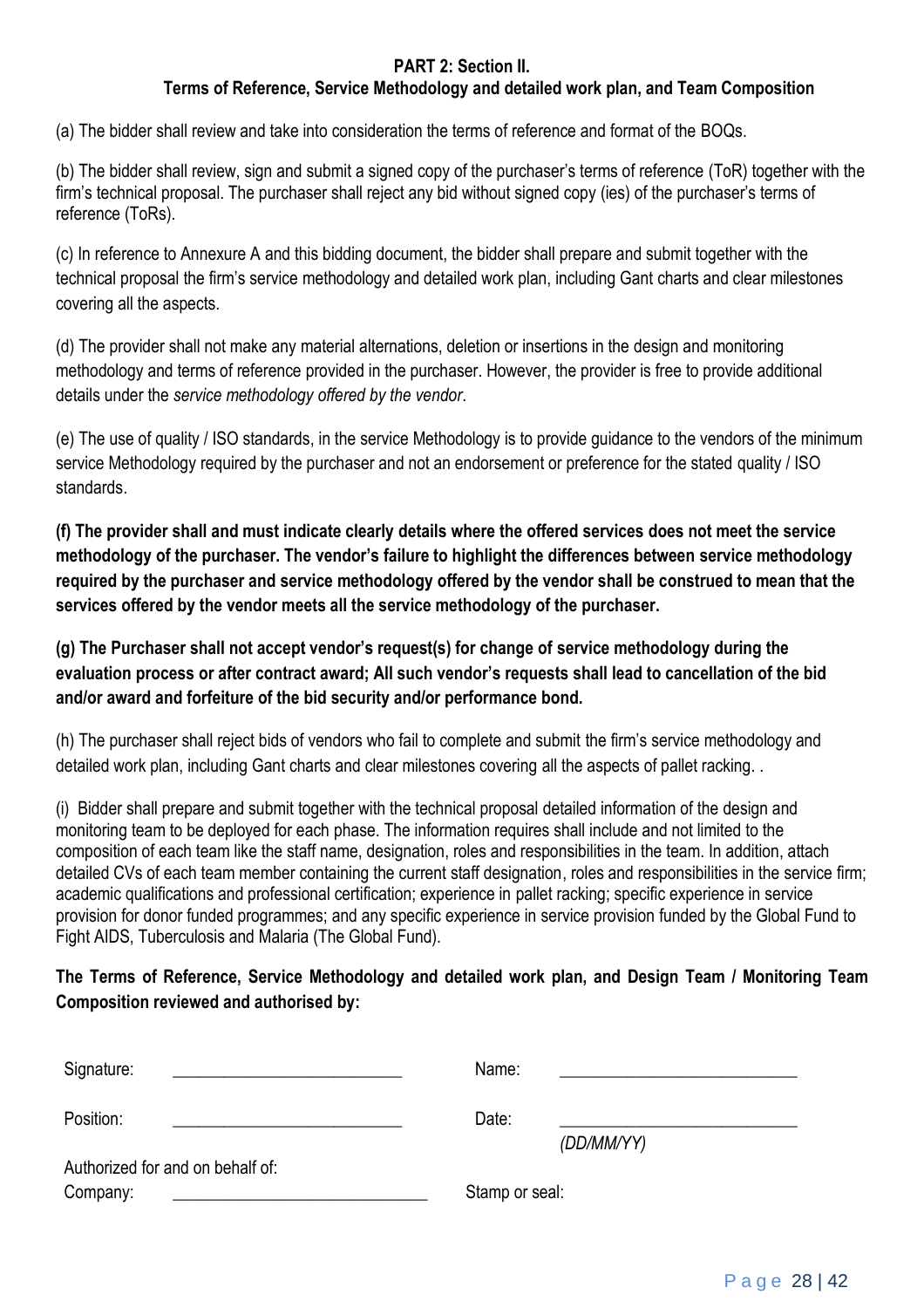#### **Part 2: Section III**

#### **Standard Forms**

#### **Form 1: Bid Form/ Cover Letter/Signed & Stamped)**

| Date: |  |
|-------|--|
| No:   |  |

To,

The National Coordinator, National TB Control Programme, CMU PR-GFATM, Islamabad.

Dear Sir,

Having examined the bidding documents for ……. (Subject of Procurement) ………under procurement reference……………….and all addendums where applicable, the receipt of which is hereby duly acknowledged, we, the undersigned, offer to supply and deliver the goods / services in conformity with the said bidding documents for the sum of Rs……………………………………………..

We undertake, if our Bid is accepted, to deliver the goods / services in accordance with the delivery schedule specified in the Schedule of Requirements.

If our Bid is accepted, we hereby agree that our Bid Security as being provided herewith this "Bid Form", will remain with the Purchaser according to Clause 14 of Instructions to Bidders.

We also agree to abide by this Bid for a bid validity period of One Hundred and Twenty (120) days from the date fixed for Bid opening under Clause 18 of the Instructions to Bidders, and it shall remain binding upon us and may be accepted at any time before the expiration of that period.

Until formal Contract is prepared and executed, this Bid, together with your written acceptance thereof and your notification of award, shall constitute a binding Contract between us.

Dated this day of 20 .

[in the capacity of Designation] [signature]

Duly authorized to sign Bid for and on behalf of

**Firm's stamp:**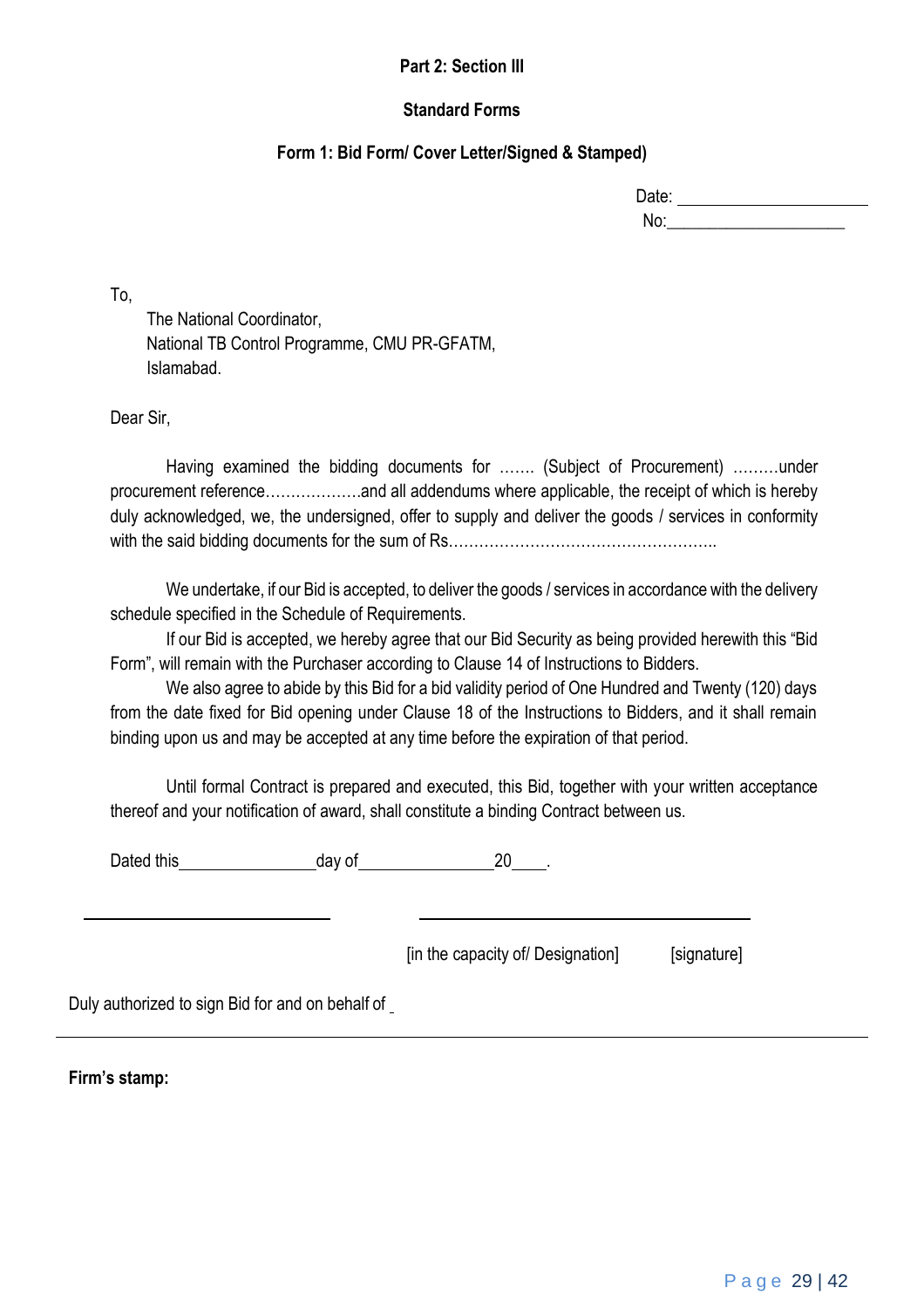|                                       | <b>Form 2: Price Schedule</b> |  |  |
|---------------------------------------|-------------------------------|--|--|
| Subject of Procurement:               |                               |  |  |
| Procurement Reference Number: Network |                               |  |  |
| Name of Bidder                        |                               |  |  |
|                                       |                               |  |  |

| Sr. | <b>Description of Work</b>                            | <b>Measuring Unit</b> | Qty | Unit Cost (PKR) |
|-----|-------------------------------------------------------|-----------------------|-----|-----------------|
| No. |                                                       |                       |     |                 |
|     | <b>Complete Designing of Pallet Racking System in</b> | Job                   | 01  |                 |
|     | Central Warehouse at Islamabad (2 Months              |                       |     |                 |
|     | maximum)                                              |                       |     |                 |
| 2   | Monitoring of Installation of Pallet Racking System   | Job                   | 01  |                 |
|     | in Central Warehouse at Islamabad                     |                       |     |                 |
|     | (04-Months maximum)                                   |                       |     |                 |
|     | <b>GRAND TOTAL</b>                                    |                       |     |                 |
|     |                                                       |                       |     |                 |

#### **The Price Schedule is authorised by:**

| Signature:                       | Name:          |            |
|----------------------------------|----------------|------------|
| Position:                        | Date:          | (DD/MM/YY) |
| Authorized for and on behalf of: |                |            |
| Company:                         | Stamp or seal: |            |

#### **Form 3: Delivery Schedule**

Subject of Procurement: \_\_\_\_\_\_\_\_\_\_\_\_\_\_\_\_\_\_\_\_\_\_\_\_\_\_\_\_\_\_\_\_\_\_\_

Procurement Reference Number: \_\_\_\_\_\_\_\_\_\_\_\_\_\_\_\_\_\_\_\_\_\_\_\_\_\_

Name of Bidder\_\_\_\_\_\_\_\_\_\_\_\_\_\_\_\_\_\_\_\_\_\_\_\_\_\_\_\_\_\_\_\_ :

| Sr.<br>No.     | <b>Description of Work</b>                                                                                      | <b>Measuring Unit</b> | Qty | Time required<br>to complete by<br>the Purchaser | Time required<br>to complete by<br>the Service<br>provider |
|----------------|-----------------------------------------------------------------------------------------------------------------|-----------------------|-----|--------------------------------------------------|------------------------------------------------------------|
|                | <b>Complete Designing of Pallet Racking System in</b><br>Central Warehouse at Islamabad (2 Months<br>maximum)   | Job                   | 01  | 2 Months                                         |                                                            |
| $\overline{2}$ | Monitoring of Installation of Pallet Racking System<br>in Central Warehouse at Islamabad<br>(04-Months maximum) | Job                   | 01  | 4 Months                                         |                                                            |

#### **The Delivery Schedule is authorised by:**

| Signature:                       | Name:               |
|----------------------------------|---------------------|
| Position:                        | Date:<br>(DD/MM/YY) |
| Authorized for and on behalf of: |                     |
| Company:                         | Stamp or seal:      |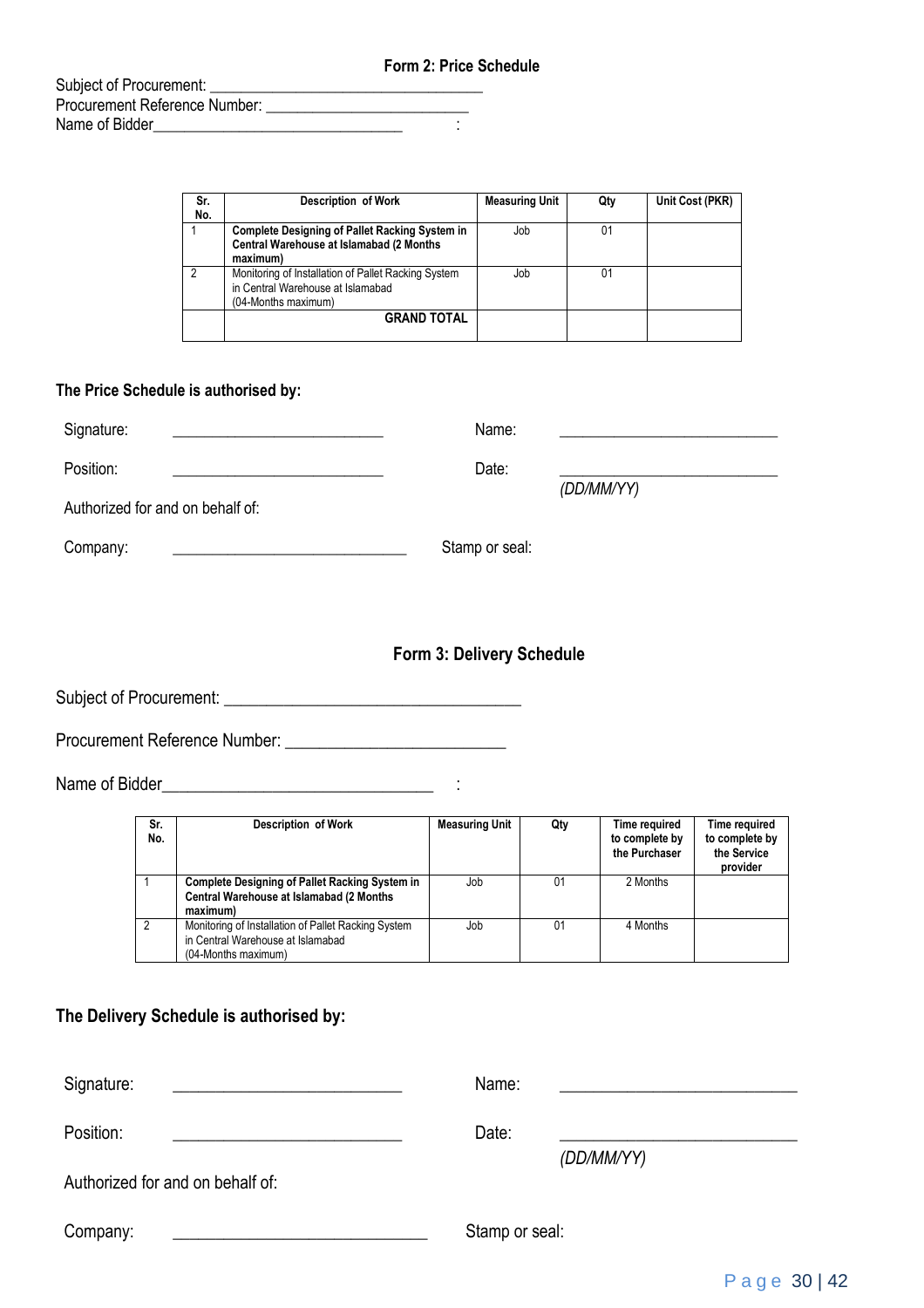### **Form 4. Contract Form**

THIS AGREEMENT made the day of 2022 between Office of the Principal Recipient, National Tuberculosis Control Program, Common Management Unit, Blocks C,E & F, EPI Building, NIH Chak Shahzad, Islamabad (hereinafter called "the Purchaser") of the one part and [**name of service provider firm**] (hereinafter called "the service provider") of the other part:

WHEREAS the Purchaser invited bids for certain Goods/Services and has accepted a bid by the service provider firm for the provision of deliverable of those services in the sum of [contract price in words and figures] (hereinafter called "the Contract Price".)

NOW THIS AGREEMENT WITNESSETH AS FOLLOWS:

1. In this Agreement words and expressions shall have the same meanings as are respectively assigned to them in the conditions of Contract referred to.

2. The following documents shall be deemed to form and be read and constructed as part of this agreement, viz.:

- (a) The Bid Form and the Price Schedule submitted by the Bidder;
- (b) The Scope of work;
- (c) The Terms of Reference, service Methodology and detailed work plan, design and monitoring Team Composition; Delivery schedule
- (d) The General Conditions of Contract;
- (e) The Special Conditions of Contract;
- (f) The Purchaser's Notification of Award.

3. In consideration of the payments to be made by the Purchaser to the Supplier / service provider firms as hereinafter mentioned, the Supplier / service providers firms hereby covenants with the Purchaser to provide the Goods /services and to remedy defects / corrections therein in conformity in all respects with the provisions of the Contract.

4. The supplier / service provider firms shall deliver all goods / services at mentioned place of delivery in defined TORs, Quality / ISO standards, commencement letter engagement letter, defined deliverables along with completion letter and invoice(s).

5. The Purchaser hereby covenants to pay the Supplier / service providers firms in consideration of the provision of the goods / services the remedying of defects / corrections therein, the Contract Price or such other sum as may become payable under the provisions of the contract at the times and in the manner prescribed by the Contract.

IN WITNESS. whereof the parties hereto have caused this Agreement to be executed in accordance with their respective laws the day and year first above written.

Signed, sealed, delivered by example and the form the for the Purchaser) Signed, sealed, delivered by the for the Service provider Firms.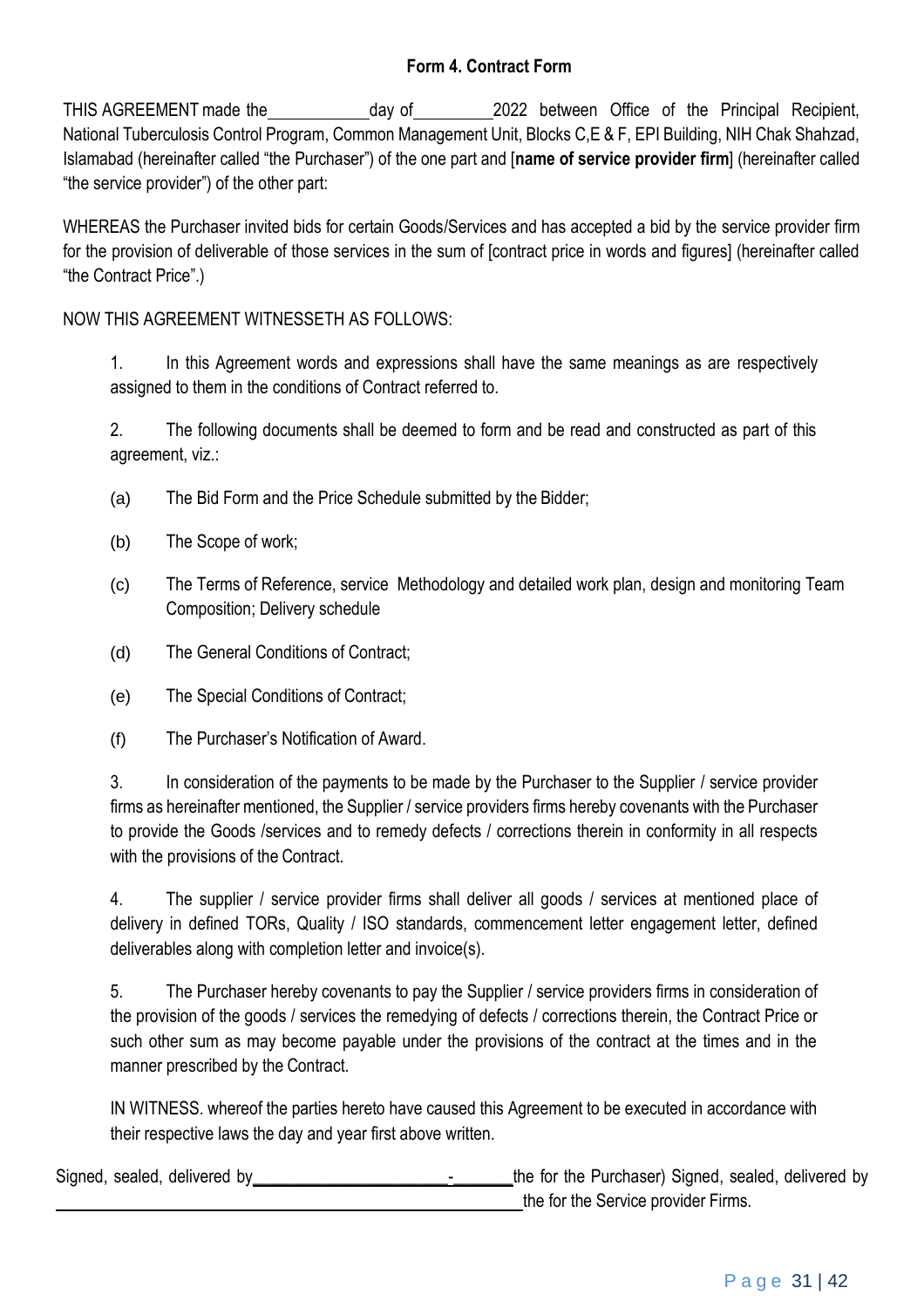#### **Form 5: Form of Integrity Pact**

| <b>UUITUALINU.</b> | Dated                  |
|--------------------|------------------------|
|                    | <b>Contract Value:</b> |
|                    |                        |

Contract No.

Contract Title:

………………………………… [**name of service provider firms**] hereby declares that it has not obtained or induced the procurement of any contract, right, interest, privilege or other obligation or benefit from Government of Pakistan (GoP) or any administrative subdivision or agency thereof or any other entity owned or controlled by GoP through any corrupt business practice.

Without limiting the generality of the foregoing, [**service provider firms**] represents and warrants that it has fully declared the brokerage, commission, fees etc. paid or payable to anyone and not given or agreed to give and shall not give or agree to give to anyone within or outside Pakistan either directly or indirectly through any natural or juridical person, including its affiliate, agent, associate, broker, consultant, director, promoter, shareholder, sponsor or subsidiary, any commission, gratification, bribe, finder's fee or kickback, whether described as consultation fee or otherwise, with the object of obtaining or inducing the procurement of a contract, right, interest, privilege or other obligation or benefit in whatsoever form from GoP, except that which has been expressly declared pursuant hereto.

[**service provider firms**] certifies that it has made and will make full disclosure of all agreements and arrangements with all persons in respect of or related to the transaction with GoP and has not taken any action or will not take any action to circumvent the above declaration, representation or warranty.

[**service provider firms**] accepts full responsibility and strict liability for making any false declaration, not making full disclosure, misrepresenting facts or taking any action likely to defeat the purpose of this declaration, representation and warranty. It agrees that any contract, right, interest, privilege or other obligation or benefit obtained or procured as aforesaid shall, without prejudice to any other rights and remedies available to GoP under any law, contract or other instrument, be voidable at the option of GoP.

Notwithstanding any rights and remedies exercised by GoP in this regard, [**service provider firms**] agrees to indemnify GoP for any loss or damage incurred by it on account of its corrupt business practices and further pay compensation to GoP in an amount equivalent to ten time the sum of any commission, gratification, bribe, finder's fee or kickback given by [**service provider firms**] as aforesaid for the purpose of obtaining or inducing the procurement of any contract, right, interest, privilege or other obligation or benefit in whatsoever form from GoP.

| Name of Buyer: | Name of service provider firms: |
|----------------|---------------------------------|
| Signature:     | Signature:                      |
| [Seal]         | [Seal]                          |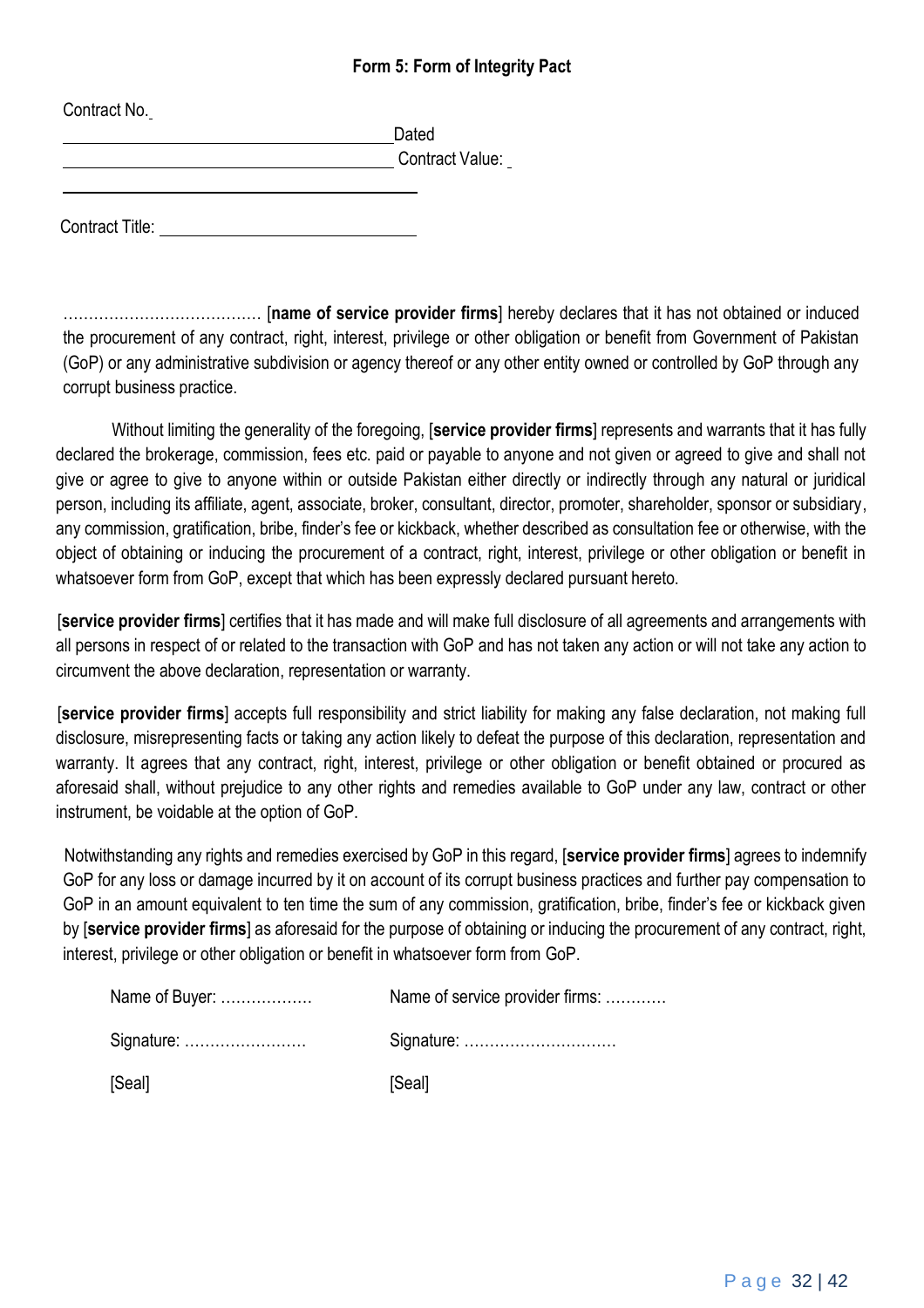## **Form 6: Form of Bid Security in form of a Bank Guarantee**

|                    |                                                                                                                        | (Bank Guarantee)                                                                                                                                                                                                               |
|--------------------|------------------------------------------------------------------------------------------------------------------------|--------------------------------------------------------------------------------------------------------------------------------------------------------------------------------------------------------------------------------|
|                    | Guarantee No.<br>Executed on <b>Executed</b> on                                                                        |                                                                                                                                                                                                                                |
|                    | Letter by the Guarantor to the Employer                                                                                |                                                                                                                                                                                                                                |
|                    |                                                                                                                        |                                                                                                                                                                                                                                |
|                    | <u> 1989 - Johann Barn, mars ann an t-Amhain ann an t-Amhain ann an t-Amhain ann an t-Amhain an t-Amhain ann an t-</u> | Name of Principal (Tenderer) with address: Name of Principal Control of Principal Control of Principal Control of the Second Second Second Second Second Second Second Second Second Second Second Second Second Second Second |
|                    |                                                                                                                        | <u> 1989 - Johann Stoff, Amerikaansk politiker (</u><br>Penal Sum of Security (express in words and figures): North American American Contract of Security (express in words and figures):                                     |
|                    | <u> 1989 - Johann Stoff, deutscher Stoffen und der Stoffen und der Stoffen und der Stoffen und der Stoffen und der</u> |                                                                                                                                                                                                                                |
|                    | said Principal, we the Guarantor above-named are held and firmly bound unto the                                        | KNOW ALL MEN BY THESE PRESENTS, that in pursuance of the terms of the Tender and at the request of the                                                                                                                         |
|                    | jointly and severally, firmly by these presents.                                                                       | (hereinafter called The "Employer") in the sum stated above, for the payment<br>of which sum well and truly to be made, we bind ourselves, our heirs, executors, administrators and successors,                                |
|                    | to the said Employer; and                                                                                              | THE CONDITION OF THIS OBLIGATION IS SUCH, that whereas the Principal has submitted the<br>accompanying Tender numbered dated as above for<br><u>examples and an interview and set of Tender</u>                                |
|                    | Tender Security in the above said sum to the Employer, conditioned as under:                                           | WHEREAS, the Employer has required as a condition for considering said Tender that the Principal furnish a                                                                                                                     |
| (1)<br>the tender; |                                                                                                                        | That the Tender Security shall remain valid for a period of 30 days beyond the period of validity of                                                                                                                           |
| (2)                | That in the event of;                                                                                                  |                                                                                                                                                                                                                                |
|                    | (a) The Principal withdraws his Tender during the period of validity of Tender, or                                     |                                                                                                                                                                                                                                |
| Tenderers, or      |                                                                                                                        | (b) The Principal does not accept the correction of his Tender Price, pursuant to Instructions to                                                                                                                              |
|                    | (c) Failure of the successful tenderer to                                                                              |                                                                                                                                                                                                                                |
| (i)                |                                                                                                                        | Furnish the required Performance Security, in accordance with the Instructions to Tenderers, or                                                                                                                                |
| (ii)               |                                                                                                                        | Sign the proposed Contract Agreement, in accordance with Instructions to Tenderers, then the entire                                                                                                                            |

sum be paid immediately to the said Employer for delayed Completion and not as penalty for the successful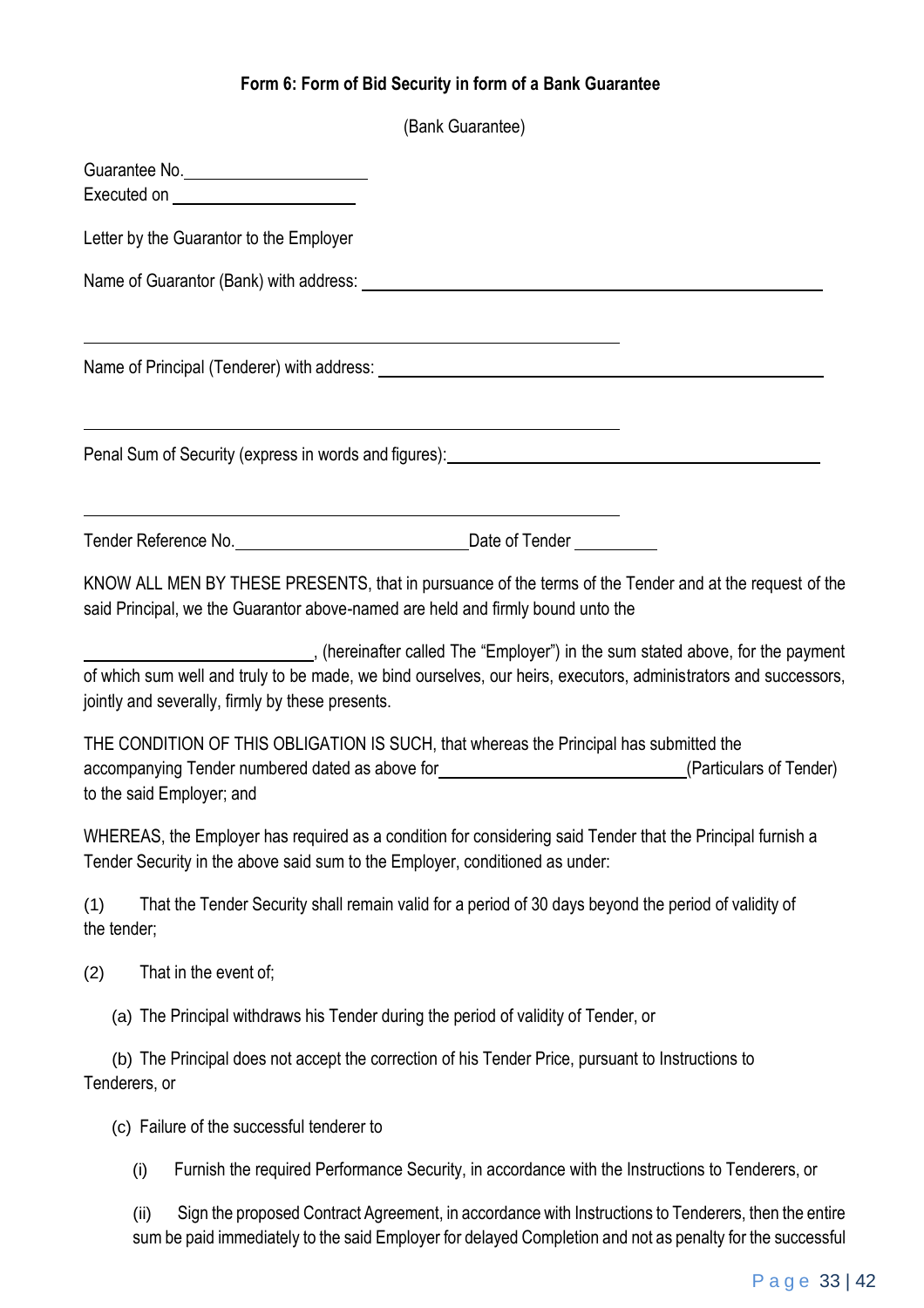tenderer's failure to perform.

NOW THEREFORE, if the successful tenderer shall, within the period specified there for, on the prescribed form presented to him for signature enter into a formal Contract with the said Employer in accordance with his Tender as accepted and furnish within thirty (30) days of his being requested to do so, a Performance Security with good and sufficient surety, as may be required, upon the form prescribed by the said Employer for the faithful performance and proper fulfillment of the said Contract or in the event of withdrawal of the said Tender within the time specified then this obligation shall be void and of no effect, but otherwise to remain in full force and effect.

PROVIDED THAT the Guarantor shall forthwith pay to the Employer the said sum stated above upon first written demand of the Employer without cavil or argument and without requiring the Employer to prove or to show grounds or reasons for such demand notice of which shall be sent by the Employer by registered post duly addressed to the Guarantor at its address given above.

PROVIDED ALSO THAT the Employer shall be the sole and final judge for deciding whether the Principal has duly performed his obligations to sign the Contract Agreement and to furnish the requisite Performance Security within the time stated above, or has defaulted in fulfilling said requirements and the Guarantor shall pay without objection the sum stated above upon first written demand from the Employer forthwith and without any reference to the Principal or any other person.

IN WITNESS WHEREOF, the above bounded Guarantor has executed the instrument under its seal on the date indicated above, the name and seal of the Guarantor being hereto affixed and these presents duly signed by its undersigned representative pursuant to authority of its governing body.

|                            |    | <b>Guarantor (Bank)</b>        |
|----------------------------|----|--------------------------------|
| Witness: 1                 |    | Signature_____________________ |
|                            | 2. | Name                           |
| Corporate Secretary (Seal) | 3. |                                |
|                            |    |                                |
|                            |    |                                |
| (Name, Title & Address)    |    | Corporate Guarantor (Seal)     |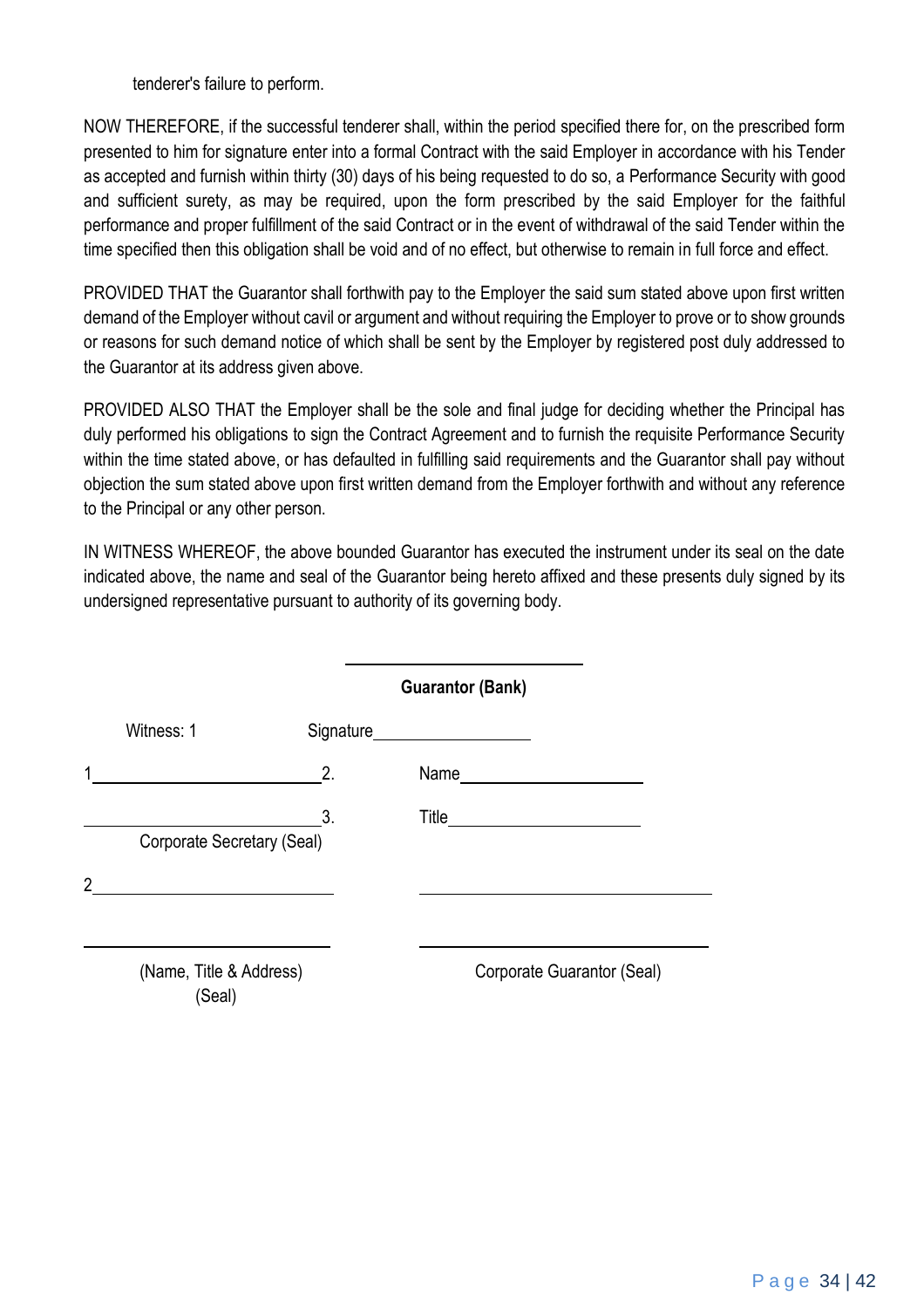### **Form 7: Form of Performance Security in form of a Bank Guarantee**

(On Non Judicial Stamp Paper of the Government of Pakistan of appropriate value)

| Guarantee No.         |  |
|-----------------------|--|
| Date of Issue         |  |
| Date of Expiry        |  |
| <b>Amount Secured</b> |  |

To:

National Coordinator, Office of the Principal Recipient, National Tuberculosis Control Program, Common Management Unit to Manage The Global Fund Grants on AIDS, TB & Malaria, Islamabad.

WHEREAS

"the Contractor") has undertaken in pursuance of Contract to execute

(hereinafter

called "the Contract").

AND WHEREAS it has been stipulated in the said Contract that the Contractor shall furnish a Bank Guarantee by a recognized bank or Insurance Bond from an approved and duly recognized as AA rating insurance company for the sum specified therein as security for compliance with his obligations in accordance with the Contract.

| NOW THEREFORE, we (the bank)                                                                                                                                                                                                            |         |                                    |                         |                      |
|-----------------------------------------------------------------------------------------------------------------------------------------------------------------------------------------------------------------------------------------|---------|------------------------------------|-------------------------|----------------------|
| affirm that we are the Guarantor and responsible, on behalf of the Contractor/ service provider firms, up to a total of                                                                                                                 |         |                                    |                         |                      |
| Rs.                                                                                                                                                                                                                                     | (Rupees |                                    |                         | only) such sum being |
| payable in the types and proportions of such currencies in which the Contract Price is payable, and we undertake to                                                                                                                     |         |                                    |                         |                      |
| pay, upon first written demand and without cavil or argument, any sum or sums within the limits of Rs                                                                                                                                   |         |                                    |                         |                      |
|                                                                                                                                                                                                                                         | (Rupees |                                    | only <sup>)</sup><br>as | aforesaid            |
| $\mathbf{u} = \mathbf{u}$ , and the set of the set of the set of the set of the set of the set of the set of the set of the set of the set of the set of the set of the set of the set of the set of the set of the set of the set of t |         | .<br>$\mathbf{r}$ and $\mathbf{r}$ |                         |                      |

without needing to prove or to show grounds or reasons for demand of the sum specified therein.

We hereby waive the necessity of demanding the said debt from the Contractor / **service provider firms** before presenting us with the demand.

We further agree that no change or addition to or other modification of items/service of the contractor / **service provider firms** or of the work to be performed there under or any of the Contract Documents which may be made between The Principal Recipient for The Global Fund Grant, National Tuberculosis Control Program, Islamabad and the Contractor shall in any way release us from any liability under this guarantee, and we hereby waive notice of any such change, addition or modification.

This guarantee shall remain valid and in full effect up to the date of issuance of Taking Over Certificate or Works i. e. up to .

We further agree to replace this guarantee with a fresh guarantee 60 days prior to the date of expiry of the guarantee being replaced, for an amount equivalent to 50% of the amount of Performance Security valid from the date of issuance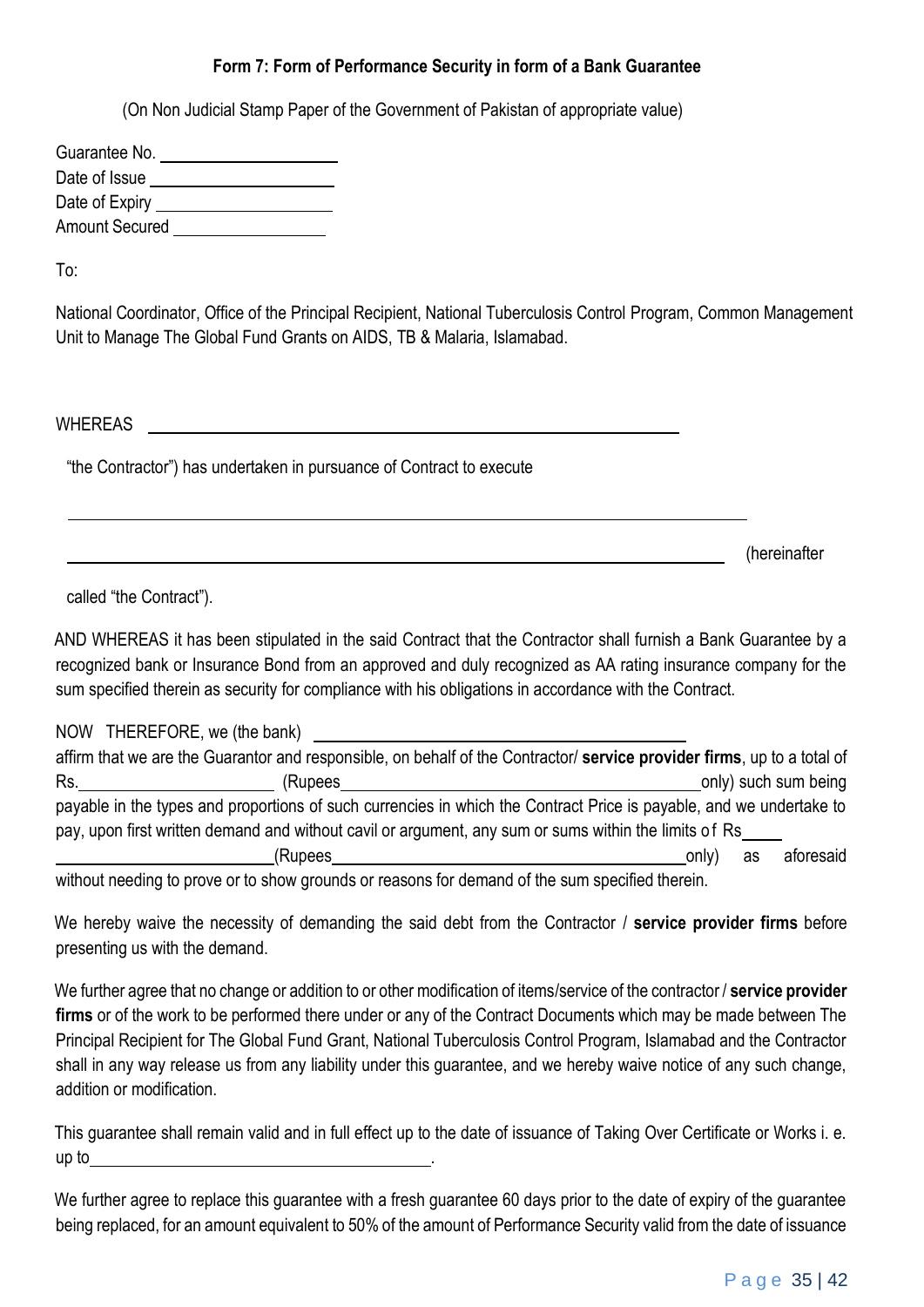of Taking Over Certificate / completion of tasks up to eight four (84) calendar days after issuance of deliverables. If the guarantee is not replaced 30 days prior to the expiry of this guarantee, The Principal Recipient for The Global Fund Grant, National Tuberculosis Control Program Islamabad shall have the right to call for encashment without any rhyme orreason.

SIGNATURE AND SEAL OF THE GUARANTOR

Date

### **Form 8: Undertaking**

I have read the terms and conditions thoroughly regarding "Tender dated \_\_\_\_\_\_\_\_\_\_\_\_\_\_\_\_\_\_\_\_\_\_\_\_\_\_, I hereby

undertake to abide by these terms & conditions in letter and spirit.

Signature:

Name of Authorize Person:

Name of Firm & Full Address with Stamp:

Dated: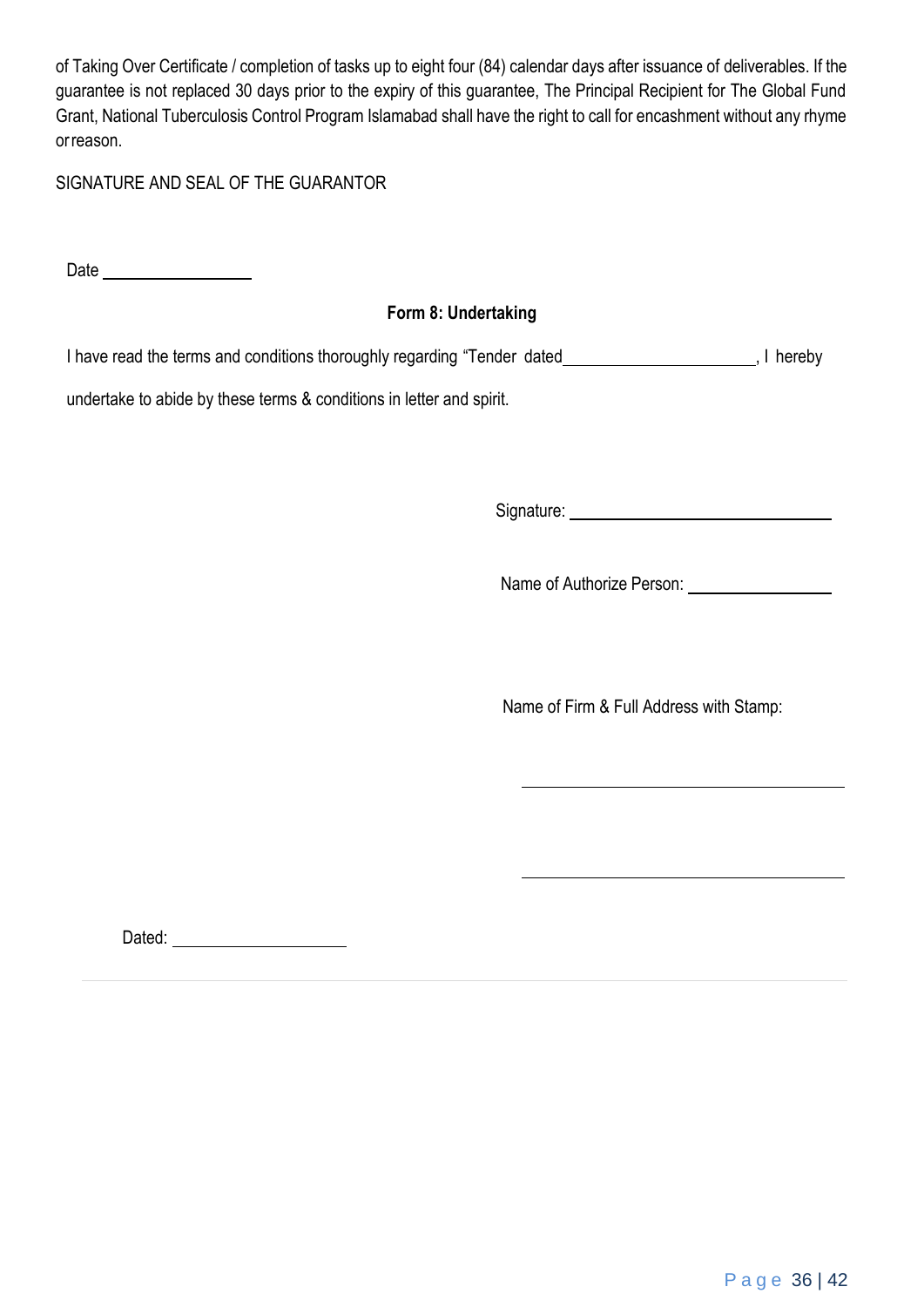### **Part Three: Section. I**

#### **General Conditions of Contract (GCC)**

**1. Definitions** 1.1 In this Contract, the following terms shall be interpreted as

indicate:

"The Contract" means the agreement entered into between the Purchaser and the Supplier **service provider firms**, as recorded in the Contract Form signed by the parties, including all attachments and appendices thereto and all documents incorporated by reference therein. "The Contract Price" means the price payable to the Supplier / **service provider firms** under the Contract for the full and proper performance of its contractual obligations.

"The Goods" means all of the equipment, machinery, and/or other materials which the Supplier is required to supply to the Purchaser under the Contract.

"The Services" means those service or services ancillary to the supply/provide of the Goods/service, such as transportation and insurance, and any other incidental services, such as annual audits, installation, commissioning, provision of technical assistance, training, and other such obligations of the Supplier / **service provider firms** covered under the Contract.

"GCC" means the General Conditions of Contract. "SCC" means the Special Conditions of Contract. "The Purchaser" means Office of the Principal Recipient-The Global Fund Grant-National Tuberculosis Control Program-CMU-Islamabad of Islamabad.

"The Supplier/ **service provider firms**" means the individual or firm supplying the Goods / Services under this Contract.

"Day" means calendar day.

- **2. Application** 2.1 These General Conditions shall apply to the extent that they are not superseded by provisions of other parts of the Contract.
- **3. Standards** 3.1 The Goods / services supplied / provided under this Contract shall conform to the standards mentioned in the Technical Specifications, and, when no applicable standard is mentioned, to the authoritative standards appropriate to the defined standards of quality / ISO. Such standards shall be the latest issued by the concerned institution.
- **4. Inspections and Tests** 4.1 The inspections and tests may be conducted on the premises of the Supplier / service provider firms or its subcontractor(s), at point of delivery, and/or at the Goods'/service final destination. If conducted on the premises of the Supplier / service provider firms or its subcontractor(s), all reasonable facilities and assistance, including access to allied documentary evidence and production data,

shall be furnished to the inspectors at no charge to the Purchaser.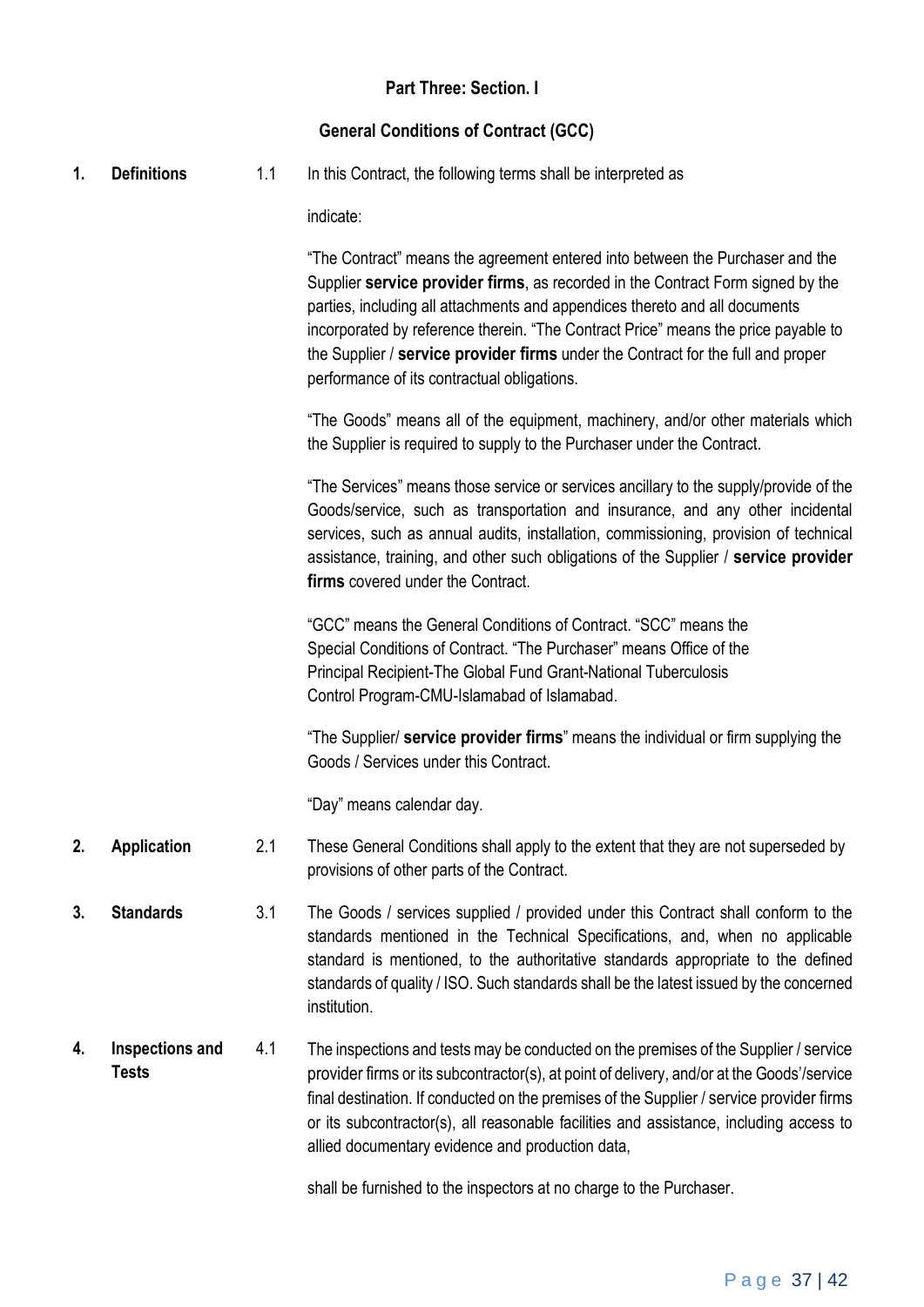4.2 Should any inspected or tested Goods/services fail to conform to the

Specifications, the Purchaser may reject the Goods/services, and the Supplier/ service provider firms shall either replace the rejected Goods / services or make alterations / correction necessary to meet specification requirements free of cost to the Purchaser.

4.3 The Purchaser's right to inspect, test and, where necessary, reject the Goods / services after the Goods' / service arrival /delivered in shape of deliverable at the Purchaser's delivery point shall in no way be limited or waived by reason of the Goods/services.

having previously been inspected, tested, and passed by the Purchaser or its representative prior to the Goods' / service deliverable shipment from

the factory/warehouse/ service provider firms.

- 4.4 Nothing in GCC Clause 4 shall in any way release the Supplier / service provider firms from any warranty or other obligations under this Contract.
- **5. Packing / Deliverable** 5.1 The Supplier / service provider firms shall provide such packing/printed of the Goods / services as is required to prevent their damage or deterioration during transit to their final destination, as indicated in the Contract. The packing/printed shall be sufficient to withstand, without limitation, rough handling during transit and exposure to extreme temperatures, salt and precipitation during transit, and open storage. Packing / printed case size and weights shall take into consideration, where appropriate, the remoteness of the Goods' / service final destination and the absence of heavy handling facilities at all points in transit.
	- 5.2 The packing/deliverable, marking, and documentation within and outside the packages shall comply strictly with such special requirements as shall be expressly provided for in the Contract, including additional requirements, if any, specified in SCC, and in any subsequent instructions ordered by the Purchaser.
- **6. Delivery and Documents** 6.1 Delivery of the Goods /services shall be made by the Supplier / service provider firms in accordance with the terms specified in the Schedule or Requirements.
- **7. Transportation** 7.1 The Supplier / service provider firms is required under the Contact to transport the Goods / service to a specified place of destination Head Office, of PR and SRs.
- **8. Warranty** 8.1 The Supplier / service provider firms warrants that the Goods / service supplied / delivered under the Contract are new, unused, of the most recent or current models, and that they incorporate all recent improvements in design and materials unless provided otherwise / latest quality/ISO standards in the Contract. The Supplier / service provider firms further warrants that all Goods / service supplied / delivered under this Contract shall have no defect, arising from design, materials, or workmanship (except when the design and/or material is required by the Purchaser's specifications) or from any act or omission or the Supplier/ service provider firms, that may develop under normal use of the supplied / delivered Goods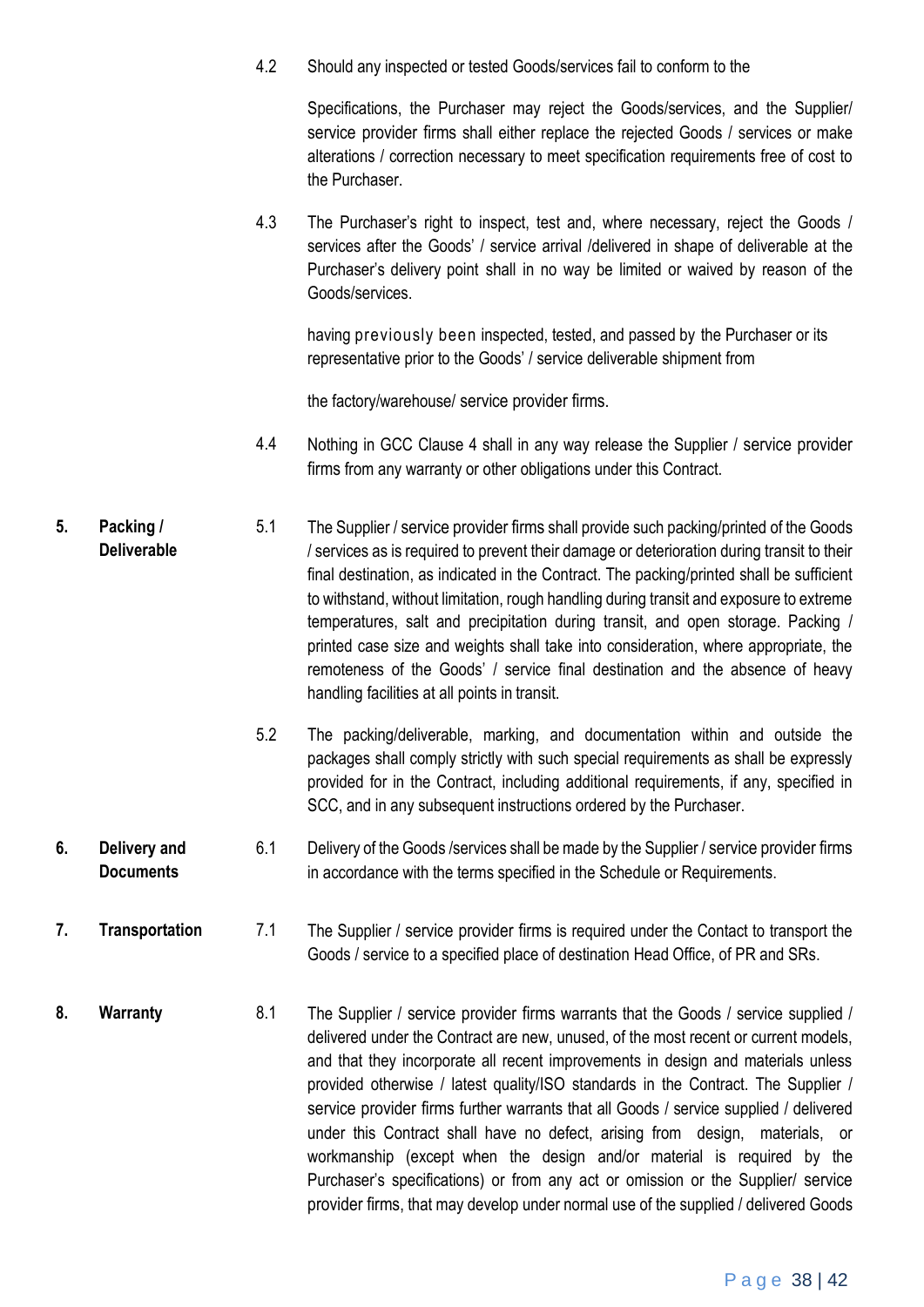/ services in the conditions prevailing in the country of final destination.

- 8.2 The earnest money submitted by the supplier / service provider firms shall be retained during the warranty period as mentioned in technical specification and will be released after expiry of warranty period.
- **9. Payment** 9.1 The method and conditions of payment to be made to the Supplier / service provider firms under this Contract shall be specified in SCC.
	- 9.2 The Supplier's / service provider firms request(s) for payment shall be made to the Purchaser in writing, accompanied by a sales tax invoice describing, as appropriate, the Goods /services delivered and Services performed and upon fulfillment of other obligations stipulated in the Contract.
	- 9.3 Payments shall be made promptly by the Purchaser, but in no case later than forty five (45) days after submission of an invoice or claim by the Supplier / service provider firms.
	- 9.4 The currency of payment is Pakistan Rupees.
- **10. Prices** 10.1 Prices charged by the Supplier / service provider firms for Goods delivered and Services performed under the Contract shall not vary from the prices quoted by the Supplier / service provider firms in its bid, with the exception of any price adjustments authorized in SCC or on the Purchaser's request for bid validity extension, as the case may be.
- **11. Charge Orders** 11.1 The Purchaser may at any time, by a written order given to the Supplier / service provider firms pursuant to GCC Clause 21, make changes within the general scope of the Contract.
	- 11.2 If any such change causes an increase or decrease in the cost of, or the time required for, the Supplier's / service provider firms performance of any provisions under the Contract, and equitable adjustment shall be made in the Contract Price or delivery schedule, or both, and the Contract shall accordingly be amended. Any claims by the Supplier / service provider firms for adjustment under this clause must be asserted within fifteen (15) days from the date of the Supplier's / service provider firms receipt of the Purchaser's change order.

#### **12. Contract Amendments** 12.1 No variation in or modification of the terms of the Contract shall be made except by written amendment signed by the parties.

**13. Assignment** 13.1 The Supplier / service provider firms shall not assign, in whole or in part, its obligations to perform under this Contract.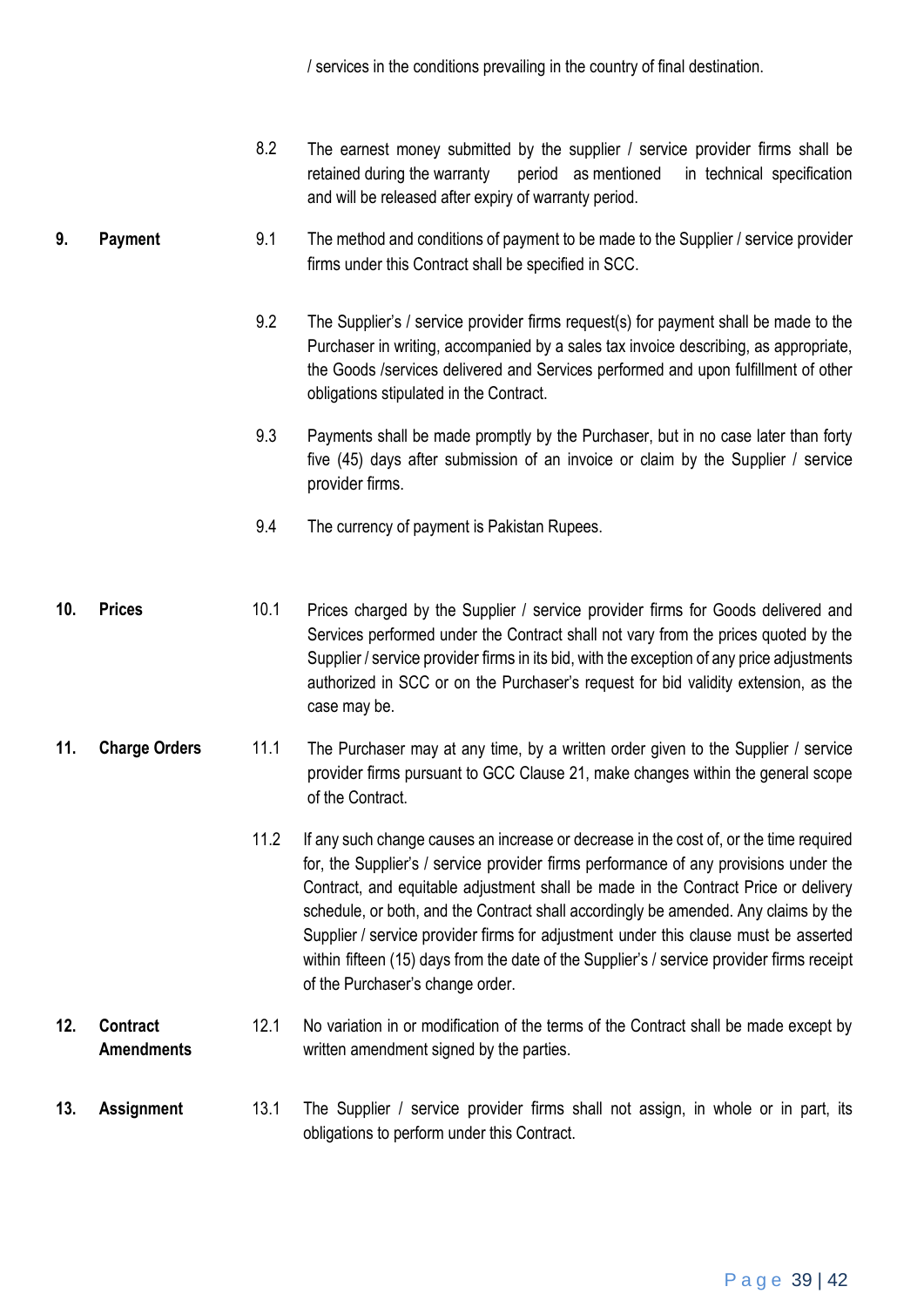- **14. Delays in the Supplier's Performance** 14.1 Delivery of the Goods and performance of Services shall be made by Supplier / service provider firms in accordance with the time schedule prescribed by Purchaser in the Schedule of Requirements.
	- 14.2 If at any time during performance of the Contract, the Supplier / service provider firms or its Subcontractor(s) should encounter conditions impeding timely delivery of the Goods and performance of services, the supplier / service provider firms shall promptly notify the Purchaser in writing of the fact of the delay, its likely duration and its cause (s).
		- 14.3 Except as provided under GCC Clause 17, a delay by the Supplier / service provider firms in the performance of its delivery obligations shall render the Supplier / service provider firms liable to the imposition of liquidated damages pursuant to GCC Clause 15, unless an extension of time is agreed upon pursuant to GCC Clause 14.2 without the application of liquidated damages.
- 15. **Liquidated Damages** 15.1 Subject to GCC Clause 17, if the supplier fails to deliver any or all of the Goods or to perform the Services within the period(s) specified in the Contract, the Purchaser shall, without prejudice to its other remedies under the Contract, deduct from the Contract Price, as liquidated damages, a sum equivalent to the percentage specified in SCC of the delivered price of the delayed Goods or

Un-performed Services -. If not delivered / provided within the specified period, penalty @1% per week or any part thereof up to initial maximum delay of 5 weeks; then 2% per each subsequent week of delay, thereafter, procuring agency may terminate order after total "10" weeks of delay and procure order on account of supplier.

16. **Termination for Default** 16.1 The Purchaser, without prejudice to any other remedy for breach of Contract, by written notice of default sent to the Supplier/ service provider firms, may terminate this Contract in whole or in part:

> If the Supplier/ service provider firms fails to deliver / provide any or all of the Goods / services within the period(s) specified in the Contract, or within any extension thereof granted by the Purchaser pursuant to GCC Clause 14.2; or

> If the Supplier / service provider firms fails to perform any other obligation(s) under the Contract.

> If the Supplier/ service provider firms, in the judgment of the Purchaser has engaged in corrupt and fraudulent practices in competing for or in executing the Contract.

For the purpose of this clause:

"corrupt and fraudulent practices" includes the offering, giving, receiving, or soliciting of anything of value to influence the action of a public official or the supplier or contractor in the procurement process or in contract execution to the detriment of the procuring agencies; or misrepresentation of facts in order to influence a procurement process or the execution of a contract, collusive practices among bidders (prior to or after bid submission) designed to establish bid prices at artificial, non- competitive levels and to deprive the procuring agencies of the benefits of free and open competition and any request for, or solicitation of anything of value by any public official in the course of the exercise of his duty.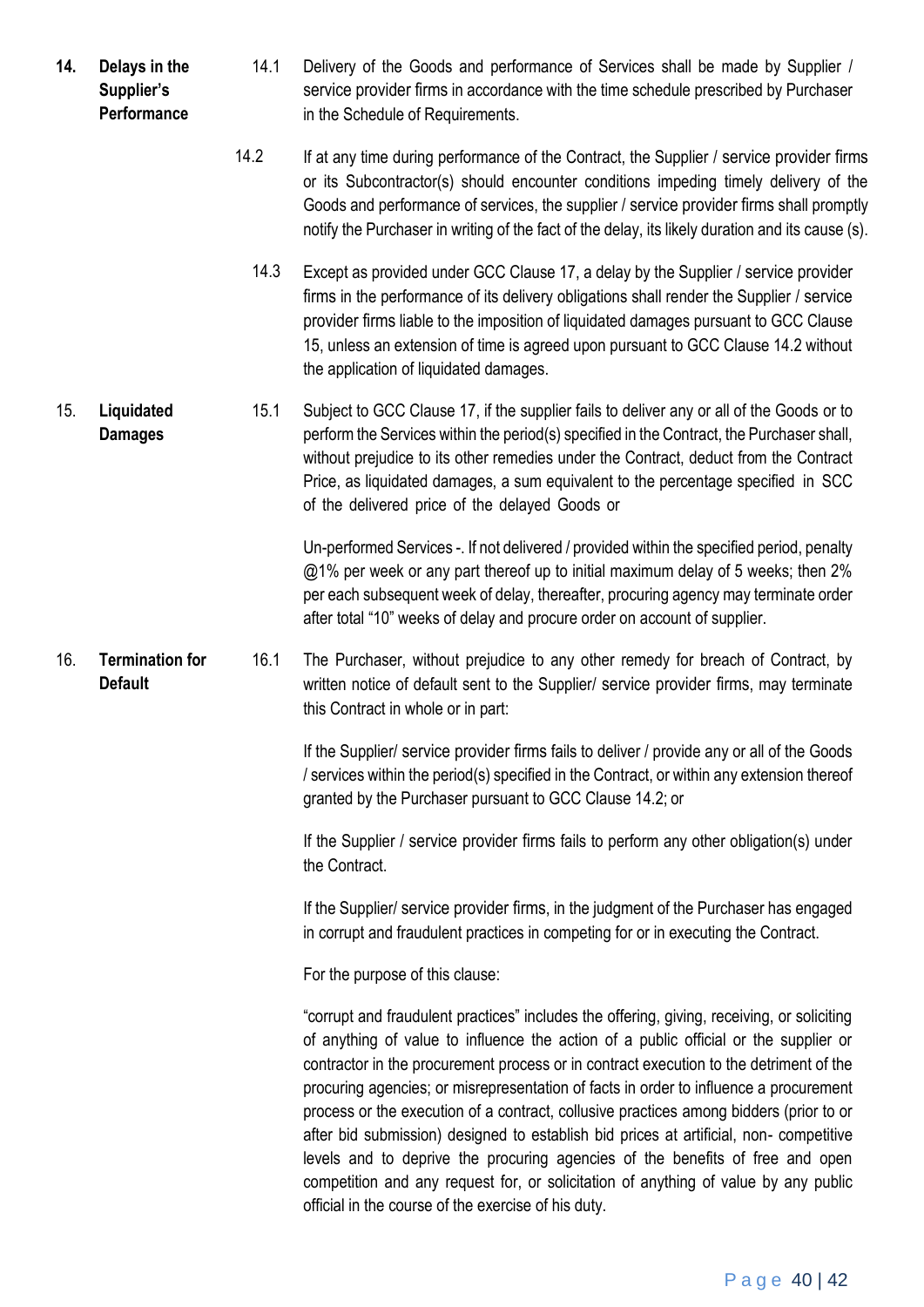- 16.2 In the event the Purchaser terminates the Contract in whole or in part, pursuant to GCC Clause 16.1, the Purchaser may procure, upon such terms and in such manner as it deems appropriate, Goods or Services similar to those undelivered, and the Supplier/ service provider firms shall be liable to the Purchaser for any excess costs for such similar Goods or Services. However, the Supplier / service provider firms shall continue performance of the Contract to the extent not terminated.
- 17 **Force Majeure** 17.1 For purposes of this clause, "Force Majeure" means an event beyond the control of the Supplier / service provider firms and not involving the Supplier's / service provider firm's fault or negligence and not foreseeable. Such events may include, but are not restricted to, acts of the Purchaser in its sovereign capacity, wars or revolutions, fires, floods, epidemics, quarantine restrictions, and freight embargoes.
	- 17.3 If a Force Majeure situation arises, the Supplier / service provider firms shall promptly notify the Purchaser in writing of such condition and the cause thereof. Unless otherwise directed by the Purchaser in writing, the Supplier / service provider firms shall continue to perform its obligations under the Contract as far as is reasonably practical, and shall seek all reasonable alternative means for performance not prevented by the Force Majeure event.
- 18. **Resolution of Disputes** 18.1 The Purchaser and the Supplier / service provider firms shall make every effort to resolve amicably by direct informal negotiation any disagreement or dispute arising between them under or in connection with the Contract.
	- 18.2 If, after thirty (30) days from the commencement of such informal negotiations, the Purchaser and the Supplier / service provider firms have been unable to resolve amicably a Contract dispute, either party may require that the dispute be referred for resolution to the formal mechanisms specified in SCC. These mechanisms may include, but are not restricted to, conciliation mediated by a third party, adjudication in an agreed manner and/or arbitration.
- 19. **Governing Language** 19.1 The Contract shall be written in the language specified in SCC. Subject to GCC Clause 20, the version of the Contract written in the specified language shall govern its interpretation. All correspondence and other documents pertaining to the Contract which are exchanged by the parties shall be written in the same language.
- 20. **Applicable Law** 20.1 The Contract shall be interpreted in accordance with PPRA Ordinance 2002, Public Procurement Rules 2004 and other laws of Islamic Republic of Pakistan. If there is any discrepancy between the laws and these bidding documents, the provisions of the laws and rules will prevail.
- 21. **Notices** 21.1 Any notice given by one party to the other pursuant to this Contract shall be sent to the other party in writing or by cable, telex, or facsimile and confirmed in writing to the other party's address specified in SCC.
	- 21.2 A notice shall be effective when delivered or on the notice's effective date, whichever is later.
- 22 **Taxes and Duties** 22.1 Supplier / service provider firms shall be entirely responsible for all taxes, duties, license fees, etc., incurred until delivery of the contracted Goods / services to the Purchaser.